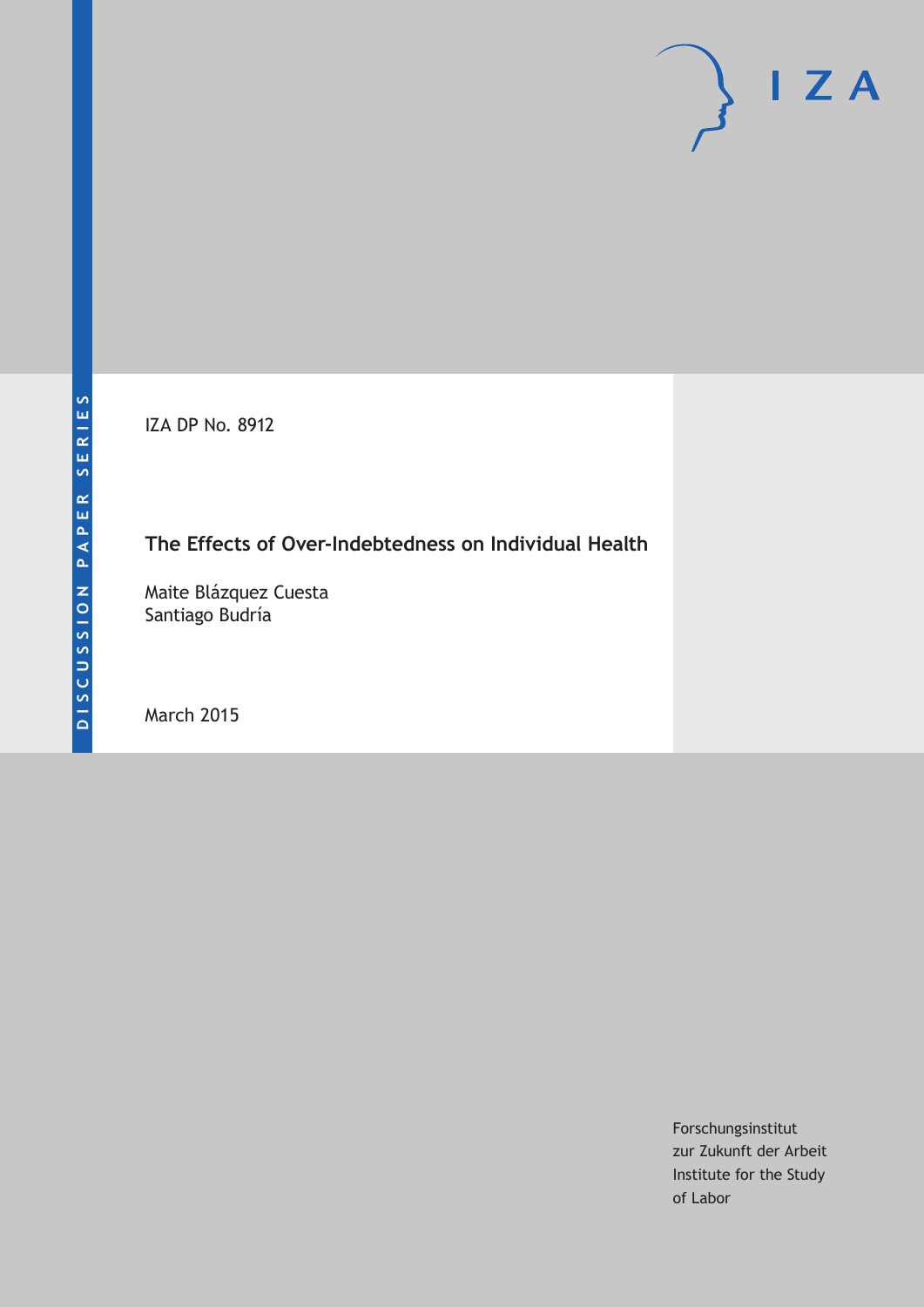# **The Effects of Over-Indebtedness on Individual Health**

# **Maite Blázquez Cuesta**

*Universidad Autónoma de Madrid*

# **Santiago Budría**

*University of Madeira, CEEAplA and IZA*

Discussion Paper No. 8912 March 2015

IZA

P.O. Box 7240 53072 Bonn **Germany** 

Phone: +49-228-3894-0 Fax: +49-228-3894-180 E-mail: iza@iza.org

Any opinions expressed here are those of the author(s) and not those of IZA. Research published in this series may include views on policy, but the institute itself takes no institutional policy positions. The IZA research network is committed to the IZA Guiding Principles of Research Integrity.

The Institute for the Study of Labor (IZA) in Bonn is a local and virtual international research center and a place of communication between science, politics and business. IZA is an independent nonprofit organization supported by Deutsche Post Foundation. The center is associated with the University of Bonn and offers a stimulating research environment through its international network, workshops and conferences, data service, project support, research visits and doctoral program. IZA engages in (i) original and internationally competitive research in all fields of labor economics, (ii) development of policy concepts, and (iii) dissemination of research results and concepts to the interested public.

<span id="page-1-0"></span>IZA Discussion Papers often represent preliminary work and are circulated to encourage discussion. Citation of such a paper should account for its provisional character. A revised version may be available directly from the author.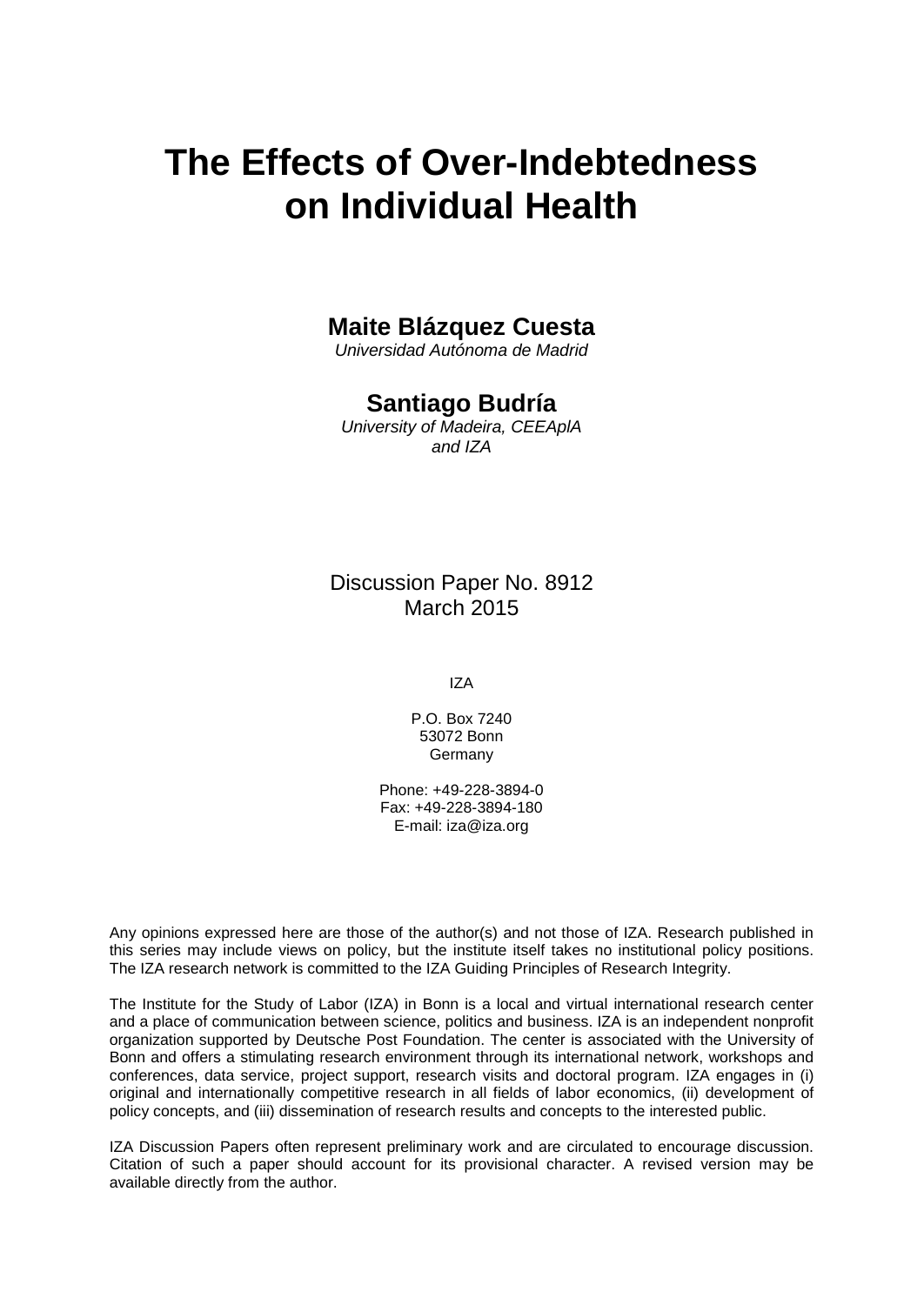IZA Discussion Paper No. 8912 March 2015

# **ABSTRACT**

# **The Effects of Over-Indebtedness on Individual Health[\\*](#page-1-0)**

This paper uses data from the 2002-2005-2008 waves of the Spanish Survey of Household Finances (EFF) to investigate whether debts burdens hamper people's health. Several measures of debt strain are constructed, including debt-to-income ratios, the existence of debt arrears and amounts of outstanding debts. The paper also differentiates between mortgage and non-mortgage debts and explores the role of social norm effects in the debthealth relationship. The results, based on a random effects model extended to include a Mundlak term, show that non-mortgage debt payments and debt arrears affect significantly people's health. Furthermore, mild social norm effects are detected, according to which being less indebted than the reference group results, ceteris paribus, in better health.

JEL Classification: G01, I13, I22

Keywords: over-indebtedness, self-assessed health, random effects model, social norm effects

Corresponding author:

Maite Blázquez Cuesta Department of Economics Universidad Autónoma de Madrid **Cantoblanco** 28049 Madrid **Spain** E-mail: [maite.blazquez@uam.es](mailto:maite.blazquez@uam.es)

\* Maite Blázquez expresses her thanks for the financial support provided by the Spanish Ministry of Education through grant ECO2012-33993, and by the Fundación Ramón Areces (Research Project: Determinants of social exclusion and recommendations for combating it). Santiago Budría acknowledges the financial support provided by the Spanish Ministry of Education through grants ECO2012-33993 and ECO2012-36480, and by the Fundación Ramón Areces (Research Project: Determinants of social exclusion and recommendations for combating it). Part of this research was carried out during his research visit to the Banco de España (DG Economics, Statistics, and Research). The author thanks Olympia Bover for useful comments.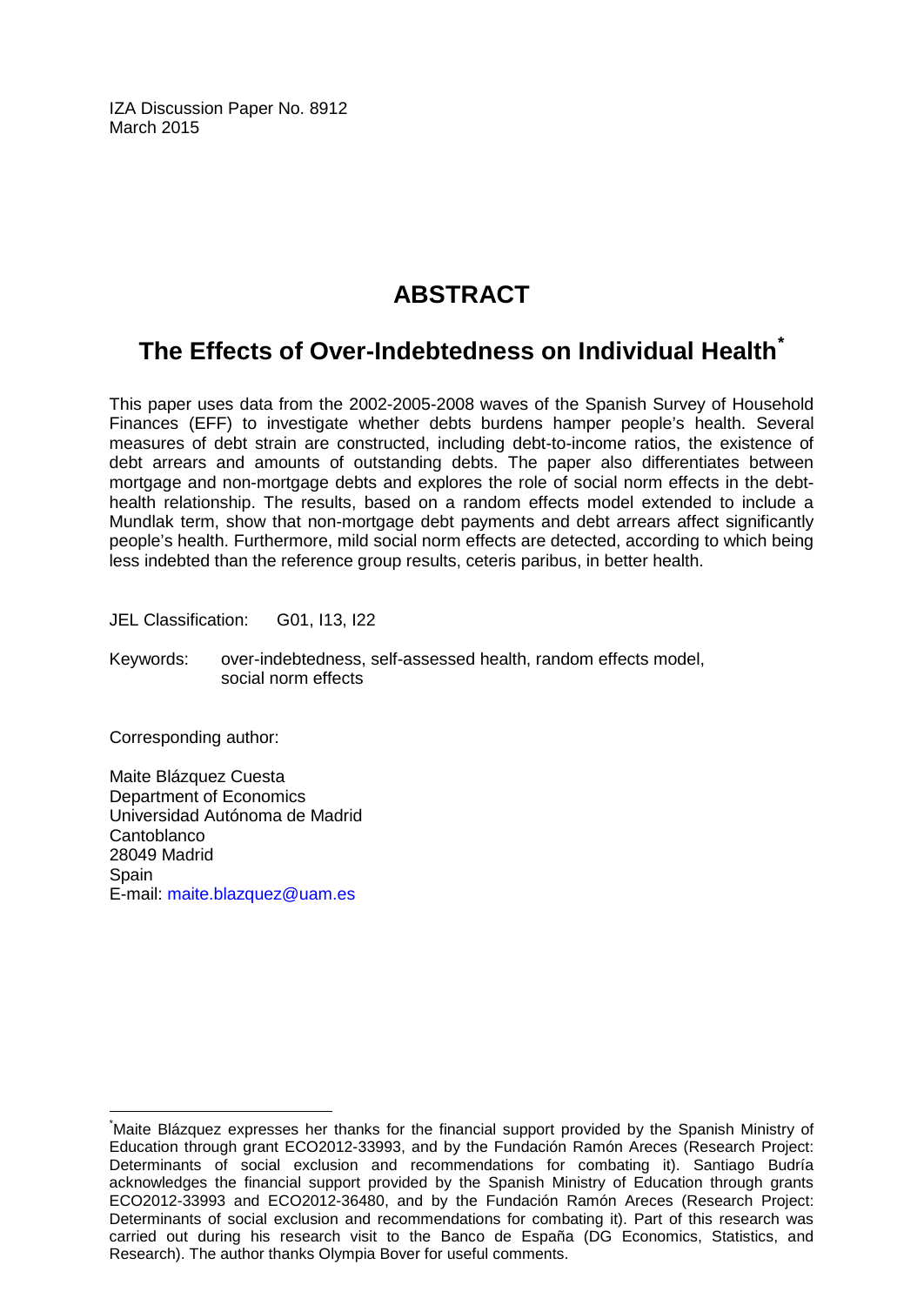### **1. Introduction**

Over the past two decades there has been a rapid build-up of household debt, making over-indebtedness of individuals and families a widespread phenomenon in the EU area. Moreover, the recent credit crunch and the successive economic recession have risen the number of households that face severe debt-related financial difficulties. Apart from political concerns on households' ability to sustain their debt burdens, household's financial fragility is likely to impact people's health. Debt imposes non-negligible psychological costs on citizens and, arguably, has detrimental consequences on people's mental and physical health through anxiety, stress, increased cardiovascular risk, depression, self-harm and suicidal ideation. For instance, suicide rates have been rising in the EU since 2008, when the euro area entered a recession, especially in those countries where financial reversals of fortune have been severest (Stuckler et al., 2012).

Understanding the pathways through which financial strain threatens individual health is a relevant economic issue. This is precisely the objective of this paper. We use longitudinal data from the Spanish Survey *of Household Finances* (EFF) to investigate the relation between household debt and health. The main feature of this survey is that apart from conventional socio-economic characteristics it contains microeconomic information on a vast array of household's assets and debts, including self-reported information on financial hardship in the form of arrears on debt payments. We take advantage of this information to construct indicators of household financial strain, including debt payments-to-income ratios, the existence of debt arrears and amounts of outstanding debts.

Our findings are four. First, we confirm with Spanish data previous findings that overindebtedness, as measured by the debt-to-income ratios, is negatively associated with health. However, we find that this effect is driven by non-mortgage debts. Monthly mortgage payments are innocuous in terms of health. Second, we show that conditional on a full vector of individual and household characteristics, including income and wealth, individuals with debts arrears are significantly worse off. This effect is well defined and robust across specifications, and suggests that the interplay between debt and health is not merely driven by less disposable income and resources. This notion is supported by our next finding. Third, existing papers on the topic are mostly based on income data and monthly debt payments. However, our data set contains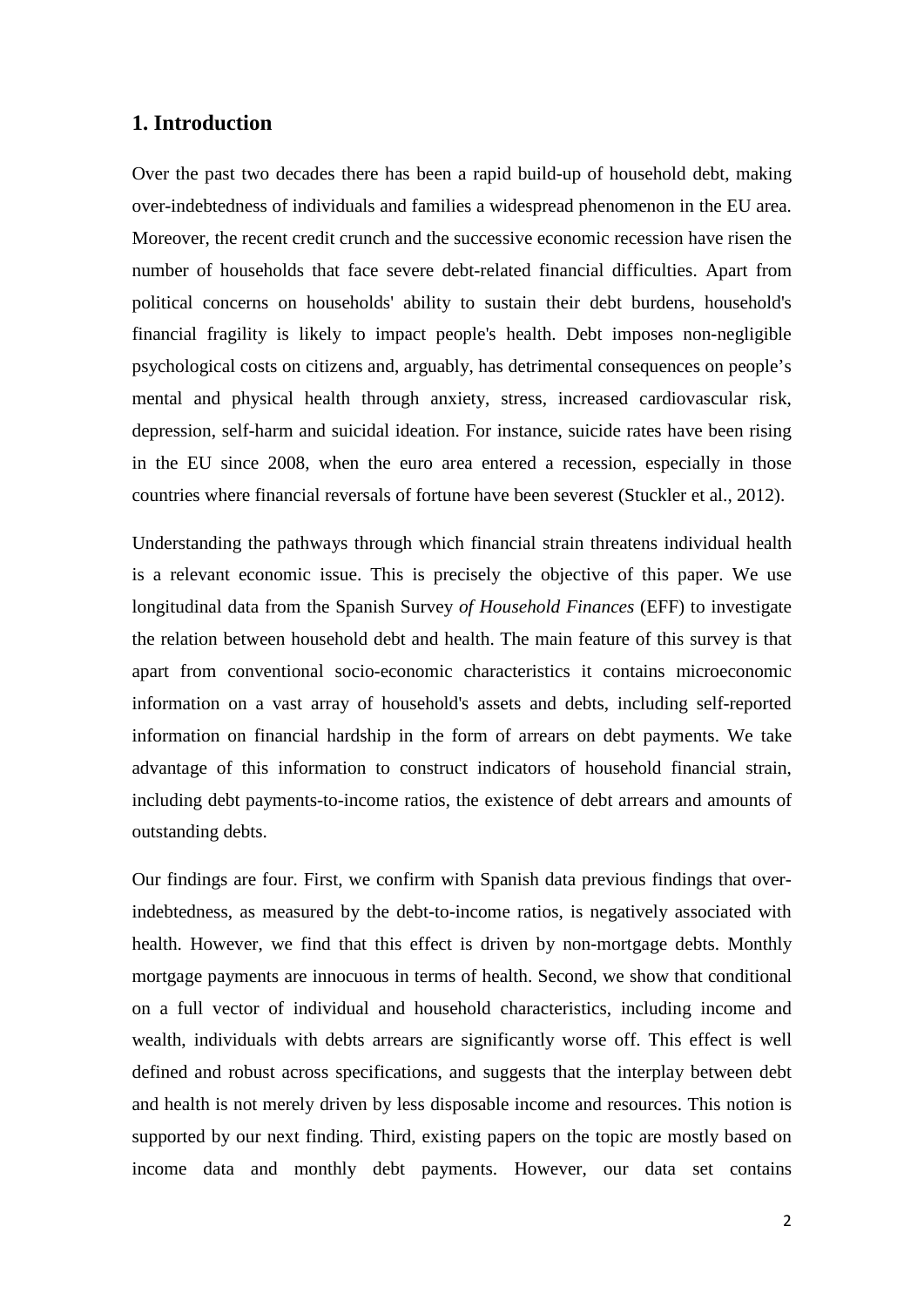microeconomic information on a vast array of household's assets and debts. We find that monthly debt-to-income ratios are not significant for health determination once explicit controls for outstanding debt amounts are included in the regressions. Four, we examine whether there are 'social norm effects' in the debt-health relationship. The adverse psychological effects suffered by over-indebted individuals might arise in large part due stigma effects. Even though financial burdens hurt, people may feel relatively better once they know that a large part of the population are also affected by financial strain and debts. If household over-indebtedness is prevalent in the society, households are likely to improve their perceived financial safety. As far as we know, Gathergood (2012) is the only study that, yet using only mortgage debt, has addressed the matter. Although he focuses on household flows (payments) and disregards stocks (debts), his results are suggestive of social norm effects.

The paper is organized as follows. The next section provides an overview on the relationship between health and debt, with special attention to the Spanish experience. Section 3 describes the data set and the measures of over-indebtedness and health used in the paper. Section 4 presents the method of analysis and the research hypotheses. The construction of the reference groups is described and the model is extended to allow for social norm effects. Section 5 introduces the estimating equation and describes the econometric strategy. Section 6 includes a detailed description of relevant empirical facts and discusses the regression results. Section 7 outlines and discusses potential limitations our paper. Section 8 presents the concluding remarks.

### **2. The relationship between health and debt**

The relationship between health and socioeconomic status (SES) has received much attention in the literature. Socioeconomic status represents the position of an individual in the society and a number of SES measures have been proposed, including income, wealth, labor force status, education, and race/ethnicity. Many studies have focused on income. After controlling for significant determinants of health such as gender, age, educational level and occupation, a strong positive correlation is widely found between health and income (Kawachi et al., 2010; Gunasekara et al., 2011, for a survey of recent literature based on longitudinal data).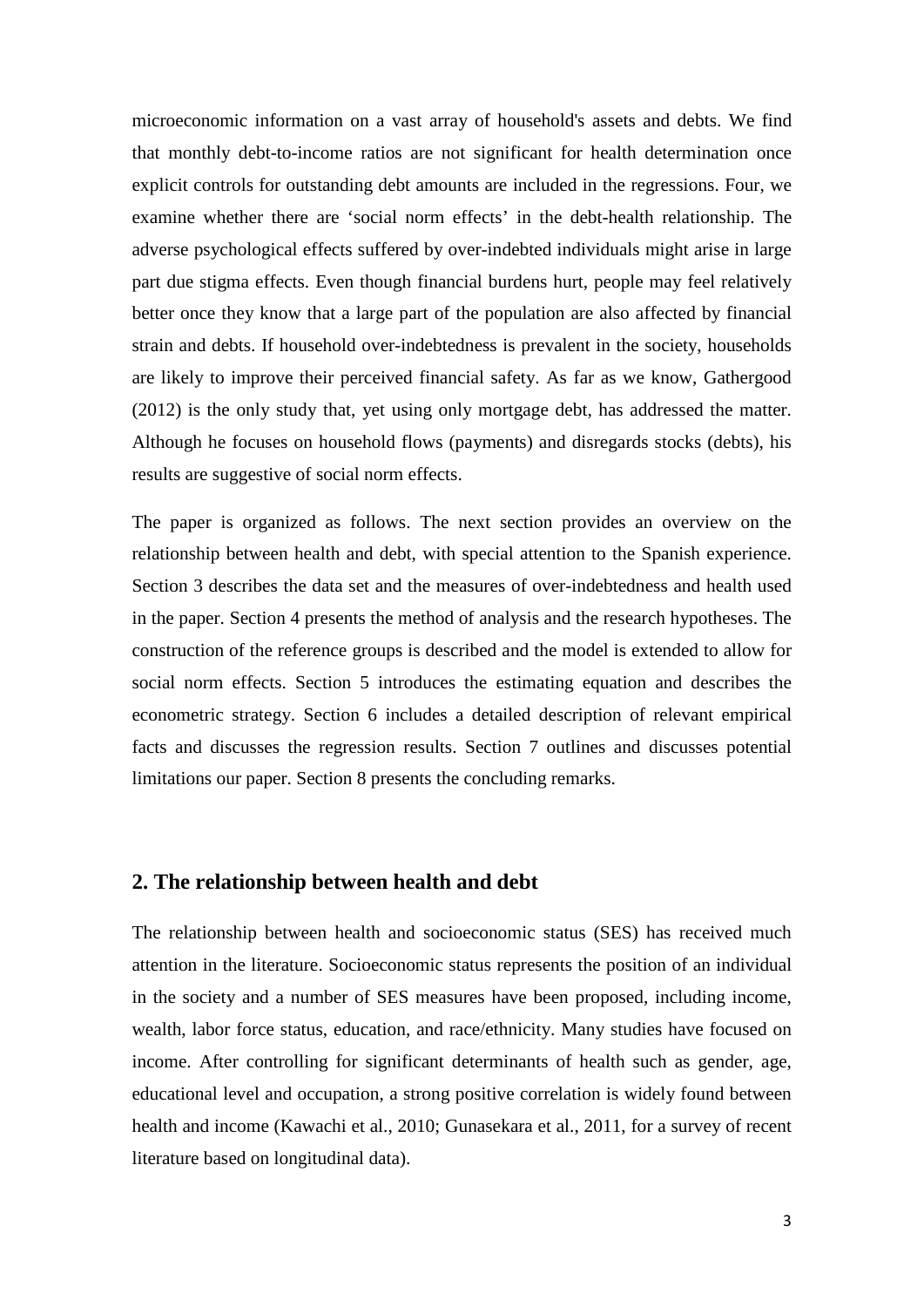However, income is a flow and, as such, it is unable to capture long term financial conditions that, arguably, are more important determinants of health than current income. To the extent that changes in health and illness are likely to develop over a considerable time span, it is important to consider long-term conditions of individuals and households whenever it is practically possible. It has long been recognized that wealth is a more meaningful and predictive indicator of material well-being than income because it reflects lifetime accumulation of finances status (Henretta and Campbell, 1978). However, the literature relating health to wealth is scarce, due to the limited availability of micro data with reliable indicators of household wealth. The few studies that analyze the wealth-health nexus suggest that wealth differentials account significantly for differences in health status. For instance, results from the Whitehall studies on middle-aged British civil servants indicate that wealth is associated with lower prevalence of poor self-rated health and clinical conditions, in excess of the effect of income (Martikainen et al., 2003; Perel et al., 2006; Aittomäki et al., 2010). Other studies have also reported associations of household wealth with decreased risk of stroke (Avendano and Glymour, 2008) and psychological distress (Carter et al., 2009).

There is also support in the literature for a correlation between debt burdens and health (Brown et al., 2005; Duygan-Bump and Grant, 2009). Over-indebtedness may affect individual health status for several reasons. First, debt problems are associated with lowered self-esteem, an increasingly pessimistic outlook on life, and reduced mental health due to depression, severe anxiety and hostility (Fitch et al., 2007; Bridges and Disney, 2010). Second, debt is associated with declining physical health. To the extent that high repayment burdens may tighten the financial situation of families, they may save on costly medical care utilization and health protection such as, for example, healthy food, that is typically more expensive than junk food (Drentea and Lavrakas, 2000). Third, financial hardship inhibits rational behavior and can be associated with non-healthy behaviors such as excessive drinking, smoking and excess caloric intake (Grafova, 2007; Wardle et al., 2012; Averett and Smith, 2014). Fourth, there is a link between financial stress and suicide. Specifically, financial problems have been found to lead to more suicide attempts than nearly all other psychological conditions, except depression (Wang et al., 2012).

Despite the number of studies that have documented the association between debt problems and health, the causal impact of debt on health is still a contested matter. The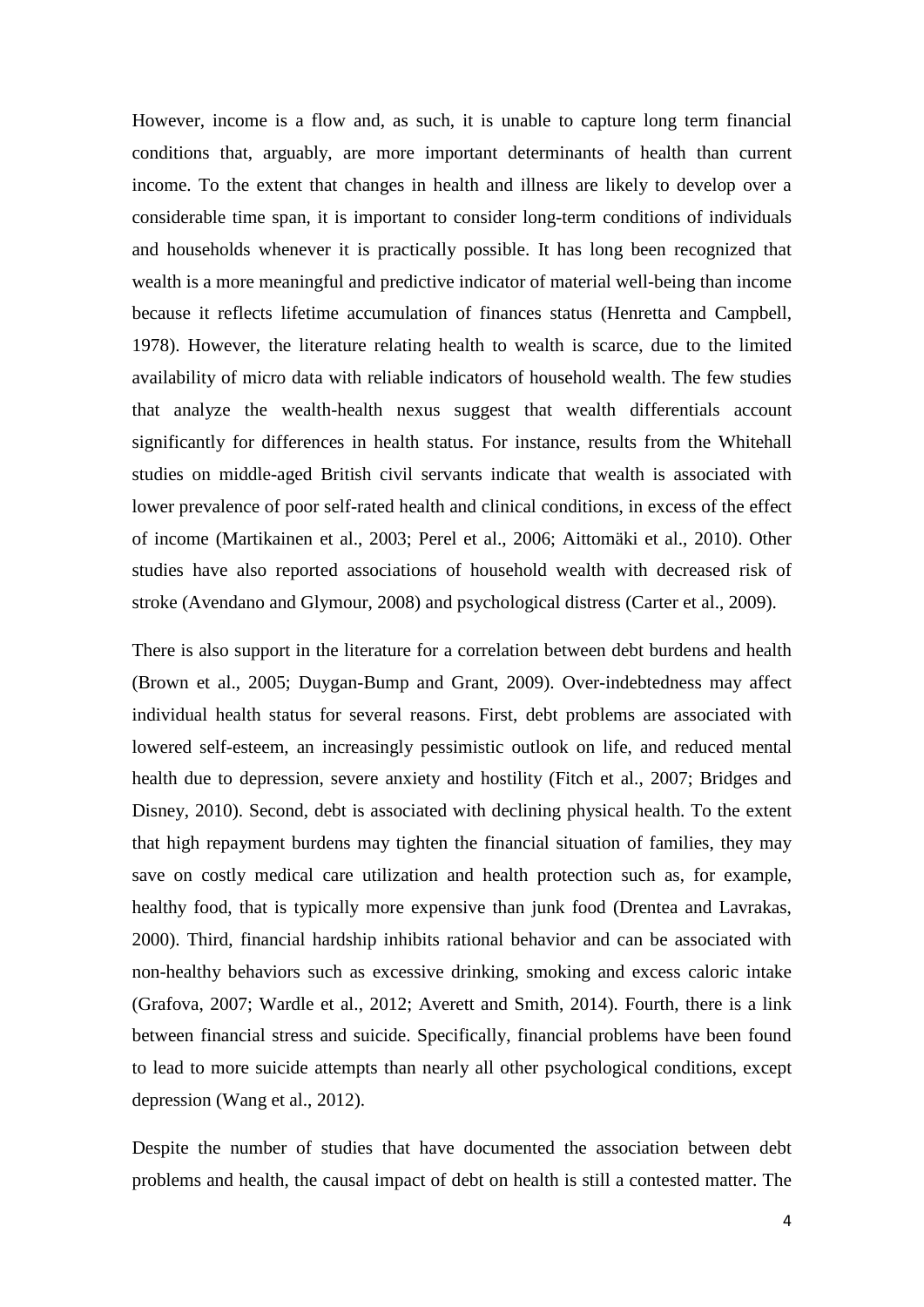most important concern is reverse causality. Few attempts in the literature have traced the links in the chain of causation from debt to health and from health back to debt. While the results are mixed, most studies suggest that the direction of causality runs from indebtedness to poor health<sup>1</sup>. Using the British Household Panel Survey (BHPS), Brown et al. (2005) follow a two-stage estimation procedure to control for the potential endogeneity of debt and savings when explaining heads of household's psychological well-being. Their results indicate that debt has important psychological costs. A similar finding is reported in Bridges and Disney (2010), who rely on a recursive bivariate probit to address the potential endogeneity of household financial indebtedness. Keese and Schmitz (2014) analyze the relationship between household indebtedness and different health outcomes using data from the German Socioeconomic Panel. They apply fixed-effects and resort to a subsample of constantly employed individuals to reduce problems of reverse causality. Their results suggest moderate effects of debt on health, which are qualitatively the same for two distinct debt measures, consumer credit and home loans.

Other studies have resorted to instrumental variables. Using the Panel Study of Income Dynamics (PSID), Meer et al., (2003) rely on inheritance receipts as an exogenous source for changes in wealth. They find that health is essentially unresponsive to changes in wealth. A similar finding is reported by Lyons and Yilmazer (2005) who, using the Survey of Consumer Finances (SCF), instrument the extent of financial strain using household's attitudes towards management and borrowing, and information on whether the household experienced a health-unrelated negative income shock. In contrast, Lau and Leung (2011) find that mortgage indebtedness exerts a negative impact on health outcomes. They use declines in home values post 2006 as an exogenous shock toidentify the effect of loan-to-value on health and data from the US Health and Retirement Survey. More recently, Gathergood (2012) relies on movements in local-level house prices as exogenous variations of mortgage arrears. His results, based on BHPS data, show that part of the observed cross-sectional variation in psychological health between those with and without problem debts is due to (endogenous) selection into problem debt.

<span id="page-6-0"></span> $<sup>1</sup>$  Some exceptions are Smith and Kington (1997) and Lyons and Yilmazer, (2005).</sup>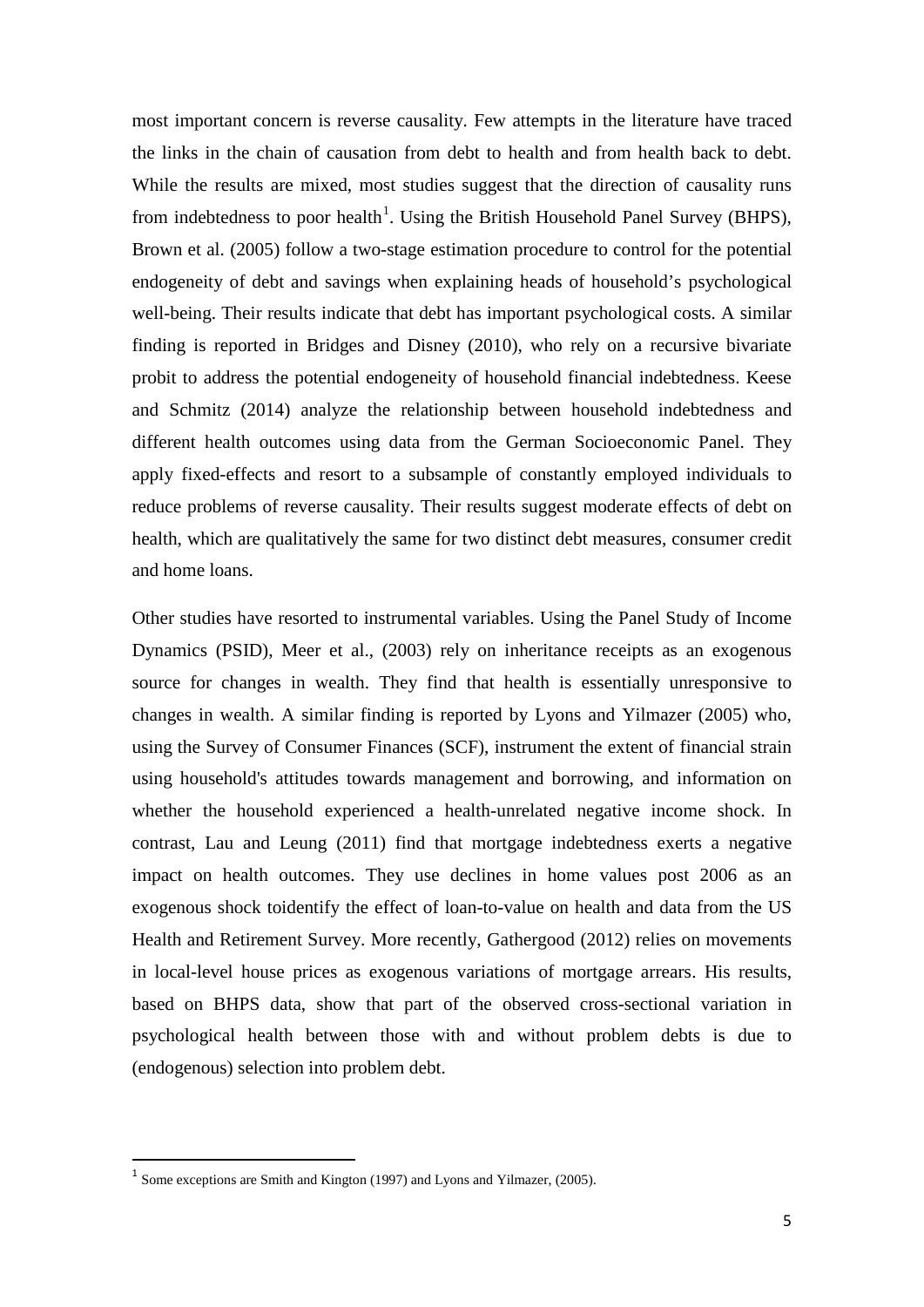#### **2.1 Social norm effects**

There is evidence of conspicuous peer effects and social comparisons in a number of economic domains, including labour supply and work effort (Lindbeck et al., 1999; Clark et al., 2010), and the relation between income and job (Brown et al., 2008), economic (Clark et al., 2009) and life satisfaction (Clark et al., 2008, for a review). Economic comparisons have neurobiological underpinnings, serve an evolutionarily useful informational role and dramatically influence the physical and psychological health of an individual (Zizzo, 2002; Sapolsky, 2004). For instance, Clark (2003) shows that the impact of unemployment on psychological health is less severe for individuals who live in localities in which the unemployment rate is higher, and hence it is more of a 'social norm' among the population.

The economic deprivation hypothesis was first introduced by Yitzhaki (1979). He defined the degree of deprivation inherent in not having access to a specific good as an increasing function of the proportion of individuals in the reference group who have such good. The hypothesis suggests that, even if individuals meet the subsistence standard of living, they may be relatively deprived if they fail to meet the desirable standard of living set by the rest of the society. Interpersonal comparisons may produce frustration and stress, which can damage the cardiovascular system both directly (heart disease, high blood pressure) and indirectly (diet, tobacco, alcohol) (Marmot, 2003). The literature on health determinants has relied on this type of indexes when exploring health gradients and relative effects. For instance, using RE logistic estimations Eibner et al., (2004), found that relative income deprivation – in the sense of Yitzhaki (1979) – is associated with an increase in the risk of depressive and anxiety disorders and generally poor mental health. However, there is evidence that socioeconomic gradients in health are driven by gender (Contoyannis et al., 2004) and that financial strain may be far-reaching on women's mental (Kessler et al., 2003) and physical health (Hemingway, 2007, Du et al., 2008). Using data extracted from the BHPS and health measures drawn from the GHQ, Jones and Wildman (2008) show that income relativedeprivation measures are associated with mental-health disorders among women but not among men. In their setting, unobserved heterogeneity is accounted for by using the within-individual differences as instruments. Mangyo and Park (2010), using an econometric approach that controls for the endogeneity of income, find that deprivation relative to the income of relatives and neighbors exerts a slight negative effect on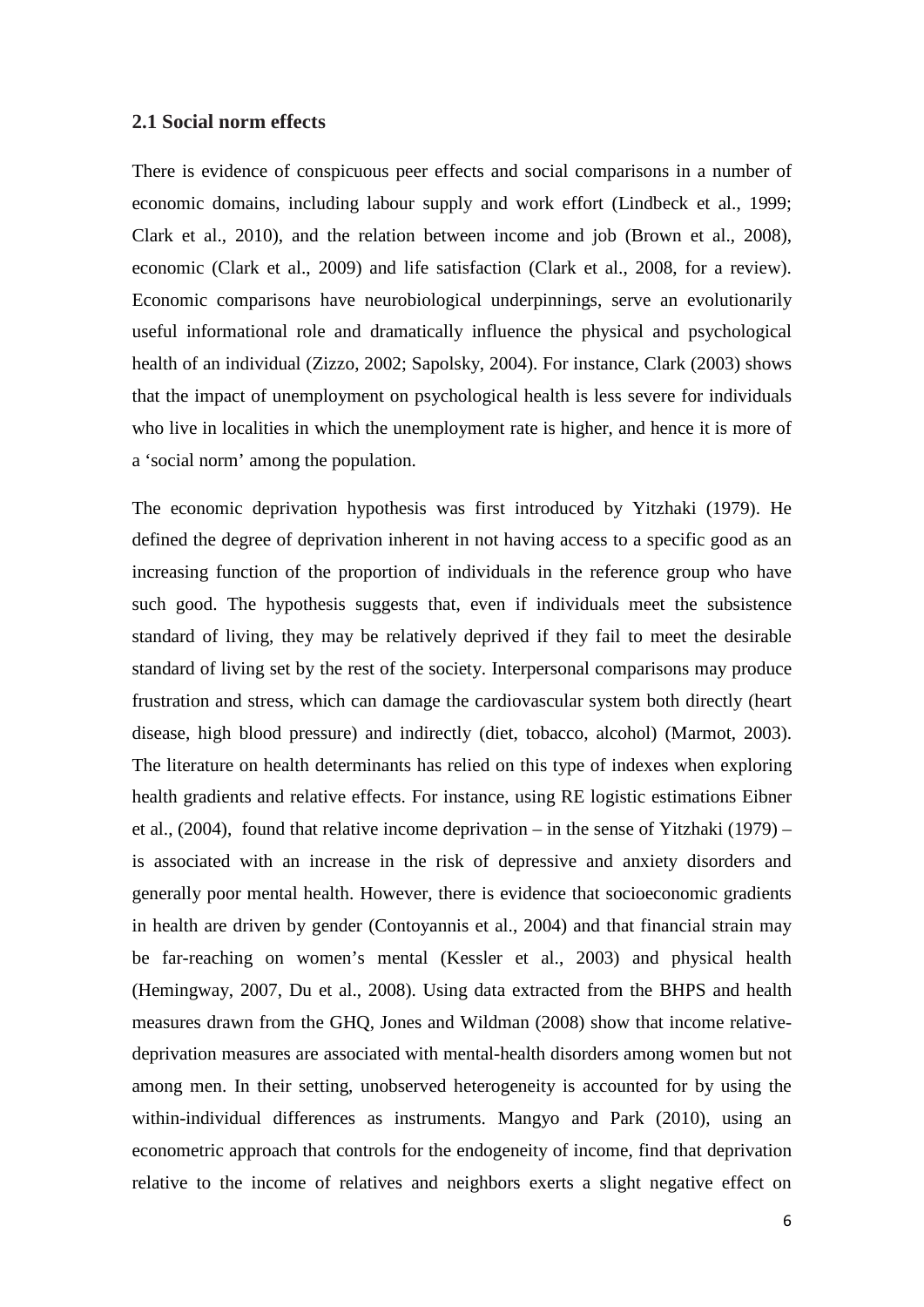mental health. Based on Spanish data from the Statistics on Income and Living Conditions (EU-SILC), Blázquez et al., (2014) show that the relationship between health and income operates through comparison information with respect to societal peers. Finally, turning to the crux of our analysis, Gathergood (2012) shows that individuals with debt repaying problems in localities with a higher bankruptcy rate experience less deterioration of their mental well-being.

#### **2.2 The Spanish experience**

1

The increased home ownership in the boom years left Spain with relatively high household debt in the euro area. Over-indebtedness of Spanish families in relation to the available income grew steadily until 2008. According to the European Commission (2010), in 2007 almost 12% of households with outstanding debts spent more than 40% of their income on debt servicing, and the figure was even higher for the income-poor. In June 2013, the volume of outstanding loans of private households amounted to 618,000 million euros (582,887 million euros where mortgages). According to the Bank of Spain, the default rate on these loans reached  $5.16\%$ , i.e., almost  $32,000$  $32,000$  $32,000$  million<sup>2</sup>. Both structural and cultural factors have been viewed as the cause of excess household indebtedness (Braucher, 2006). On the one hand, the deregulation of the credit market, and insecurity in family finances, coupled with an insufficient social safety net have been structural forces leading to a rapid rise in debt. On the other hand, a culture favorable to excessive consumption and borrowing has been also underlined as a potential explanation to the increase of household indebtedness.

The rise in debt has been particularly important in poorer and younger Spanish households. For instance, the share of households in the two lowest income deciles owning their primary residences increased from 71 percent to 78 percent between 2005 and 2009; this group being hit hard by the economic crisis (International Monetary Fund, 2012). It is well known that in Spain the process of job destruction during the crisis has been dramatic, with unemployment rates among young and low-skilled individuals reaching 50%. The junction of these factors has notably exacerbated the over-indebtedness problem of Spanish households. Repossessions and evictions have become an iconic image of the country's economic plight, leading to an increase in the

<span id="page-8-0"></span> $^2$  In June 2013 the inter-annual growth rate of doubtful assets reached 34.%, in contrast to the 5.1% registered one year earlier (Banco de España, 2013).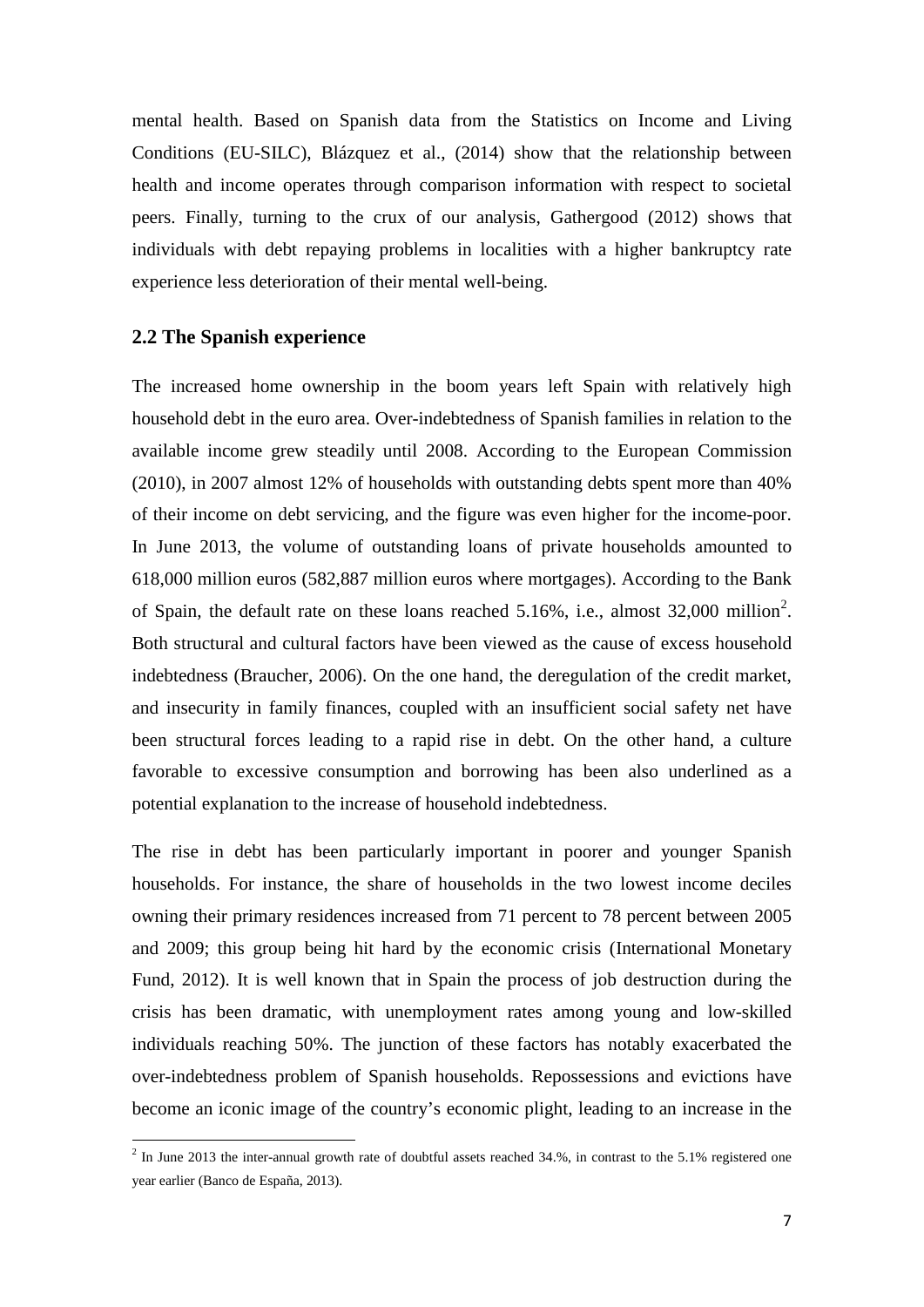number of citizens suffering severe stress and anxiety problems. Recently Gili et al., (2013) have shown that recession significantly increased the frequency of mental health disorders and alcohol abuse among primary care attendees in Spain, particularly among families experiencing unemployment and mortgage payment difficulties. Rates of suicide rose, especially among people who were about to be evicted from their homes. This phenomenon called the attention of social media, politicians and practitioners in the economic and medical spheres, and prompted Spanish authorities to declare, in November 2012, a two-year moratorium on some home repossessions. However, the Spanish legislation still fails to give courts the power to stop evictions of homeowners based on mortgage contracts that are deemed abusive.

### **3. Data set and measures**

We use the longitudinal data extracted from the *Spanish Survey of Household Finances* (EFF), conducted by the Bank of Spain. This database provides very detailed microeconomic information on income, assets, debts and expenditures of Spanish households. Issued in 2002, it enabled researchers to conduct pioneering work on the financial status and net worth of families in Spain. The target population consists of all private homes throughout the country. The second and third waves were drawn in 2005 and 2008, respectively, and it has a panel structure. We retain adult individuals, aged between 30 and 80 years, with non-missing information for the selected variables. This results in a final sample of 13,480 observations.

#### *3.1 Over-indebtedness*

<span id="page-9-0"></span> $\overline{a}$ 

A common limitation that encompasses studies on debt and financial hardship is the lack of consensual measures of financial strain. There is no set of standardized and harmonized statistics on it, and empirical research on the matter is typically limited by data availability. Overall, people are considered over-indebted if they are having difficulties meeting (or are falling behind with) their household commitments, whether these relate to servicing secured<sup>[3](#page-8-0)</sup> or unsecured borrowing, or to payments of rent, utility

 $3$  Secured borrowing refers to a loan that is backed with an asset held by the borrower; often their home.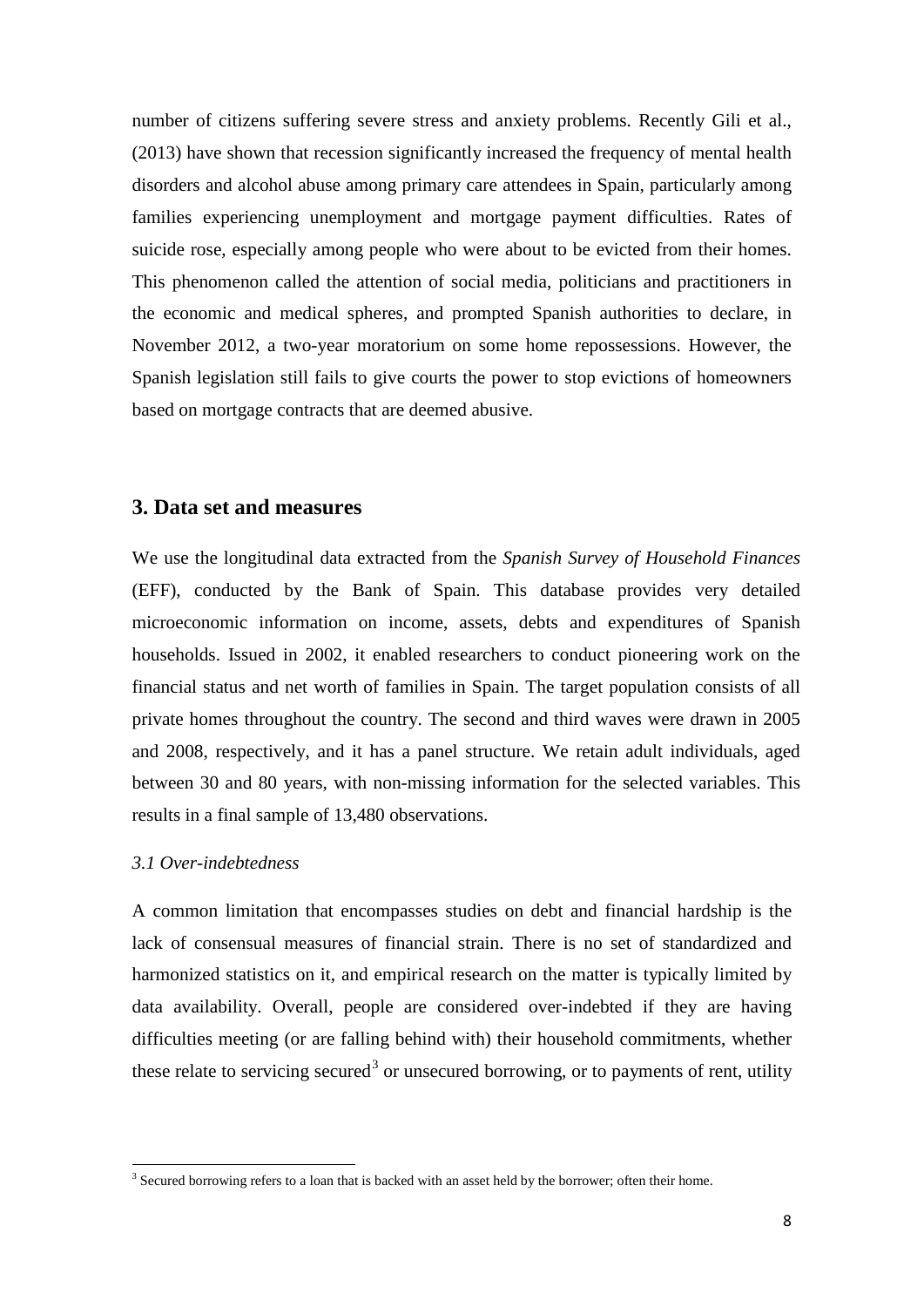or other household bills<sup>[4](#page-9-0)</sup>. Therefore, over-indebtedness involves complex and multidimensional areas and can hardly be measured by just one indicator.

We use three measures of over-indebtedness. First, the EFF collects information on debt arrears by asking: "*In the last twelve months have you had any financial difficulties which resulted in you delaying the payment of any of your debts?*". This question provides a unique opportunity to investigate the extent of financial distress suffered by household members. Subjective evaluations are common in the field, partly due to the high costs of producing micro data with detailed household economic information, and pass well a number of validity tests. We complement this information with additional indicators. Specifically, we use information on monthly debt payments to calculate the second indicator of over-indebtedness: the debt payments-to-income ratio. It is generally accepted that the share of household income dedicated to debt repayments is an adequate measure of debt burden (Drentea and Lavrakas, 2000; Lyons and Yilmazer, 2005; Lau and Leung, 2011; Keese, and Schmitz, 2014). The third measure of financial strain used in the paper is the amount of pending debts. This is an important refinement, insofar as the earlier papers rely on monthly payments (flows) and disregard pending amount of debts (stocks). It is very likely that the health status of two individuals with the same values of debt payment-to-income ratios and other characteristics differ significantly due to differences in the amount of outstanding loans. In this respect we take advantage of the valuable information contained in the *EFF* on a vast array of household's assets and debts. We hypothesize that being conscientious of the amount pending debts has effects on individual health over and beyond the effects arising from monthly payments. Moreover, we discriminate among different types of debt: mortgage and non-mortgage. There is evidence that mortgage indebtedness is associated with depression, obesity, high blood pressure, poor health, decline in health, and mortality (Lau and Leung, 2011). The explanation behind the negative health shock imposed by mortgage indebtedness is twofold. On the one hand, indebted homeowners are more likely to experience financial stress, and stress can lead to unhealthy behaviors such as drinking, smoking, substance abuse, sleep problems and eating disorders. On the other hand, homeowners are more likely to reduce non-housing consumption in response to economic downturns due to the transaction costs of adjusting housing consumption

1

<span id="page-10-0"></span><sup>4</sup> See European Commission (2008) for an attempt to lay the foundation of a common definition of over-indebtedness susceptible to be implemented on a European-wide scale.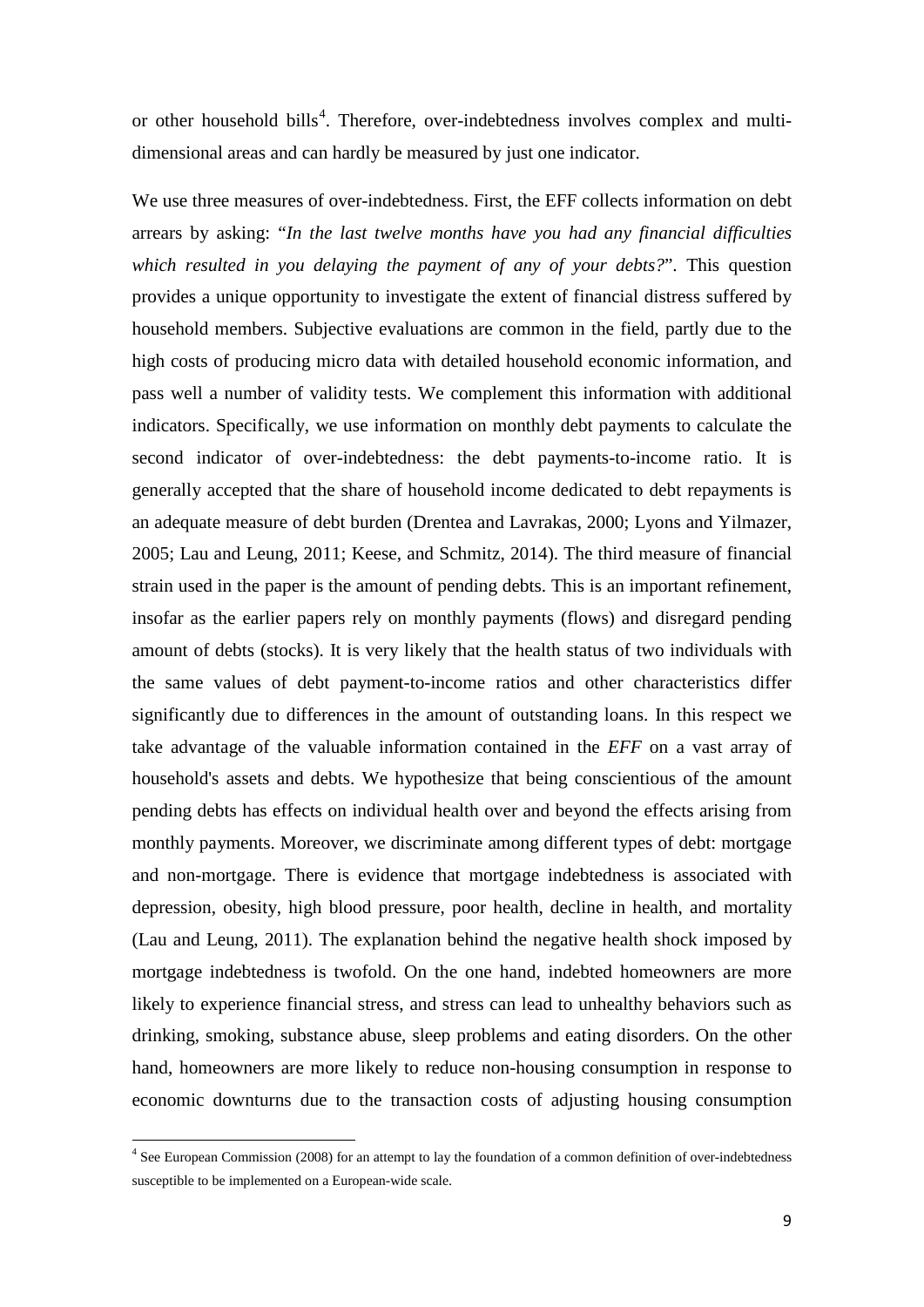(Dietz and Haurin, 2003). However, to the best of our knowledge, the question of whether mortgage burdens are relatively more harmful for individual health that nonmortgage debt has not been answered. By differentiating between different types of debt in this paper we shed light on this issue.

#### *3.2 Wealth*

Most of the studies that analyze the mechanisms through which economic (dis)advantages affect health focus mainly on income, disregarding the effect of individuals' wealth. Although wealth and income are positively correlated, there are reasons to include household's wealth in the estimations. Firstly, income alone cannot account for the living standard of individuals and households. To the extent that wealth also affects living costs and contributes to the acquisition of permanent resources, it provides a more accurate information of long-term living conditions (Ecob and Davey Smith, 1999; Braveman et al., 2005). Secondly, health is more likely to be influenced by long-term accumulation of economic resources, rather than by monetary circumstances at a certain point of time. Previous works show stronger associations of long-term income than current income with health, and that low levels of household wealth are closely related with poor self-rated health (Martikainen et al., 2003) and high risk of mental health disorders (Perel et al., 2006). More recently, Aittomäki et al., (2010) show a stronger and more robust impact of wealth than of income on ill health, suggesting that long-term accumulation of economic resources is highly relevant.

In order to account for these effects, we include indicators of household wealth in the regressions. The wealth measure we use throughout this paper is net worth defined as assets minus debts. Assets include financial assets, pension wealth, main residence and other real estate wealth, business equity, vehicles and jewels, and other comparable valuables. All assets (including small businesses) are valued at market prices. Debts include housing debt, outstanding debts of properties and other payables, including personal loans, lines of credit, credit card debt and deferred payments, among others. Monetary amounts are adjusted for inflation and expressed in 2002 euros.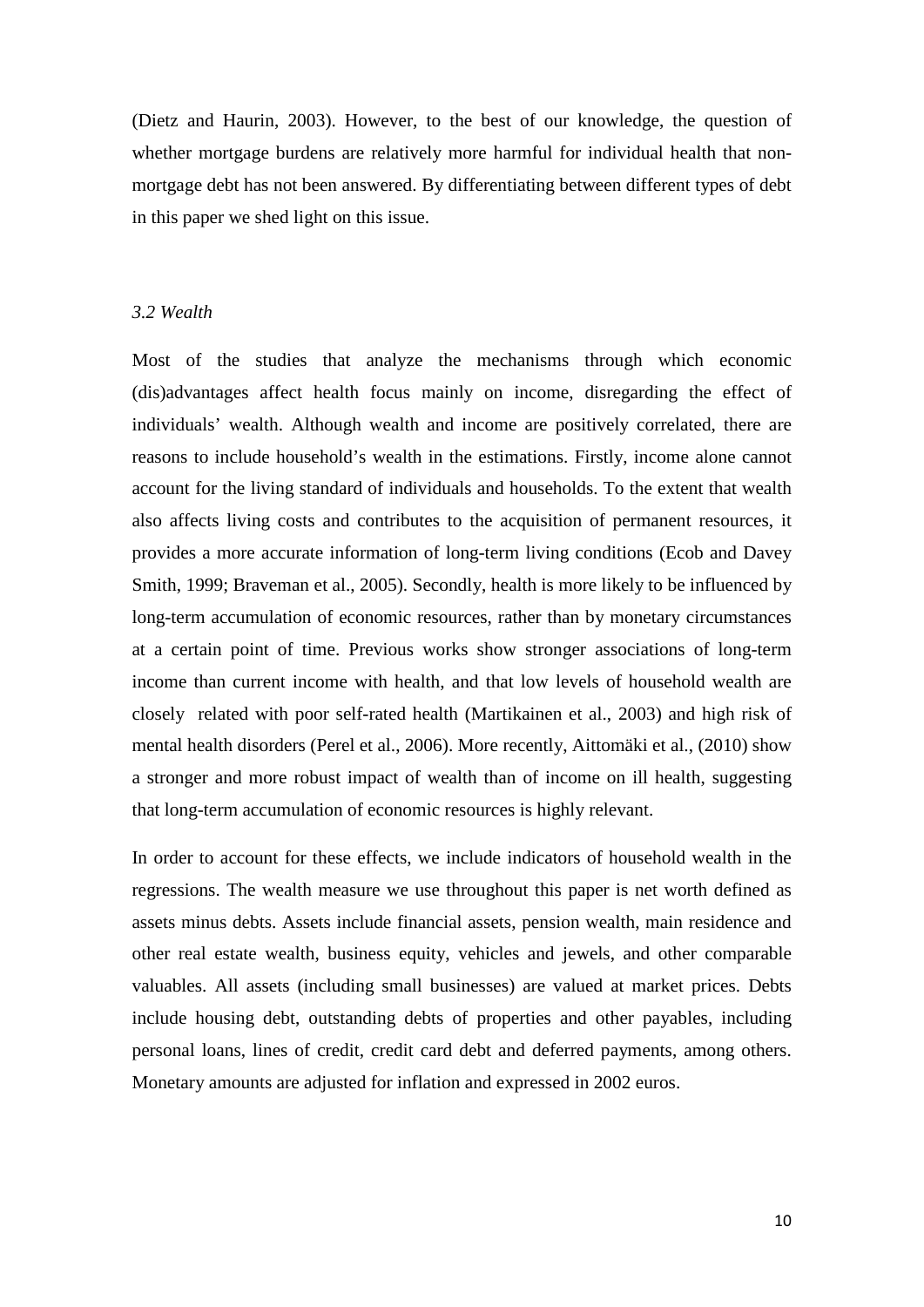#### *3.3 Self-assessed health*

The EFF contains a subjective health status question with a five-point response scale ranging from '[5](#page-10-0)- very good' to '1-very poor'.<sup>5</sup> Self-assessed health (SAH) has been widely used in the literature on the socioeconomic health-gradient (Smith, 1999; Frijters et al., 2005; Benzeval et al., 2011; Blázquez et al., 2014). Although the literature is controversial on the validity of subjective measures of health, social scientists frequently believe that self-evaluations of health reflect more accurately individuals' overall physical and mental well-being, and therefore are better predictors of individual labor force participation, retirement decisions, and other behaviors. In addition, selfreported measures of health have been shown to be significantly correlated with physicians' assessments and are a strong predictor of morbidity and mortality (Idler and Benyamini, 1997; Baker et al., 2001; Meer et al., 2003). Furthermore, unlike other indicators of health, most surveys across the world are very consistent in framing the question on self-assessment of health, facilitating cross-country comparisons with previous works (van Doorslaer and Xoolman, 2004).

#### **4. Method of analysis**

<span id="page-12-0"></span> $\overline{a}$ 

#### **4.1 Specification and research hypotheses**

Self-assessed health (SAH) is assumed to be a function of demographic characteristics (*X*), household income (Y), debt payments-to-income ratios (*P*), debt arrears (*F*), net total household debt (*D*) and household wealth (W)

$$
SAH_{it} = f(SAH^*(X, Y, P, F, D, W))
$$
\n<sup>(1)</sup>

Vector X includes a broad range of controls including age, marital status, education, employment status, household size and year dummies. To rule out the possibility that the negative effects of pending debts and debt payments on health are due to poor disposable income prospects in the future, we include two additional controls in vector X. These are two dummy variables indicating whether the respondents believe that their

<sup>&</sup>lt;sup>5</sup> We reverted the original scale so that a negative coefficient in the regression results implies worse perceived health.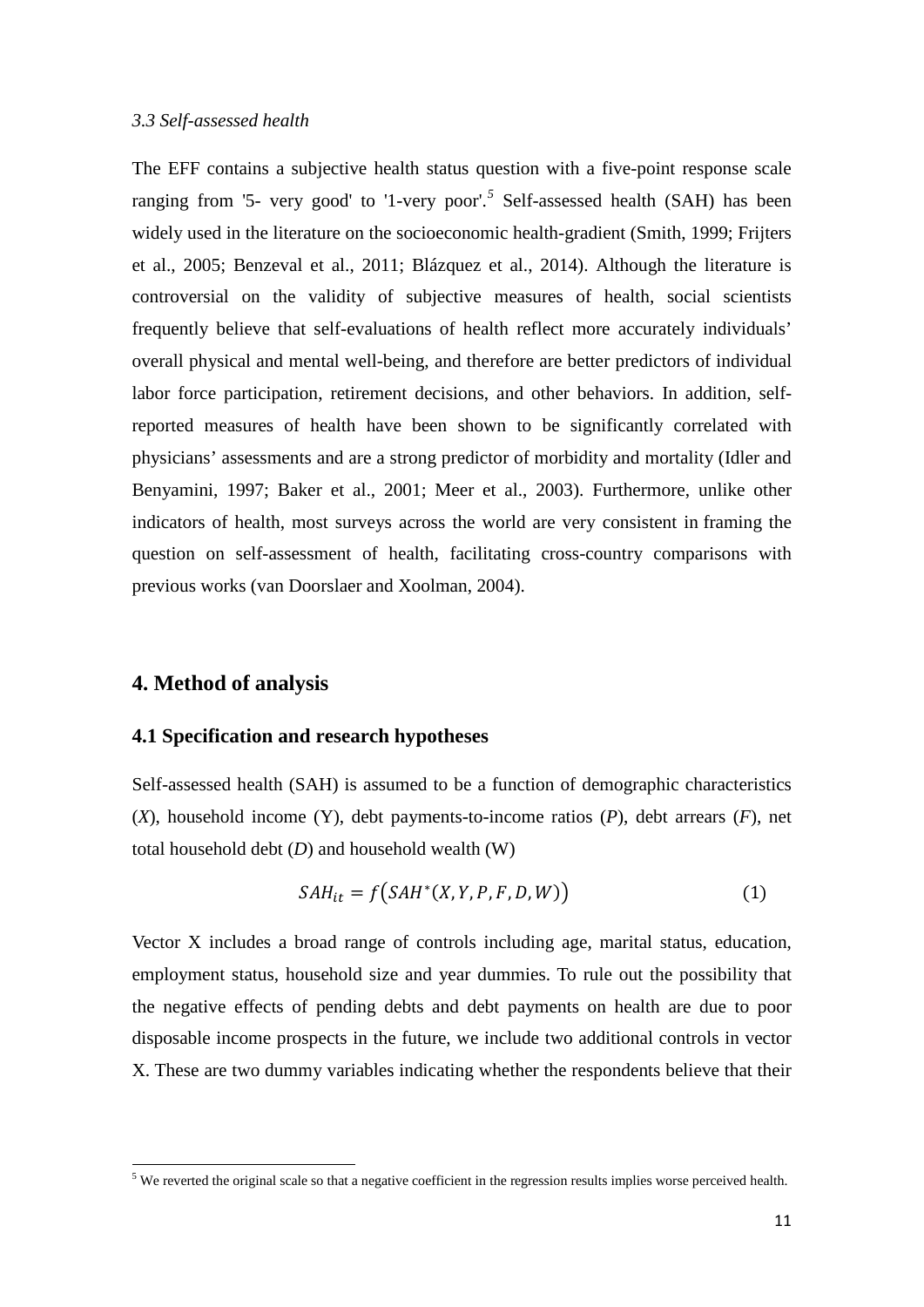savings and spending, respectively, will be higher in the future than at present<sup>[6](#page-12-0)</sup>.

The empirical analysis will be based on different specifications of Eq. (1). We start by parsimonious specifications that disregard the potential role of wealth and outstanding debts. In these cases, SAH is assumed to depend on the debt-to-income ratio,  $P_{it}$  (Model 1), the extent of debt arrears reported by household members,  $F_{it}$  (Model 2), or both (Model 3). Next, we move on to allow for a differential effect of the debt-to-income ratios depending on the type of debt hold by the household. Specifically, we differentiate between mortgage- and non-mortgage debt-to-income ratios (Model 4) and also control for the extent of economic difficulties reported by household members (Model 5). This extension is aimed at providing an assessment of which of the two categories of debt is more harmful for SAH. Finally, we extend the previous specifications by adding household net wealth  $(W_{it})$  and the amount of pending debts,  $D_{it}$  (Models 6 to 10). Therefore, we admit the possibility that being conscientious of the amount of pending debts has effects on individual health that are over and beyond the effects arising from current financial strain. The inclusion of these two variables may be regarded as redundant, since net wealth is the value of assets minus debts. However, the inclusion of these two variables is intended to test whether conditional on household wealth, individuals with larger debt amounts are exposed to worse health.

#### **4.2 Reference groups**

**.** 

We test for the existence of social norm effects in the debt-health relationship. The particular social norm effect hypothesized here is the impact of social stigma arising from problem debt. The literature on the social stigma of individual indebtedness and adverse debt outcomes such as bankruptcy presents evidence that higher reference group bankruptcy rates diminish the social stigma associated with being declared bankrupt (Fay et al., 2002).

<span id="page-13-0"></span>The existence of reference group effects is investigated by extending Models 1 to 10 to include the individual's reference group average value of the different measures of over-

 $6$  The wording of the first questions is: "*Do you believe that your savings will be higher, lower or the same as at present in the future?" 1. yes, 2. no, 3. the same, 4. don't know*. The second question is "*Do you believe that your spending will be higher, lower or the same as at present in the future?*" 1. yes, 2. no, 3. the same, 4. don't know. The two dummies introduced in the regression are activated when the respondent answered "yes".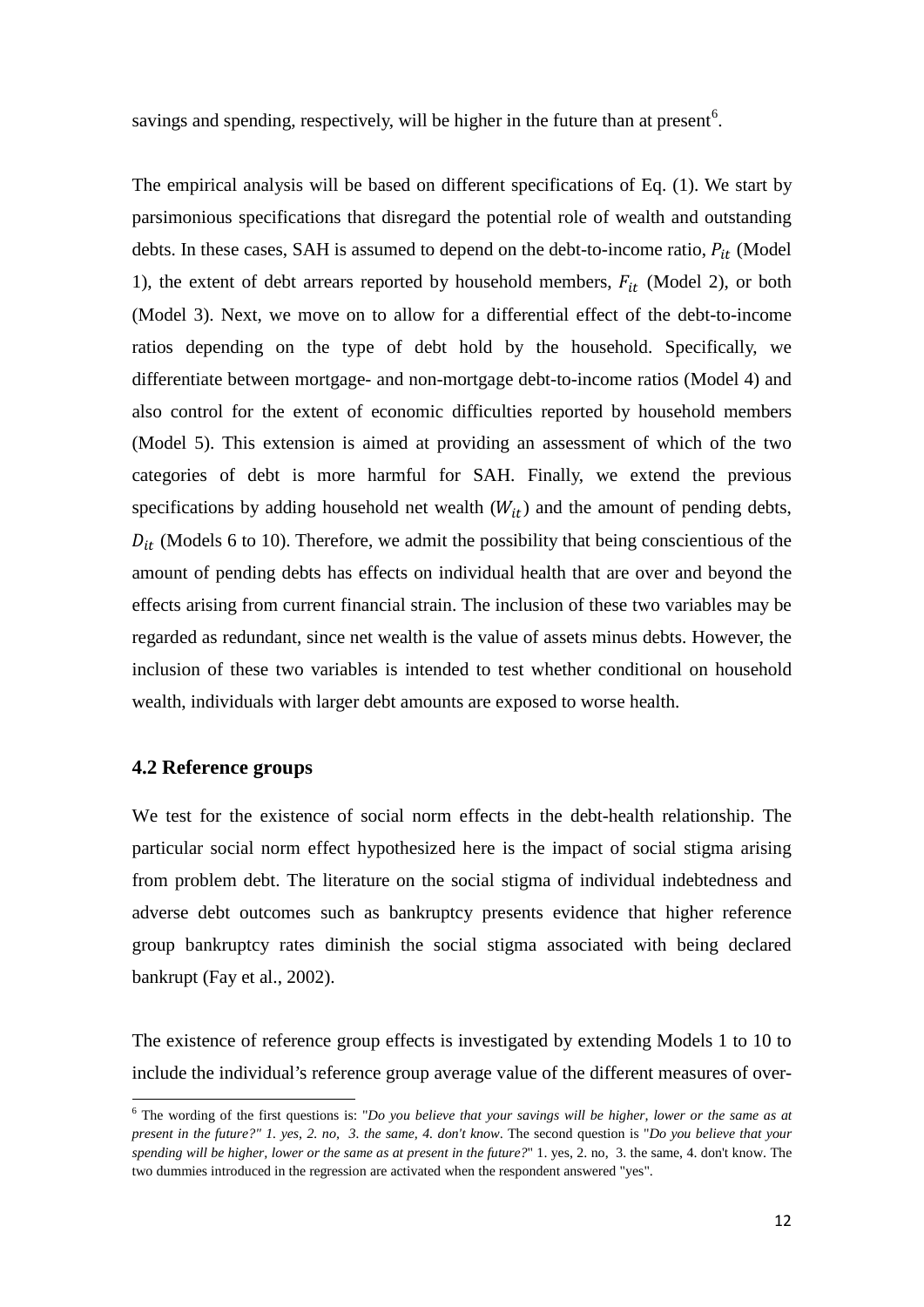indebtedness,

$$
SAH_{it} = f(SAH^*(X, Y, P, F, D, W, \overline{P}, \overline{F}, \overline{D}))
$$
\n(2)

where  $\overline{P}$ ,  $\overline{F}$ , and  $\overline{D}$  are the corresponding group averages.

The literature on reference group formation does not yet provide much empirical evidence or theoretical insights on how individuals form their reference group and what is the stability of those across time and domains. On one side, large-scale surveys do not contain direct questions about the composition of the reference groups and empirical results from pilot surveys or experimental evidence (Falk and Knell, 2004; Clark and Senik, 2010) are not yet directly applicable to large questionnaires. The empirical literature has typically assumed that individuals' reference group is formed by those who are similar to them. While some authors consider that comparisons take place only between those in the same cohort (McBride, 2001), others consider a larger set of individual characteristics, including education and region, for the construction of the reference groups (Ferrer-i-Carbonell, 2005).

We proceed by partitioning the sample by gender and into various age (younger than 40, 40-49, 50-59, 60-69, and 70 or older) and education (primary or less, secondary and tertiary education) groups. The regional dimension was disregarded since the EFF omits this information due to anonymity reasons. The combination of these criteria produced 30 different groups<sup>[7](#page-13-0)</sup>.

### **5. Estimation procedure**

<span id="page-14-0"></span> $\overline{a}$ 

We take SAH to be cardinal or, in other words, that the distance between the eleven satisfaction categories carry a meaning. It has been shown that assuming cardinality as

 $<sup>7</sup>$  In the final sample the average number of individuals in a group ranges from a minimum of 10 to a maximum of</sup> 564. Differences in cell sizes introduce differences in the level of precision in the measurement of reference-group statistics. Since inaccuracy grows exponentially as the number of observations decreases, we were concerned with the potential prevalence of very small groups (<25 obs.). There are reasons to be optimistic. In our data, of the  $30x3 = 90$ group-year combinations, only 3 cases (2.2%) comprised less than 25 obs, whereas only 14 cases (15.5%) had less than 50 obs.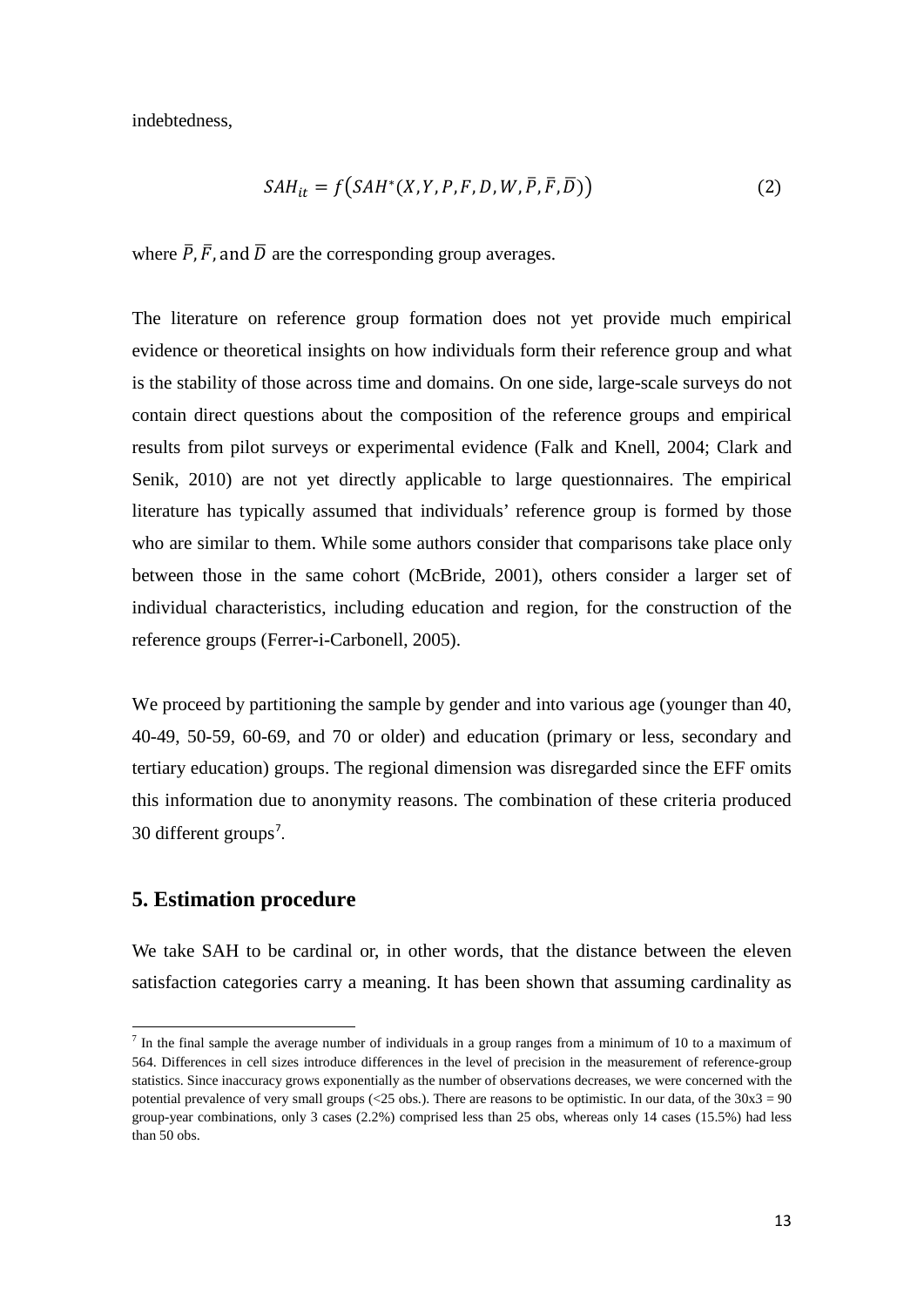oppose to using ordinal models is rather irrelevant for the results in terms of trade-offs between explanatory variables (Ferrer-i-Carbonell and Frijters, 2004) while it has the advantage of yielding coefficients that can be directly interpreted as marginal effects. We adopt probit-adapted ordinary least squares (POLS) as developed by Van Praag and Ferrer-i-Carbonell (2008: 29-34). Implementing POLS begins by deriving  ${\mu_j}_{j=0}^J$  values of a standard normal associated with the cumulative frequencies of the *J* different categories of the dependent variable, with  $\mu_0 = -\infty$ ,  $\mu_1 = \infty$ . Then the expectation of a standard normally distributed variable is taken for an interval between any two adjacent values. Thus, if the true unobserved continuous variable for individual *i* at time *t* is SAH<sup>\*</sup><sub>i</sub><sup>\*</sup>, where the observed is  $SAH_{it} = j$  if  $\mu_{j-1} < SAH_{it}^* \le \mu_j$ , j = 1, ..., J, then the conditional expectation of the latent variable is given by:

$$
S\ddot{A}H_{it} = E(SAH_{it}^*|\mu_{j-1} < SAH_{it}^* < \mu_j) = \frac{n(\mu_{j-1}) - n(\mu_j)}{N(\mu_j) - N(\mu_{j-1})} \tag{3}
$$

where *n* is the normal density and *N* is the cumulative normal distribution. This approach allows the application of a linear estimator on the conditional expectations. Abstracting from reference group effects, our estimating equation becomes:

$$
SAH_{it} = \alpha X_{it} + \beta_l \overline{Y}_i + \beta_s Y_{it} + \gamma P_{it} + \delta F_{it} + \theta D_{it} + \eta W_{it} + \nu_i + \eta_{it}
$$
(4)

where  $\eta_{it}$  an independent error term for individual *i* at time *t* and  $v_i$  is an individual effect that varies across individuals and is constant over time. Variable  $\overline{Y}_i$  stands for the average of  $Y_{it}$  over the  $T$  years in the panel. The introduction of this variable is motivated by the suspicion that SAH is more likely to depend on permanent income than on transitory income. Since  $\beta_l \overline{Y}_i + \beta_s Y_{it} = (\beta_l + \beta_s) \overline{Y}_i + \beta_s \Delta Y_{it}$ , where  $\Delta Y_{it}$  is the variation relative to the average across time, this refinement allows us to assess how changes in family income affect SAH depending on whether they are permanent  $(\beta_l + \beta_s)$  or transitory  $(\beta_s)$ . The income variables and the amount of pending debts are entered in their logarithmic form. Household wealth is categorized in quintiles.

We adopt a random effects model (RE) with a Mundlak term. Fixed effects models can account for the unmeasured time-invariant confounders described so far. However, they preclude the researcher from obtaining reliable estimates on characteristics that have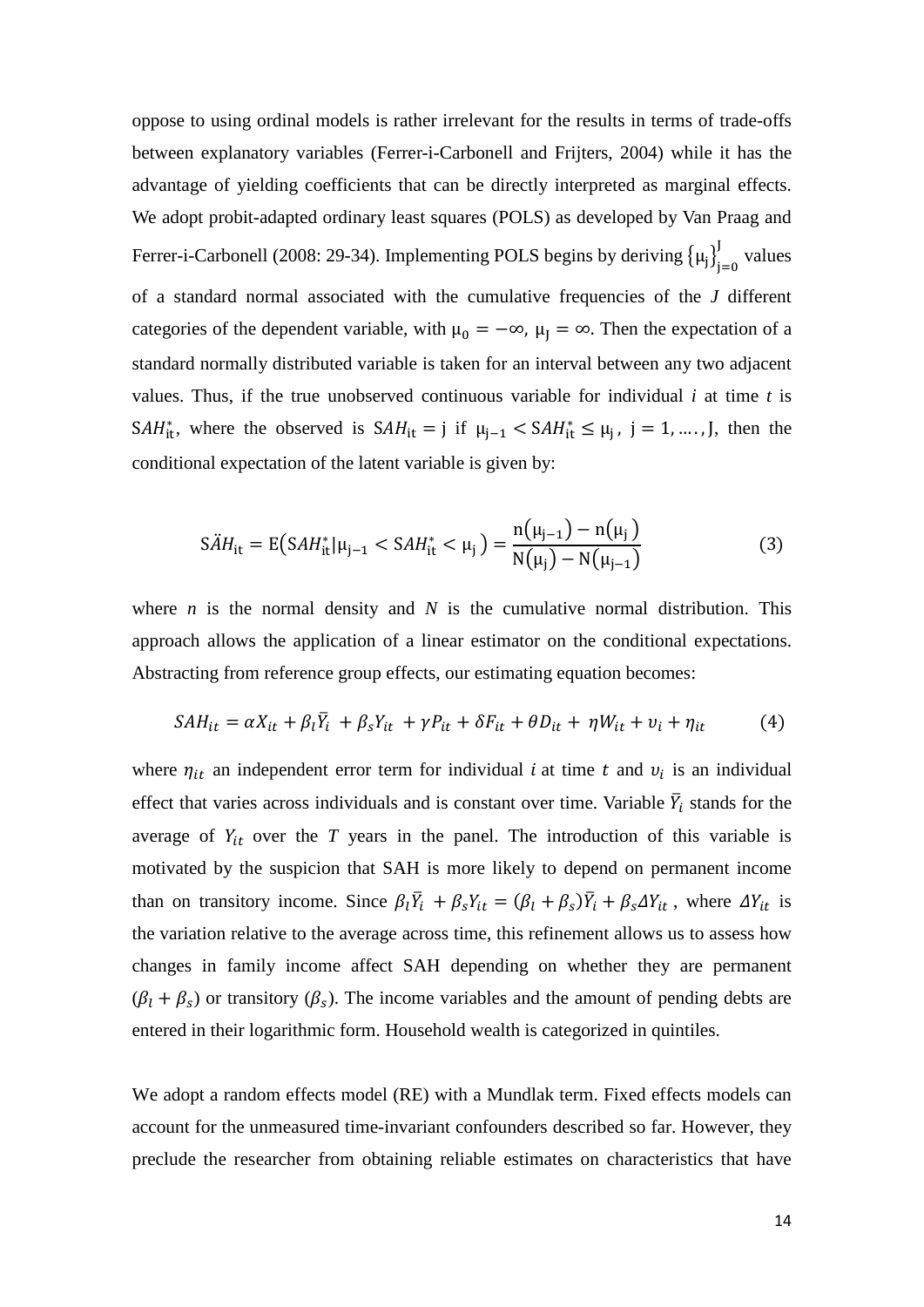zero or low within-person variation, leaving no room for uncovering declines in individual health that may simply arise, for example, from being in a permanently serious state of over-indebtedness<sup>[8](#page-14-0)</sup>. Therefore, our preference for an extended RE model can be seen as a working compromise to, on the one hand, control for time-invariant unobservables and, on the other hand, use both within and between individual information. The implicit assumption of RE models that the random component  $v_i$  is uncorrelated with the explanatory variables is questionable, insofar as the dependent as well as the right-hand-side variables may be driven by omitted characteristics: for example, healthy individuals may be more likely to marry and form larger households and be more successful in life than others. The Mundlak term is intended to control for such correlations. It consists of a vector  $\bar{X}_i^M$  with the time-averaged values of a subset of  $M$  explanatory variables. With this strategy the unobserved heterogeneity of the standard RE model is assumed to consist of two parts,  $v_i = u_i + \lambda \overline{X}_i^M$ . The first part is a pure-error term. The second part is assumed to vary linearly with the within-group means. Thus, Eq. (4) becomes:

$$
SAH_{it} = \alpha X_{it} + \beta_l \overline{Y}_i + \beta_s Y_{it} + \gamma P_{it} + \delta F_{it} + \theta D_{it} + \eta W_{it} + \lambda \overline{X}_i^M + u_i + \eta_{it} \quad (5)
$$

with  $u_i \sim N(0, \sigma_u^2)$ ,  $\eta_{it} \sim N(0,1)$ ,  $Cov(u_i, \eta_{it}) = 0$ . The Mundlak variables were chosen to be: time averaged values of the individual education level, and number of household members.<sup>[9](#page-16-0)</sup>

#### **6. Results**

**.** 

#### **6.1 Descriptive analysis**

Table 1 provides information on the composition and evolution of household's debts. These are classified between mortgage and non-mortgage debts. The first group comprises three categories (main real state, other properties and other mortgages), while

<sup>&</sup>lt;sup>8</sup> In our sample, the between-waves average rates of variation of household assets and debts are 4.4% and 8.7% respectively, while only 13.8% of the sample individuals see their asset and debt stocks change by more than onestandard deviation across two consecutive waves.

<span id="page-16-1"></span><span id="page-16-0"></span><sup>&</sup>lt;sup>9</sup> We call attention to the average income level  $\bar{Y}_i$  included in the regression, which can be regarded as part of the Mundlak term. However, for expositional purposes, we prefer to maintain a separate notation. Given its potential correlation with SAH, the proportion of years in employment during the observation period was also included as an additional Mundlak term in the earlier stages of the paper. This variable failed to be statistically significant in most specifications and was therefore dropped.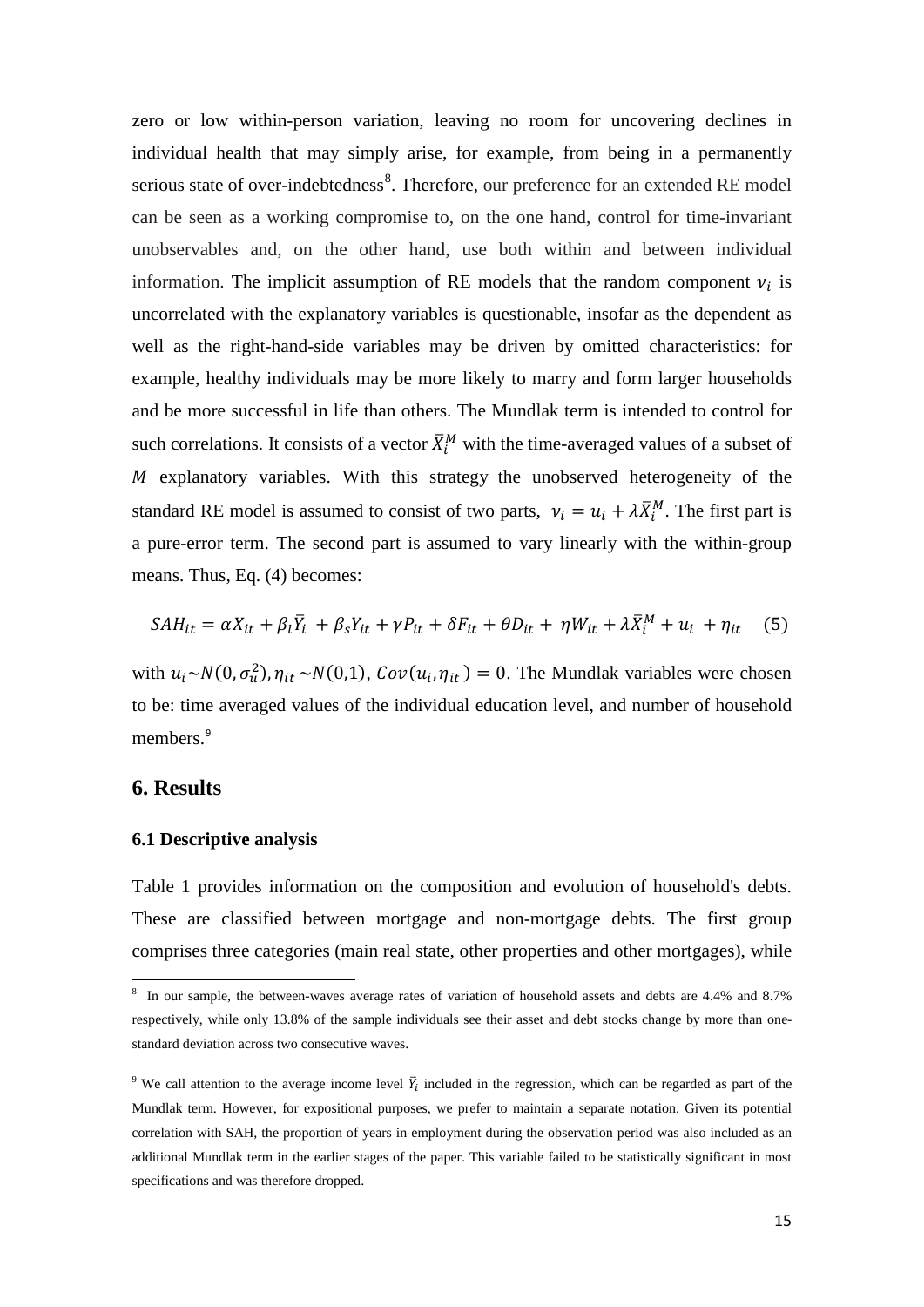the second group includes five (main real state, other properties, other secured loans, personal loans and others) $^{10}$  $^{10}$  $^{10}$ .

After eliminating households with missing information in the variables of interest, we end up with 3868, 4166 and 4201 observations in 2002, 2005 and 2008 respectively. Over 40% of households were in debt in 2002, with mortgage debts being more prevalent than non-mortgage debts  $(26.6\%$  and  $22.3\%$  respectively)<sup>11</sup>. Main real state debts account for the largest share of mortgage debts (18.3%), while personal loans are the most important component of non-mortgage debts (17.1%). With regard to the evolution of the percentage of indebted households, we observe a significantly increase between 2002 and 2005, from 41.0% to 53.1%, and a slight decrease – down to 51.9% – from 2005 to 2008. The increasing trend in the first period affects both mortgage and non-mortgage debts. The increase is not only observed among main real state debts but also to other properties and other mortgages. Personal loans are behind the upward trend in non-mortgage debt.

#### [Table 1 here]

To better describe the extent of debt burden among households, we compute debt payment-to-income ratios. The results are reported in Table 2. For computation of the resulting averages we only consider indebted households. The number of indebted households within each debt category is reported below the heading "N" in the table. We find that the risk of over-indebtedness was already high in 2002, when the debt-toincome ratio was above 36%. Nonetheless, this figure worsened dramatically in only 3 years. In 2005 the amount of debt payments in relation to income was 49%, a figure that is suggestive of the financial fragility that already threatened Spanish households before the start of the current economic crisis.

#### [Table 2 here]

Household indebtedness is not only determined by the share of income spent on debt payment, but also by the amount of outstanding debts. In the bottom part of Table 2 we report the averages for different debt categories. These averages refer only to indebted

<span id="page-17-1"></span> $\overline{a}$ 

<sup>&</sup>lt;sup>10</sup> For a description of the patterns of various types of debts in a variety of European countries using harmonized data, see Bover et al. (2014).

<span id="page-17-0"></span> $11$  The two types of debt are not mutually exclusive, that is, there are households with both types of debts.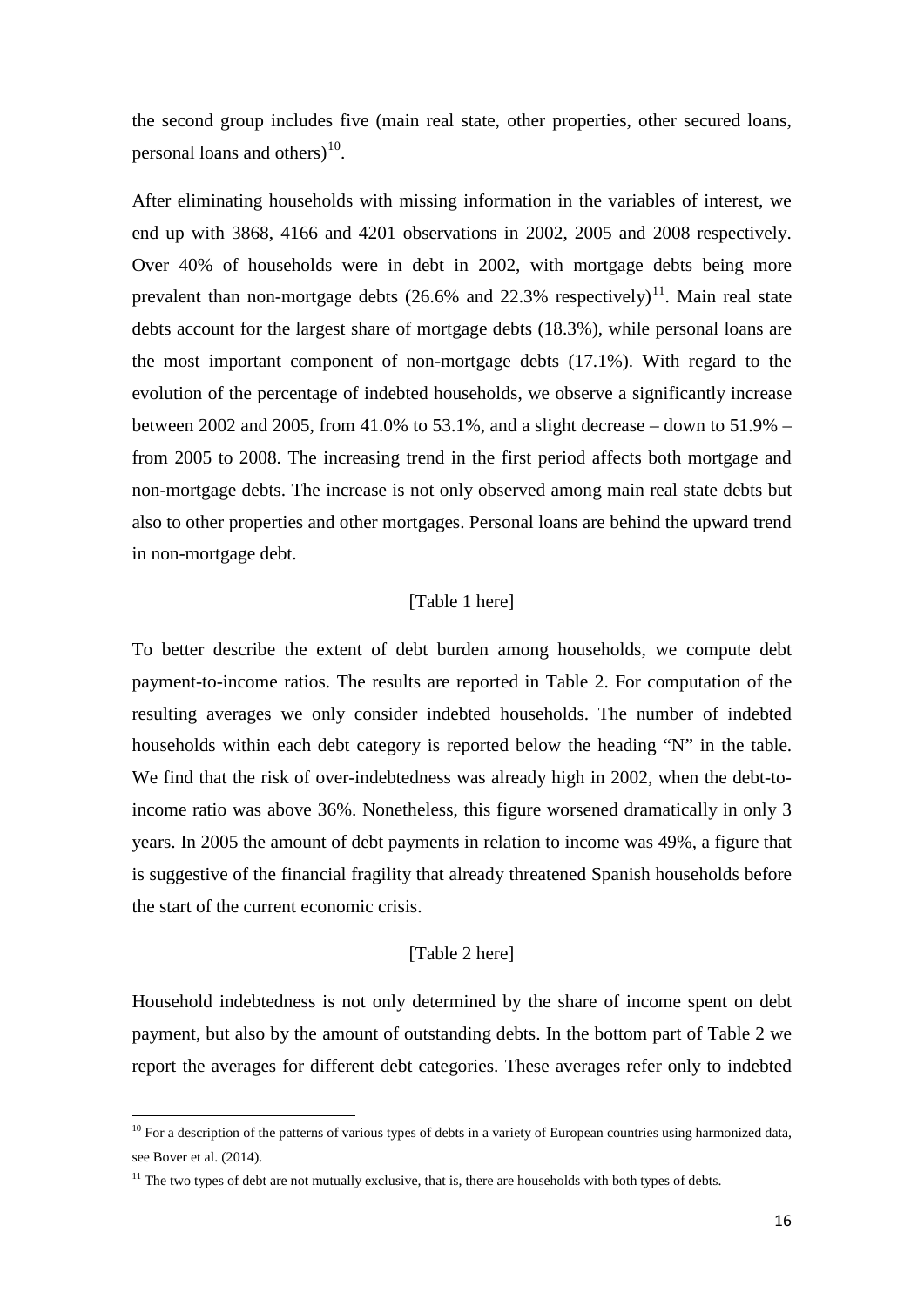individuals. Average outstanding debts increased by 85% between 2002 and 2008, from €53,674.2 to €99,487.7.

This trend was parallel to a remarkable increase in asset holdings over the 2002-2008 period, as shown in Table 3. In 2008 assets amounted to  $\in$ 1,121,527, more than twice of the 2002 figure. "Other real state properties" (not including the home) and "portfolio investment institutions" are, by far, the ones that have experienced the sharpest increase over the sample years (150.2% and 166.6% respectively). In the first case, the increase is accompanied by a higher number of households owning this type of assets (a 26% increase, from 1,682 in 2002 to 2,119 in 2008). In contrast, the number of households with portfolio investments decreased by more than 15% (from 612 to 517), in spite of the huge increment in the average value of this type of assets.

#### [Table 3 here]

Finally, in order to provide a first insight on the debt-health relationship, Table 4 shows the health distribution. The left column considers only indebted households, while the right column refers to the sample as a whole. In all years, the share of households reporting "very good" and "good" health tends to be higher among indebted households than in the total sample. This observation suggests that the negative relation between health and debt is not apparent in the raw data. To facilitate the comparison between samples and across years, in the last row we report the average health level in the 1-5 scale ('5- very good', '1-very poor'). The average score is around 4.0, slightly lower among indebted households, and sensitively higher in 2002 than in 2005 and 2008.

#### [Table 4 here]

#### **6.2 The determinants of health**

Table 5 reports the estimation results. The first column (Model 1) shows that conditional on a full vector of socioeconomic characteristics, households with a higher debt-to-income ratio exhibit worse health. The estimate indicates that a 1-unit increase in the ratio (going from null debt payments to spending the monthly income totally in debt payments) decreases the SAH score by 0.10 points. Although the estimate is significant at conventional levels, this effect can be regarded as small insofar as a 1-unit variation is a big move in terms of household indebtedness. The next column (Model 2) shows that debt arrears are more important for SAH than payment-to-income ratios.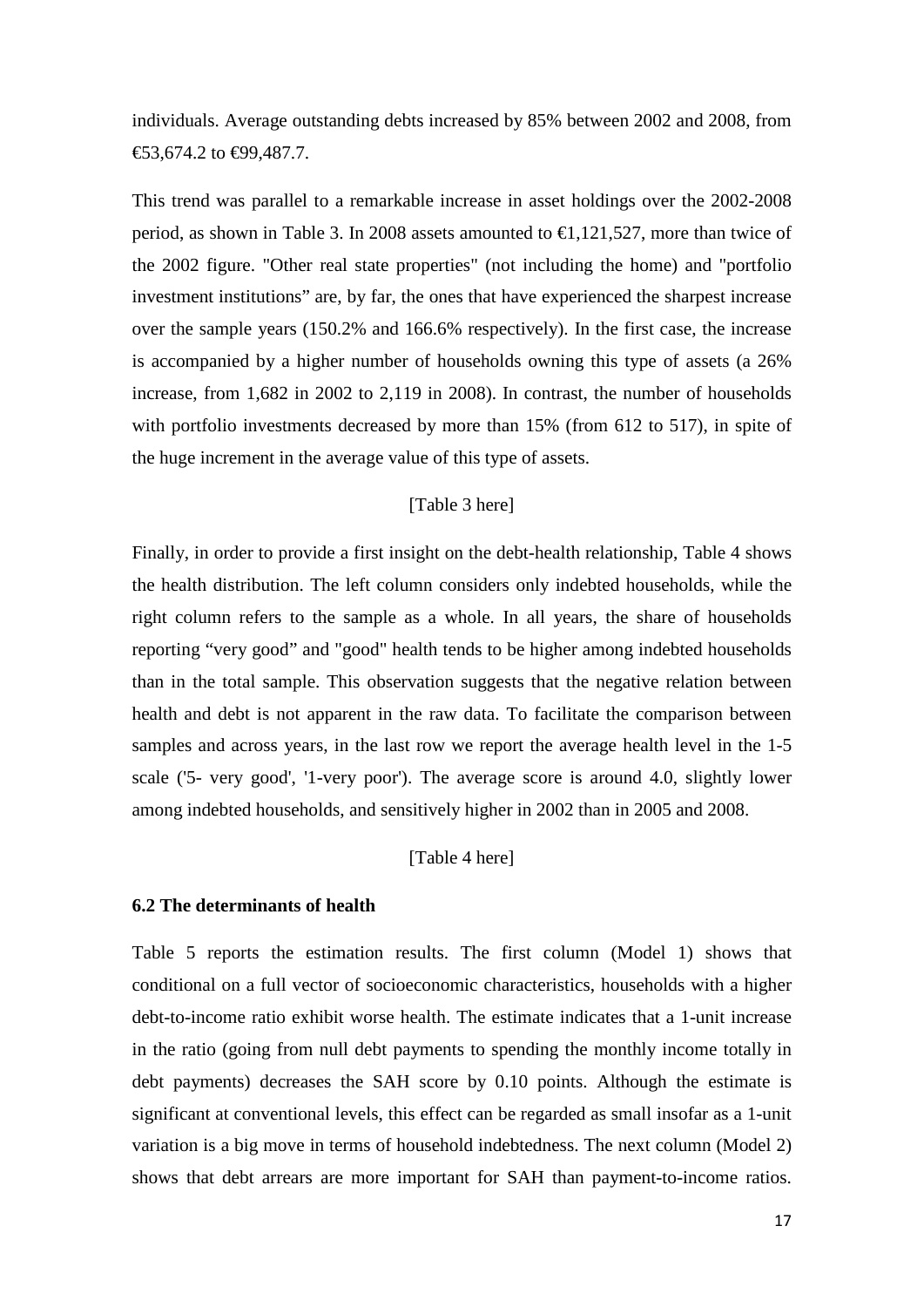Ceteris paribus, households that delay debt payments see their SAH scores decreased by 0.21 points, a value that more than doubles the previous effect. It is interesting to note that when both objective and subjective measures of indebtedness are included in the regression (Model 3) the coefficient of the debt-to-income decreases and becomes nonsignificant. In contrast, the coefficient associated with the inability to meet payment requirements does not change and is, again, significant.

Differentiating between mortgage and non-mortgage debt (Model 4) sheds further light on the debt-health relationship. While the mortgage debt-to-income ratio is not significantly related to SAH, a higher non-mortgage-to-income ratio significantly harms health (-0.20). This suggests that the negative effect of monthly debt payments on health displayed by Model 1 is mostly due to non-mortgage debt payments. By the results from Model 3 one may be inclined to believe that debt payments do not impose a significant burden on health as long as individuals can keep up with the payments. However, the last specification (Model 5) suggests that this may be not the case. Although the effect is significant only at the 10% level, we find that the non-mortgage debt payments-toincome ratio decreases significantly an individual's health even after controlling for his ability to meet monthly payments.

To gauge the magnitude of these effects, in the following we inspect the relationship between SAH and the full set of socioeconomic characteristics. We find that, regardless of the specification, transitory income is not significantly related to health, whereas permanent income is health-protective. This result is common across specifications and consistent with previous findings in the literature (Benzeval and Judge, 2001, Martikainen et al., 2003, Aittomäki et al., 2010). This is so because health is more influenced by long-term accumulation of economic resources than by monetary circumstances at a certain point of time. Long term income makes life easier more generally, reducing stress and wear and tear, for example by having help to look after the children, reducing overtime work or by having the money to buy first class travel.

According to the estimates from Model 5, a one-unit increase in logarithmic permanent income (a raise by a factor of  $exp(1) = 2.71$  in absolute income) raises SAH by some 0.11 points. This effect is similar, but of opposite sign, to the effect of raising the payment-to-income ratio by one unit (-0.13), whereas failing to keep up with the household's debt payments more than offsets (-0.20) the health benefits of such increase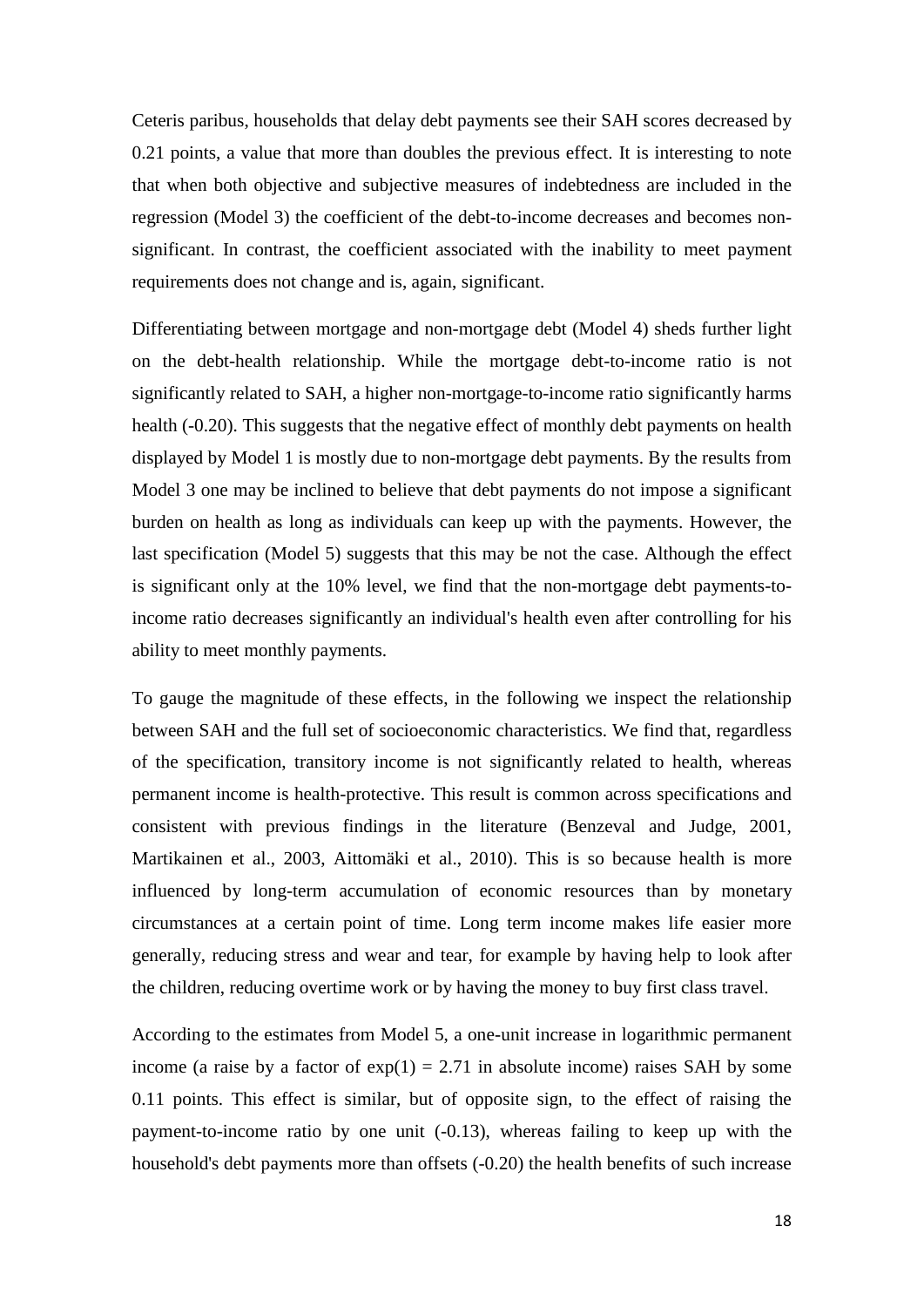in people's income. These comparisons are suggestive of the importance of overindebtedness for SAH determination.

The effect of the remaining variables is as follows. Gender is significantly related to SAH, with women reporting better health. As expected, health deteriorates with age, although at a decreasing rate. Relative to married individuals, the divorced and the singles are significantly worse off. The employment dimension is one of the most important determinants of SAH. Wage earners, the self-employed and even the unemployed report better health than the reference group, inactive individuals. The effect is particularly large for the first two employment categories. Individuals with an university education and, to a lesser extent, secondary education enjoy better health than individuals with primary education or less. This finding is consistent with the fact that education makes it easier to use and benefit from new health information and technologies. All in all, these results are not novel for the connoisseur of the literature. Inspection of Table 5 shows that these patterns change little across specification and, therefore, will not deserve further attention henceforth. Finally, individuals who believe that their savings will be higher in the future than at present report higher SAH, whereas prospects of higher spending are innocuous for SAH determination.

#### [Table 5 here]

#### **6.3 Health, wealth and outstanding debt amounts**

Next we move on to consider quintiles of wealth and amounts of outstanding debts as determinants of health. In all specifications (Models 6 to 10), wealth is closely related to health. It is important to stress that controlling for wealth does not alter substantially the coefficients of the full set of socio-economic indicators reported in the bottom part of Table 5, relative to Models 1 to 5. This suggests that the effect of wealth on SAH is over and beyond the role of other important factors such as gender, age, employment status and education. Taking Model 6 as a reference, we find that relative to an individual in the bottom quintile of the wealth distribution (the reference individual), an individual in the 2nd quintile has significantly better health (0.09). This effect almost doubles (0.17) if the individual is in the 4th quintile and almost triples (0.24) if the individual is at the top 20% of the wealth distribution. These estimates, which change little across Models 6 to 10, are remarkably large if we compare them to the coefficients of other socio-economic characteristics, including marital status, employment situation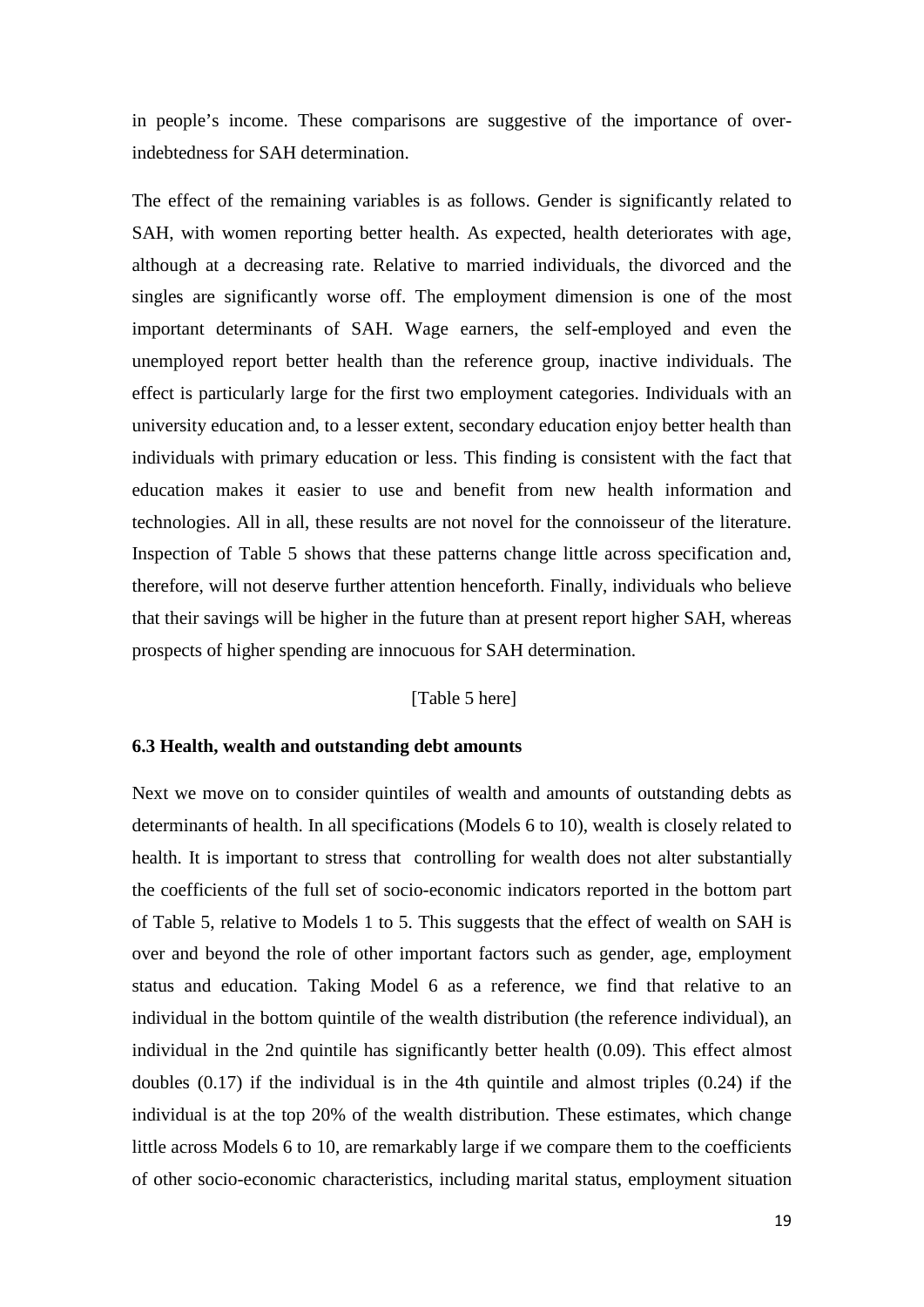and one of the best explanatory factors of health differences and life expectancy worldwide: gender. A switch from the bottom to the top quintile of the wealth distribution raises SAH by as much as 0.24 points. In contrast, the SAH differential between genders is only 0.04 points, ceteris paribus. Differences among married and single individuals are not much larger (0.10), while the health gap between inactive individuals and wage earners amounts to 0.20 points. Similarly, university education, a factor typically associated to healthy behaviors and health consciousness, is associated with a 0.18 points increase of SAH, relative to primary education or less. All in all, these results suggest that wealth is a major determinant of health. This pattern is typically overlooked by surveys and studies based on income data. The stronger and more robust effect of wealth than income suggests that long-term accumulation of economic resources is highly relevant. We may hypothesize that relative to the less wealthy, the wealth-rich follow healthier life styles, even assuming similar income, perhaps due to a greater command over resources and freedom to spend on whatever is deemed desirable or necessary.

One of the most remarkable findings from Models 6 to 10 is that, for a given household wealth, outstanding debts exert negative effect on SAH. Taking again Model 6 as a reference, we find that a 1 unit increase in the logarithm of households debt (i.e., a raise by a factor of 2.71 in the amount of outstanding debts) decreases SAH by 0.01 points. Although arguably small, the effect is statistically significant. A related finding is that after including controls for wealth and outstanding debts, the effect of the debt-toincome ratio (negative and significant in Model 1) becomes non-significant. This result puts into question previous studies reporting detrimental health effects of overindebtedness as measured by debt-to-income ratios. In contrast, the individual's subjective appraisal of his inability to keep up with debt payments is significantly related to SAH even after controlling for wealth and debt amounts (Model 7). In other words, conditional on the household's wealth and outstanding debts, having fallen in arrears in the recent past affects SAH negatively. This result suggests that the channels by which debt affects health are over and beyond the mere effects of the household's current affluence.

To provide a more detailed view, Models 9 and 10 differentiate between mortgage and non-mortgage debts. Outstanding debts have negative effects on SAH if they are nonmortgage debts. Mortgage debts are largely innocuous in terms of SAH. This result is at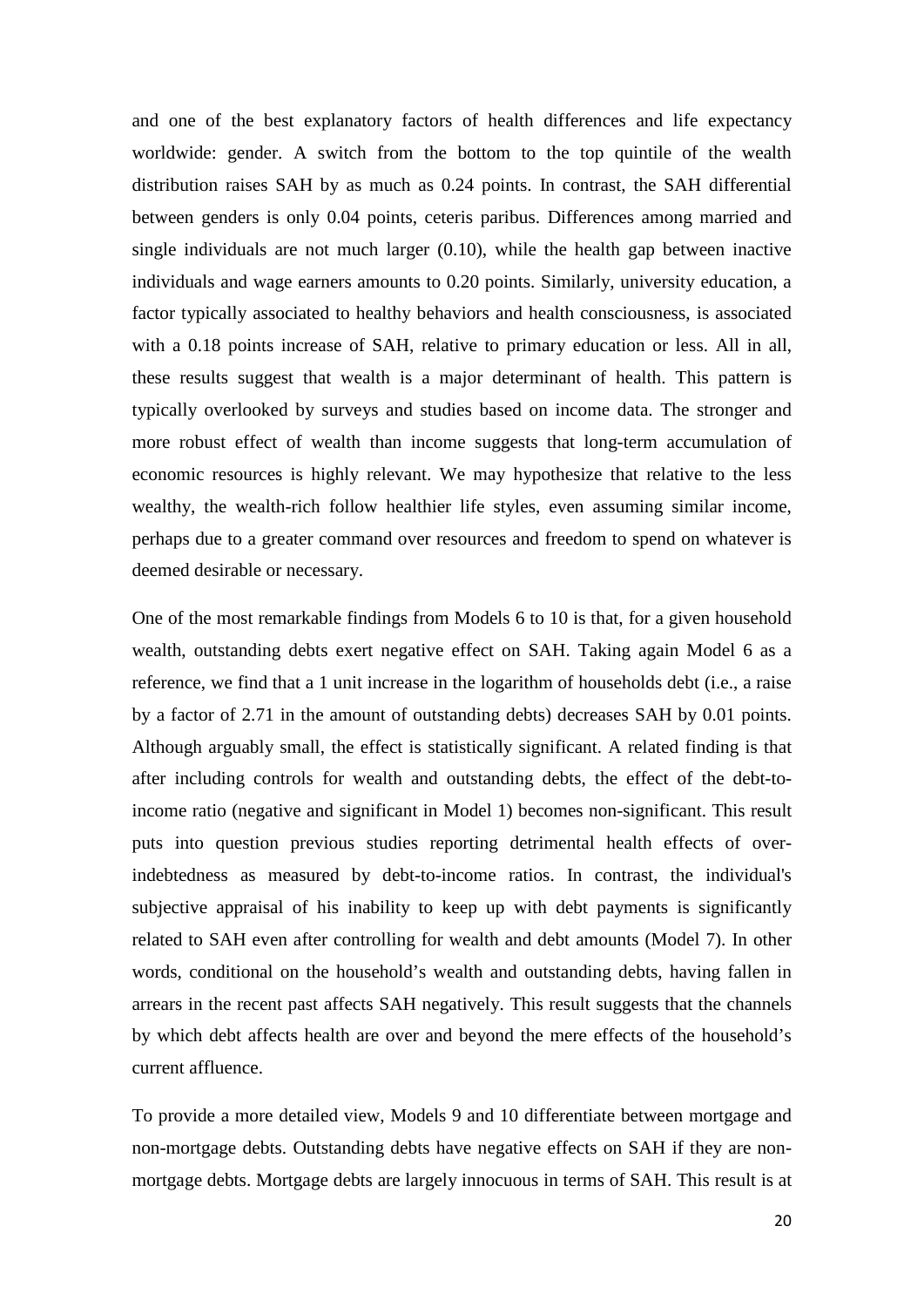odds with Keese y Schmitz (2014) and Lau and Leung (2011), who show that more indebtedness is associated with poorer health outcomes. Nonetheless, Lau and Leung (2011) focus only on mortgage debts, disregarding other types of debts. Inspection of the debt payments-to-income ratios shows, again, that these variables fail to be statistically significant once we control for outstanding debt amounts. This result supports the notion that monthly debt payments are imperfect indicators of the extent of household financial strain and its impact on health. In this line, Model 10 shows that the negative relationship between debt arrears and SAH is over and beyond the effects of the current economic condition of the household (income, wealth, outstanding debts and debt-to-income ratios).

#### **6.4 Social norm effects**

The existence of reference group effects is investigated by extending Models 1 to 10 to include the individual's reference group average value of the different measures of overindebtedness. The first column in Table 6, for instance, shows that a higher debt-toincome ratio of the individual's reference group is associated with higher SAH. However, the coefficient fails to be statistically significant at conventional levels. This pattern holds even after differentiating between mortgage and non-mortgage debts (Models 4 and 5). In contrast, a higher proportion of individuals with debt arrears within one's reference group has significant positive effects on SAH (Model 2). This result is ceteris paribus, i.e., conditional on the individual's economic condition, and suggests that feelings of anxiety and worry caused by problems of debt payments are lessened, through peer group effects, when debt problem is more prevalent among the relevant others. This effect holds even after controlling for the average debt payment-to-income ratio in one's reference group (Model 3).

In a similar setting, Gathergood (2012) shows that the psychological impact of problem debt, both mortgage debt and consumer credit debt, is less severe for individuals who live in localities in which problem debt is more widespread. His social norm effects are based on the prevailing local housing repossession rate and the personal insolvency rate. He finds that individuals experiencing the onset of mortgage arrears in regions in which mortgage arrears are more prevalent see less deterioration in their psychological health scores compared with individuals who exhibit an onset of mortgage arrears in regions with lower mortgage arrears rates. The same occurs when the local bankruptcy rate is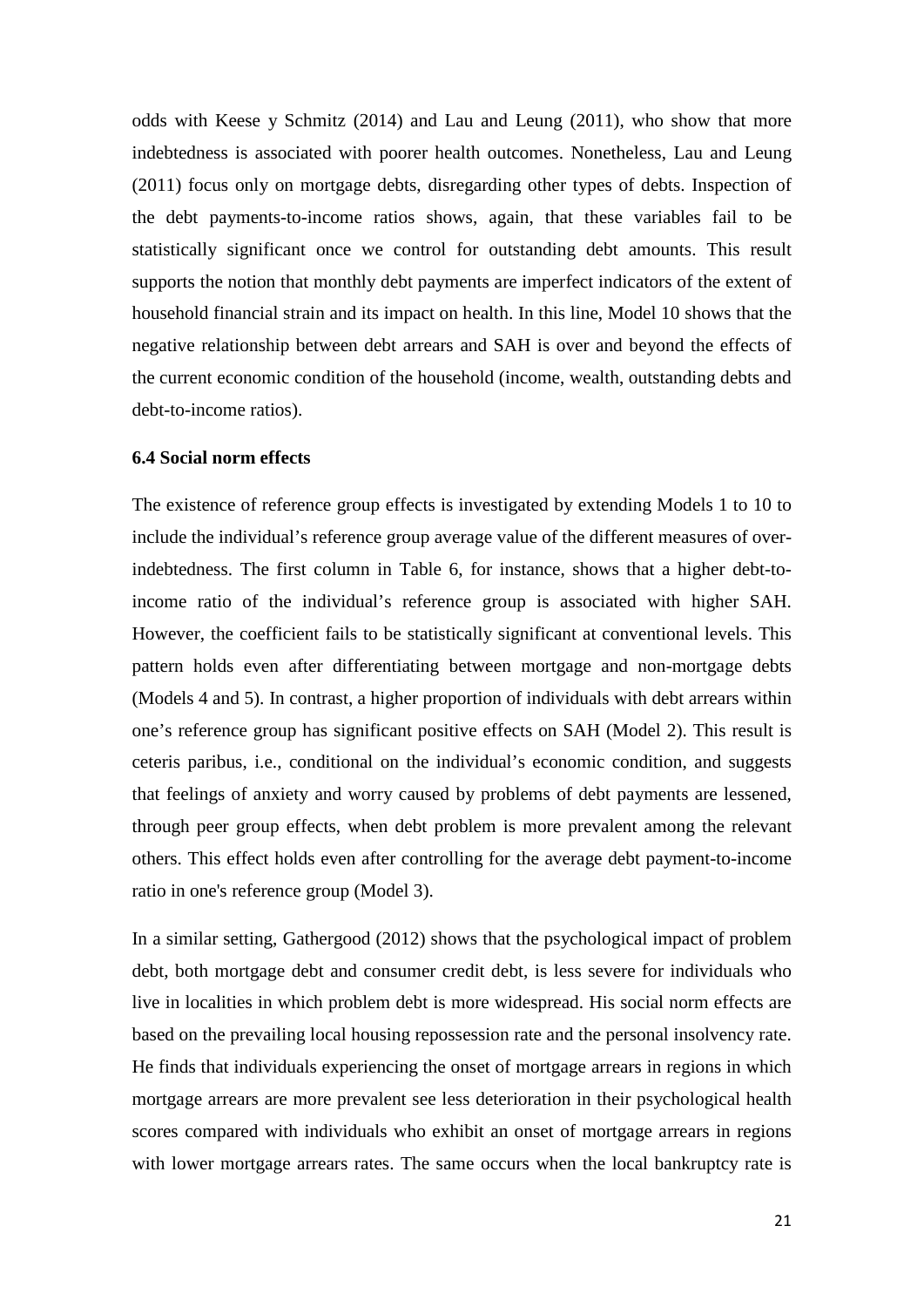used. Our results are broadly consistent with these findings and alert that overall health, not just psychological well-being is sensitive to social norm effects.

#### [Table 6 here]

### **7. Discussion**

A key issue is whether poor health status is the result of being indebted or whether it is a determinant of observed debt outcomes. It is likely that debt both causes ill-health and is caused by it through the effects of ill-health on labour market status and thus on ability to service debt. Healthy people can work longer hours and take fewer sick leaves, and are more productive and more likely to maintain their job than unhealthy people. These superior conditions favour the accumulation of wealth and may create a reverse causality problem. A natural extension to address this concern is an IV approach that unveils the true impact of debt on health. This strategy has been followed in papers concerned with the income-health relationship (Theodossiou and Zangelidis, 2009, Blázquez et al., 2014).

Unfortunately, this road is closed to us. The EFF contains two questions potentially related to household debt holdings. The first one refers to inheritances in the form of income, real state properties, jewellery, antiques and works of art, among others. The second information is a self-reported measure of an individual's attitudes towards risk. In computations not reported here we used this information to instrument, alternatively, the debt-to-income ratio and the incidence of debt arrears. Households receiving larger inheritances and less willing to accept financial risks were found to be significantly less indebted. However, the correlation was weak, a problem that exacerbates the bias arising from the potential correlation between the endogenous variable (SAH) and the instruments. Moreover, the instruments failed to be valid, i.e., uncorrelated with SAH, and the Durbin-Wu-Hausman rejected the endogeneity of the instrumented variable<sup>12</sup>.

<span id="page-23-0"></span><sup>&</sup>lt;sup>12</sup> Instrumenting the debt-to-income ratio: F-test for excluded instruments =  $3.47$  (p-value = 0.03); Sargan statistic of orthogonality = 4.56 (p-value = 0.53); Endogeneity test = 1.48 (p-value = 0.22). Instrumenting the incidence of debt arrears: F-test = 16.57 (p-value = 0.00); Sargan statistic = 1.19 (p-value = 0.28); Endogeneity test = 0.51 (p-value = 0.47).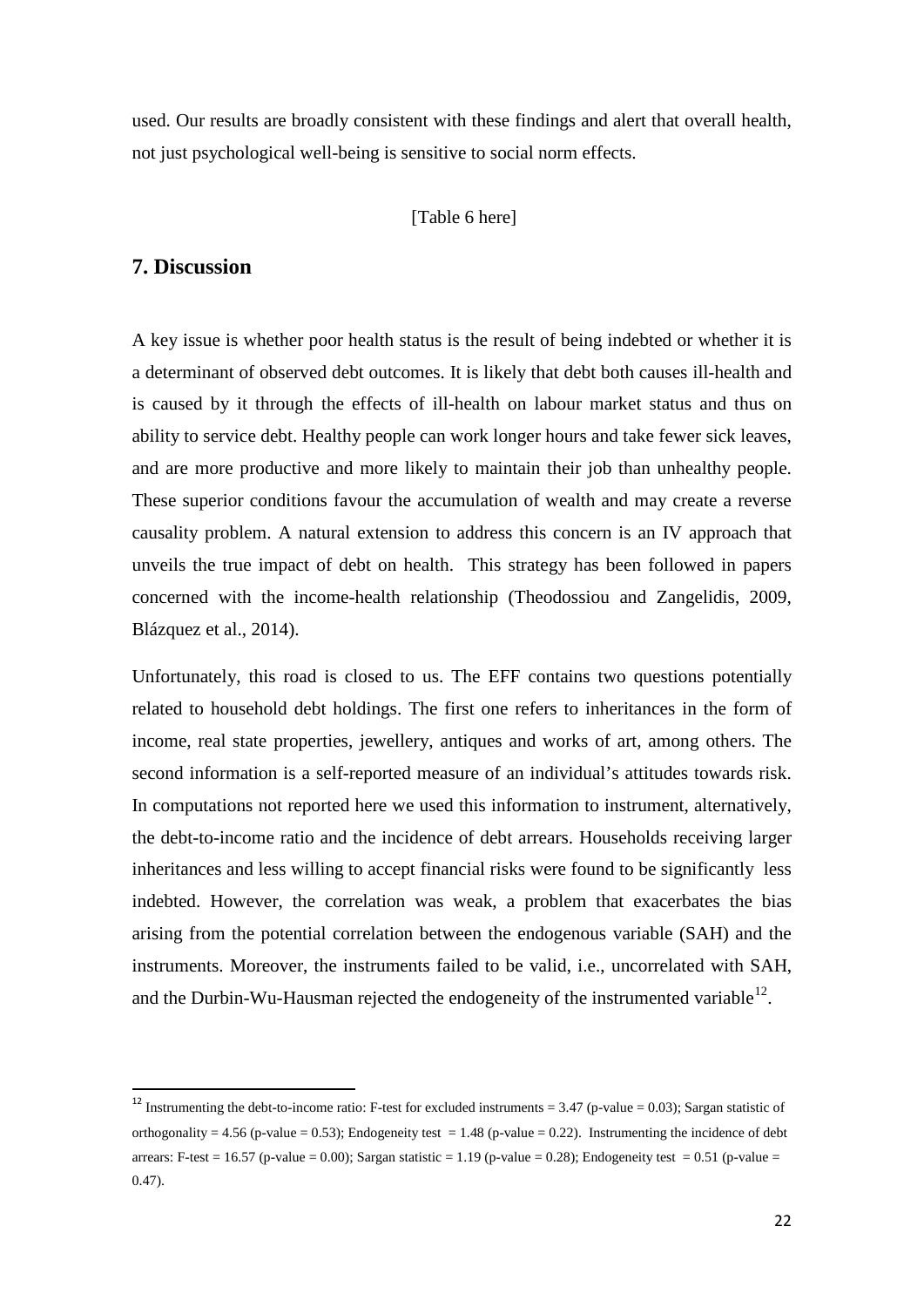One avenue of exploration remains open. To address reverse causality concerns, we establish estimates for two population groups (Tables 7 and 8). Changes in household composition, including the loss of the household breadwinner and household split-ups, result in severe income losses and adverse health shocks. This channel is blocked by our first sub-sample, comprising respondents who were married throughout the entire period under consideration. The second sub-sample is composed by individuals employed fulltime between 2002 and 2008. Since individuals may become unemployed or out of the labor force due to an adverse health shock and, consequently, get into trouble repaying their debts, we exclude individuals who at some time were unemployed or inactive. This restriction rules out the possibility that financial troubles and health declines are a consequence of job loss.

The results, in line with our earlier findings, indicate that none of these channels are the driving force behind the observed impact of over-indebtedness on SAH. In line with the benchmark specification, married individuals with higher debt-to-income ratios tend to be worse off, especially when their monthly payments are due to non-mortgage debts (Table 7). Ceteris paribus, households that delay debt payments see, again, their SAH scores decreased. Similarly, failing to keep up with debt payments decreases SAH even after controlling for wealth and debt amounts, like in the benchmark specification.

The results from employed individuals are also in line with the benchmark estimates. This notwithstanding, some minor changes are apparent. First, the effect of debt arrears is somewhat lower than in the benchmark specification (-0.21 against -0.15, Model 2), although still significant at conventional levels. Second, the negative association between outstanding non-mortgage debts and SAH is significant only at the 10% level. Even though this loss of significance may be due to smaller sample size, we cannot preclude the possibility that the effect of debt on SAH differs among socio-economic groups. Third, wealth is relatively less relevant for SAH determination among employed individuals than in the full sample. It is likely that in the former group working conditions, which we cannot observe, are an important dimension of a worker's health.

#### **7.1 Changes in reference groups**

Although the combination of the different criteria outlined above is fairly rich by common standards, the approach is an exogenous one. The sensitivity of the estimates to changes in the definition of reference groups and variations in the level of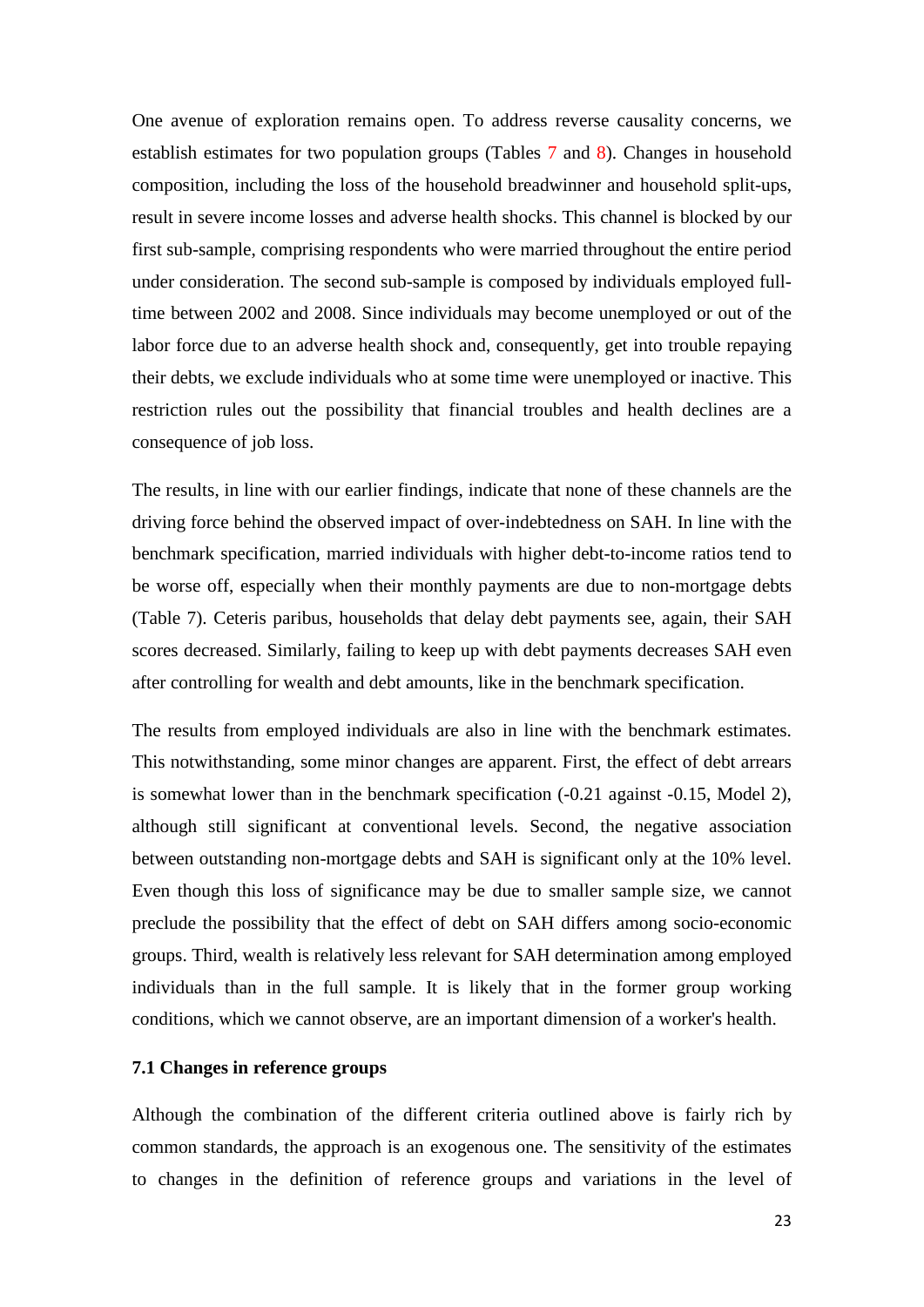aggregation within specific dimensions were explored. This included enlarging the number of age intervals to 16 (resulting in 96 reference groups). These alternative approaches were discarded as the paper's benchmark definition of groups due to substantially smaller cell sizes. The estimates are not reported here for reasons of space. A common finding was that social norm effects are reasonably stable to the definition of the reference groups, the corresponding coefficients changing by less than 20% when going from the benchmark approach to the more detailed classifications. In all cases the proportion of individuals with debt arrears within one's reference group was found to significantly affect SAH. Similarly, no social norm effects were detected in terms of the debt-to-income ratio.

#### **7.2 Gender differences**

Despite the efforts that modern societies have undertaken in the field of gender equality, women today still encounter special difficulties due to the differential roles they have been traditionally awarded. Relative to men, women are at higher risks of financial strain due to their position in the labor force, family role, and lower earnings<sup>[13](#page-23-0)</sup>. Not only women are overrepresented among those living in poverty and earning lower wages, but they are also more likely than men to be single heads of household and to carry the responsibility for raising children with fewer economic resources (U.S. Census Bureau, 2006). Thus, financial strain and debt burden may be especially consequential to women's health (Groh, 2007).

Furthermore, a higher prevalence of depression among women than men is one of the most widely documented findings in psychiatric epidemiology. One explanation could be that the chronic stresses associated with traditional female roles lead to a higher prevalence of depression among women than men (Mirowsky and Ross, 1989). An alternative explanation stems from the fact that women are more likely than men to dwell on problems and, because of this, to let transient negative emotions grow into clinically significant episodes of depression (Nolen-Hoeksema 1990). The evidence of such gender differences suggests the necessity to pay special attention to studying the relationship between over-indebtedness and health among women, inasmuch debt burden may affect their health status in ways that are distinct from men.

<span id="page-25-0"></span><sup>&</sup>lt;sup>13</sup> See, for example Budría and Giménez (2007) for an examination of the wealth, income and earnings distributions in Spain and the US and the importance of gender and family composition.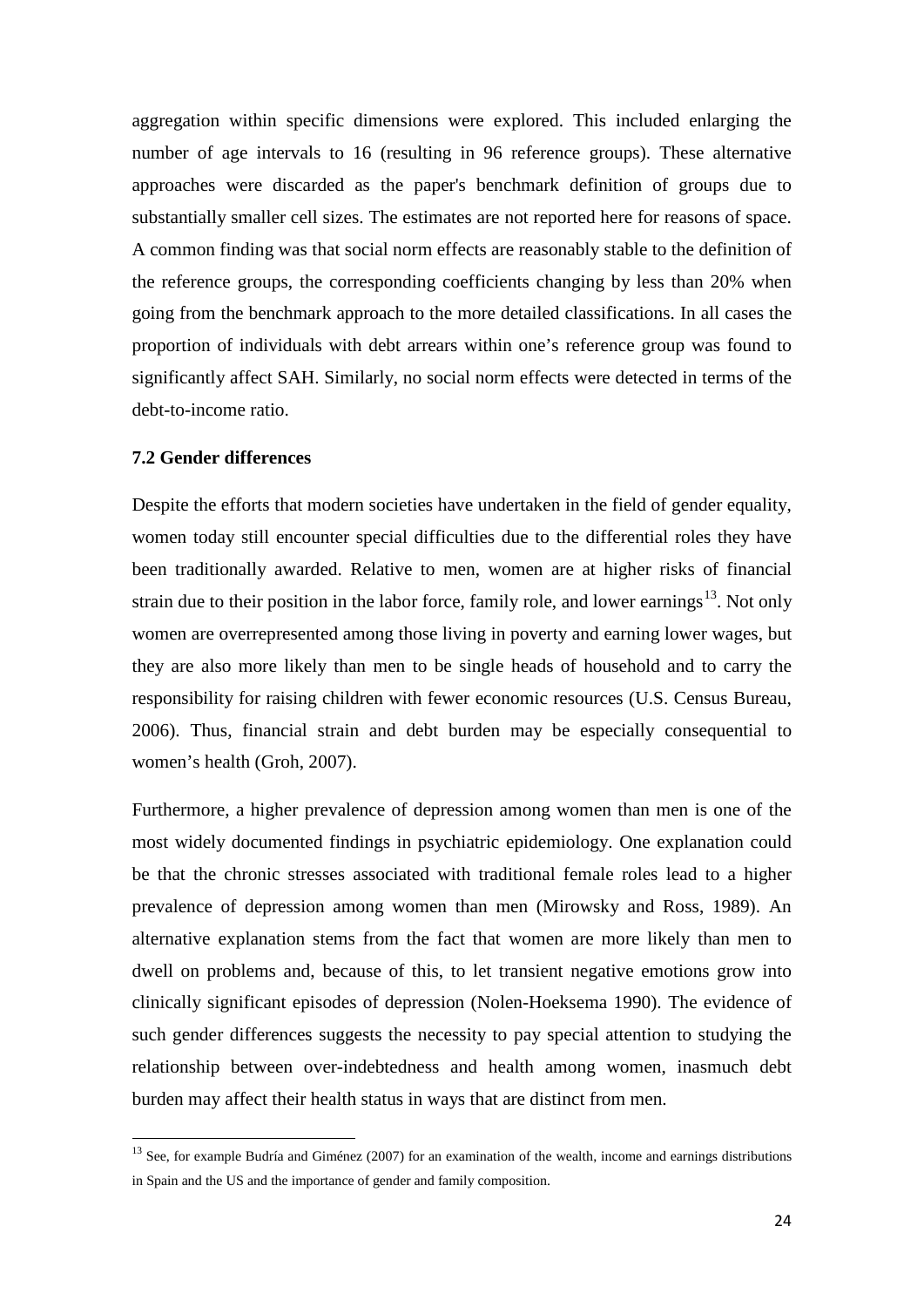We carried out separate estimations for men and women in order to assess whether different patterns between males and females are observed in the debt-health relationship. The results, available upon request, confirm that arrears of debt payments exert a negative impact on individual's health. This is observed for both males and females, and the effect remains significant even when wealth and outstanding debts are included as explanatory variables. However, debt-to-income ratios were found to be slightly more relevant in explaining women's health status than men's, and the difference was significant. This finding suggest far-reaching negative effects of indebtedness on health among females and provide evidence of gender differences in the debt-health relationship, a result that is in line with previous evidence. For instance, Averett and Smith (2014) show that women are more likely to be overweight when they have trouble paying bills, while no effects are observed among men. Finally, we tested for differences in social norm effects among men and women. In both samples the pattern was similar, with a higher prevalence of debt arrears in one's reference group protecting one's health.

## **8. Conclusions**

The current economic crisis, which began in 2008, has triggered concerns that a substantial and growing number of households are facing severe debt-related financial difficulties, with important consequences in terms of individual's health. The cost of depression alone in the European Economic Area has been estimated at €136,3 billion, of which around one third falls on the health care system (McDaid et al., 2008). Therefore, a better knowledge of which factors cause most damage to individuals' health is necessary to reduce the non-negligible costs imposed not only on citizens but onto the economy as a whole.

Using longitudinal data extracted from the Spanish Survey of Household Finances, this paper showed that hard-up people struggling to pay their debts are more likely to report health problems. When distinguishing between mortgage and non-mortgage debts we found that the latest exert the most dramatic impact on individual's health. We also found a evidence of social norm effects.

The results have different policy implications. First, by indentifying which forms of debt are more health-damaging, the paper provides useful information to practitioners in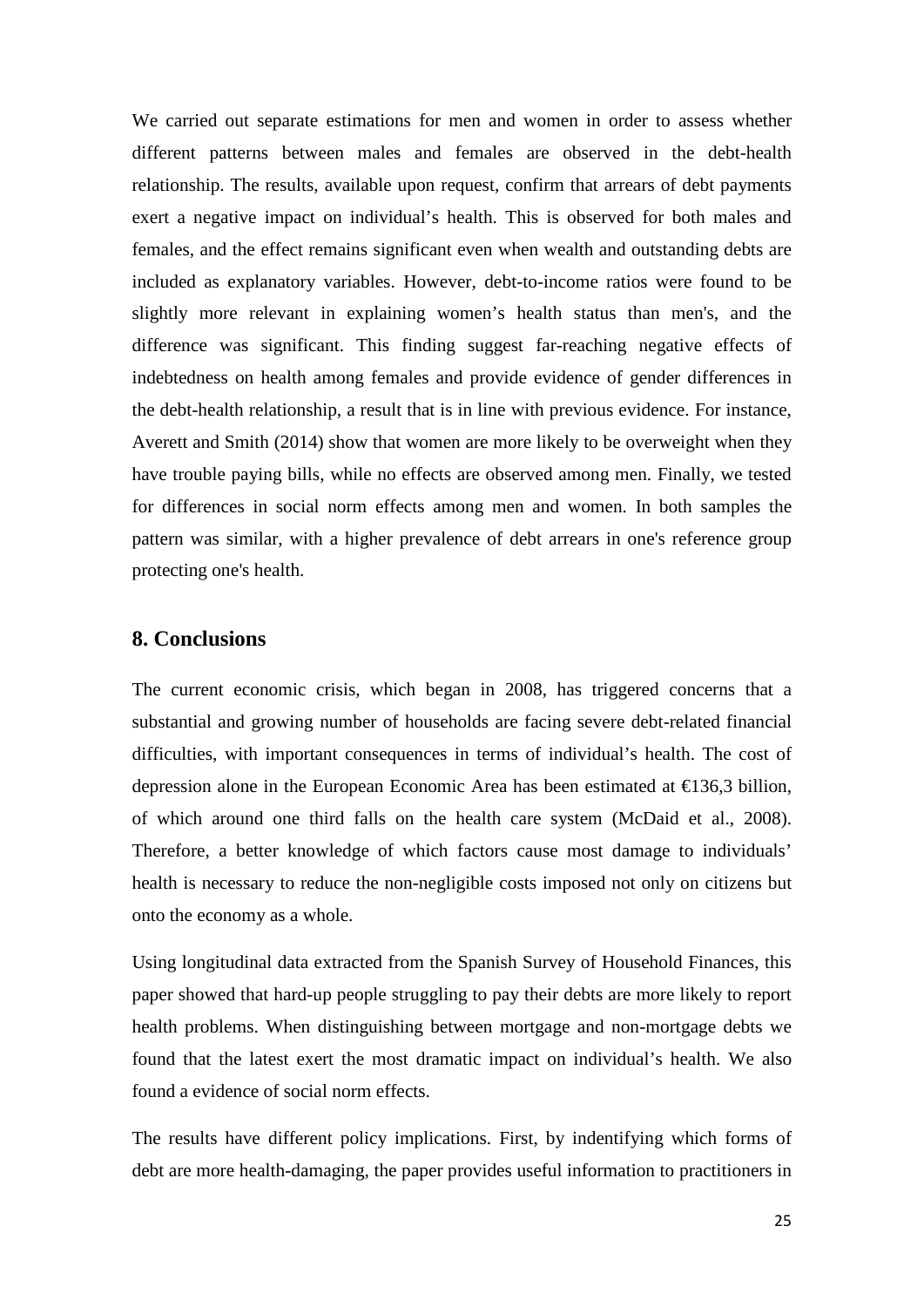the field and policy makers. Attention should be given to households with debt arrears and with large pending amounts of non-mortgage debts. Income is typically highlighted as one of the most important indicators of affluence and, therefore, regarded as healthprotective. The results in this paper suggest that debts can be more important than income. Specifically, we found evidence that the beneficial effects of seeing one's household income rise by a factor of almost 3 would be more than offset if the individuals fails to keep up with the household's debt payments.

Second, the negative health effects of over-indebtedness suggest the necessity that policy makers devote more efforts to prevent households from entering a precarious debt situation. For instance measures aimed at improving financial literacy at early stages, with special focus to debt literacy, or policy initiatives to fund debt counseling agencies that support household affected by financial problems to reschedule debt payments could serve to prevent the negative health consequences of over-indebtedness. Besides, it is important to highlight that better financial literacy skills could contribute to improved household's financial decision making, which could, in turn, have positive effects not only on households but also on economic and financial stability more generally (OECD, 2009). Financial education has been pointed out as one of the key elements to reduce over-indebtedness. This is supported by evidence suggesting that individuals with lower financial knowledge are more likely to make financial mistakes (Benjamin et al., 2013). For instance, households with low levels of financial literacy borrow at higher interest rates (Stango and Zinman, 2009), are less likely to have savings (Smith et al., 2010), and are more likely to default on mortgage payments (Gerardi et al., 2013). Since 2010 Spain has launched several pilot projects in order to introduce financial education in schools<sup>[14](#page-25-0)</sup> with the purpose of improving financial skills among youths. Nonetheless, the recent PISA report on financial literacy<sup>[15](#page-27-0)</sup> reveals that Spain's performance is below the average of the 13 OECD countries that participated in the assessment.

<span id="page-27-0"></span> <sup>14</sup> The so-called Financial Education Plan (*Plan de Educación Financiera*), available at: [http://www.cnmv.es/DocPortal/Publicaciones/PlanEducacion/PlanEducacion13\\_17.pdf](http://www.cnmv.es/DocPortal/Publicaciones/PlanEducacion/PlanEducacion13_17.pdf)<br>15 Available at: <http://www.oecd.org/pisa/keyfindings/PISA-2012-results-volume-vi.pdf>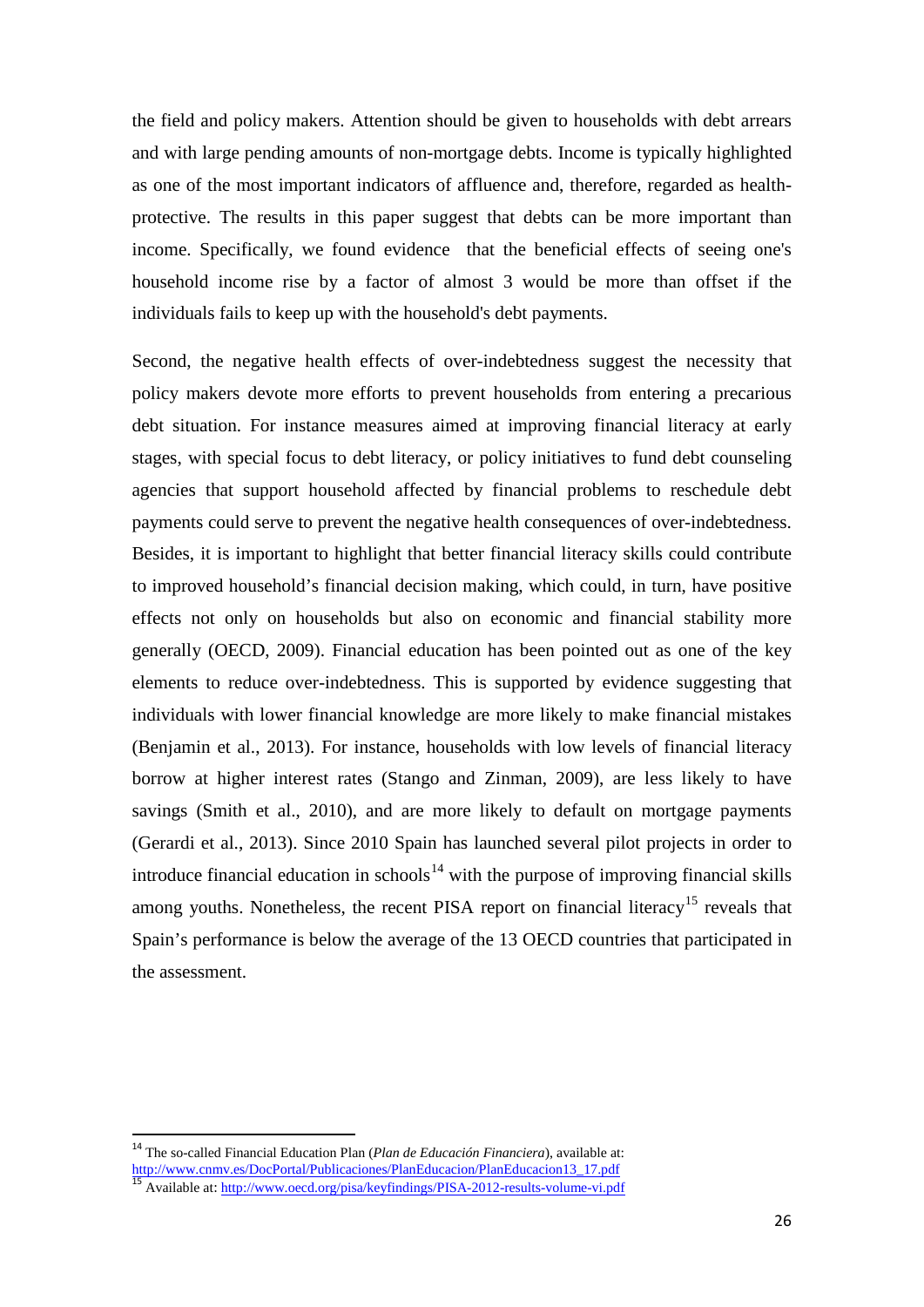### **References**

- Aittomäki, A., Martikainen, P., Laaksonen, M., Lahelma, E., and Rahkonen, O. (2010). The associations of household wealth and income with self-rated health - A study on economic advantage in middle-aged Finnish men and women. *Social Science and Medicine*, 71, 1018-1026.
- Avendano, M., and Glymour, M. M. (2008). Stroke disparities in older Americans: is wealth a more powerful indicator of risk than income and education? *Stroke*, 39 (5), 1533-1540.
- Averett, S., and Smith, J. (2014). Financial hardship and obesity. *Economics and Human Biology*, 15, 201-212.
- Baker, M., Stabile, M., and Deri, C. (2001). What do self-reported, objective, measures of health measure? *NBER* Working Paper No. 8419.
- Banco de España (2013). Informe de Estabilidad Financiera 11/2013. http://www.bde.es/f/webbde/Secciones/Publicaciones/InformesBoletinesRevistas/In formesEstabilidadFinancera/14/IEF-Noviembre2014.pdf .
- Benjamin, D.J., Brown, S.A., and Shapiro, J.M. (2013). Who is 'Behavioral'? Cognitive Ability and Anomalous Preferences. *Journal of the European Economics Association*, 11(6), 1231-1255.
- Benzeval, M., and Judge, K. (2001) Income and health: The time dimension. *Social Science and Medicine*, 52 (9), 1371-1390.Benzeval, M. Green, M.J., and Leyland, A.H. (2011). Do social inequalities in health widen or converge with age? Longitudinal evidence from three cohorts in the West of Scotland. *BMC Public Health*, 11, 947.
- Blázquez, M., Cottini, E., and Herrarte, A. (2014). The socioeconomic gradient in health: How important is material deprivation? *Journal of Economic Inequality*, 12(2), 239-264.
- Bover, O., Casado, J.M., Costa, S., Du Caju, P., McCarthy, Y., Sierminska, E., Tzamourani, P., Villanueva, E., and Zavadil. T. (2014). The Distribution of Debt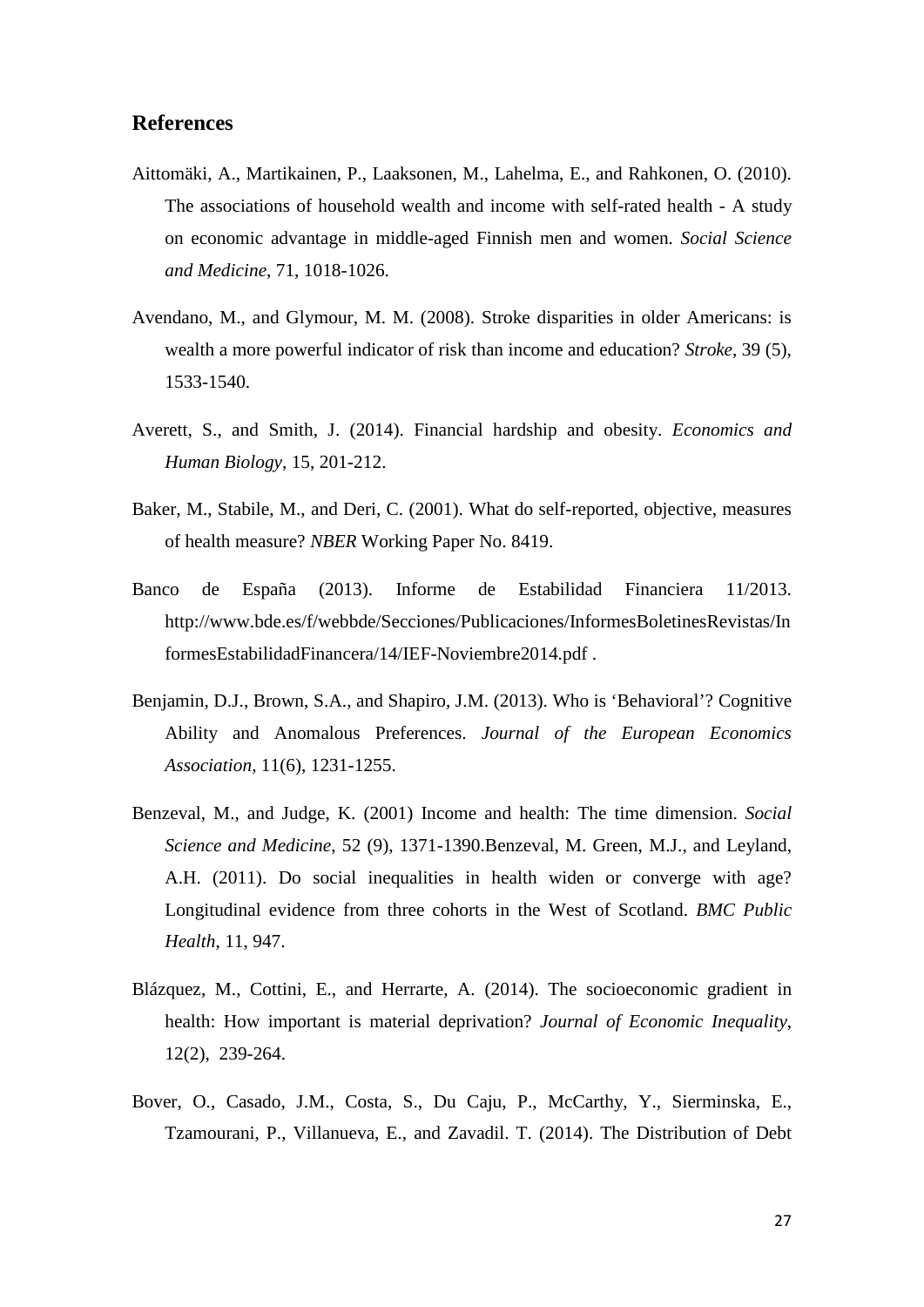Across Euro Area Countries: The Role of Individual Characteristics, Institutions and Credit Conditions. European Central Bank Working Paper Series, 1639.

- Braucher, J. (2006), *Theories of Over-Indebtedness: Interaction of Structure and Culture*, Arizona Legal Studies Discussion paper 04.
- Braveman, P.A., Cubbin, C., Egerter, S., Chideya, S., Marchi, K.S., Metzler, M. et al. (2005). Socioeconomic status in health research: one size does not fit all. *Journal of the American Medical Association*. 294(22), 2879-88.
- Bridges, S. and Disney, R. (2010). Debt and depression. *Journal of Health Economics*, 29(3), 388–403.
- Brown, S., Taylor, K., and Wheatley-Price, S. (2005). Debt and distress: evaluating the psychological cost of credit. *Journal of Economic Psychology*, 26(5), 642–63.
- Budría, S., Díaz-Giménez, J., Ríos-Rull, J.V., and Quadrini. V. (2002). Updated Facts on the US Distributions of Earnings, Income, and Wealth. *Quarterly-Review of Economics*, Federal Reserve Bank of Minneapolis, 26(3).
- Carter, K. N., Blakely, T., Collings, S., Gunasekara, F. H. I., and Richardson, K. (2009). What is the association between wealth and mental health? *Journal of Epidemiology and Community Health*, 63, 221-226.
- Clark, A. (2003). Unemployment as a social norm: psychological evidence from panel data. *Journal of Labor Economics*, 21(3), 323–51.
- Clark, A.E., P. Frijters and Shields, M. (2008). Relative income, happiness and utility: an explanation for the Easterlin paradox and other puzzles. *Journal of Economic Literature,* 46, 95-144.
- Clark, A., N. Kristensen and Westergaard-Nielsen, N. (2009). Economic Satisfaction and Income Rank in Small Neighbourhoods. *Journal of the European Economic Association,* 7(2-3), 519-527.
- Clark, A.E., and Senik, C. (2010). Who compares to whom? The anatomy of income comparisons in Europe. *Economic Journal*, 120 (544), 573-594.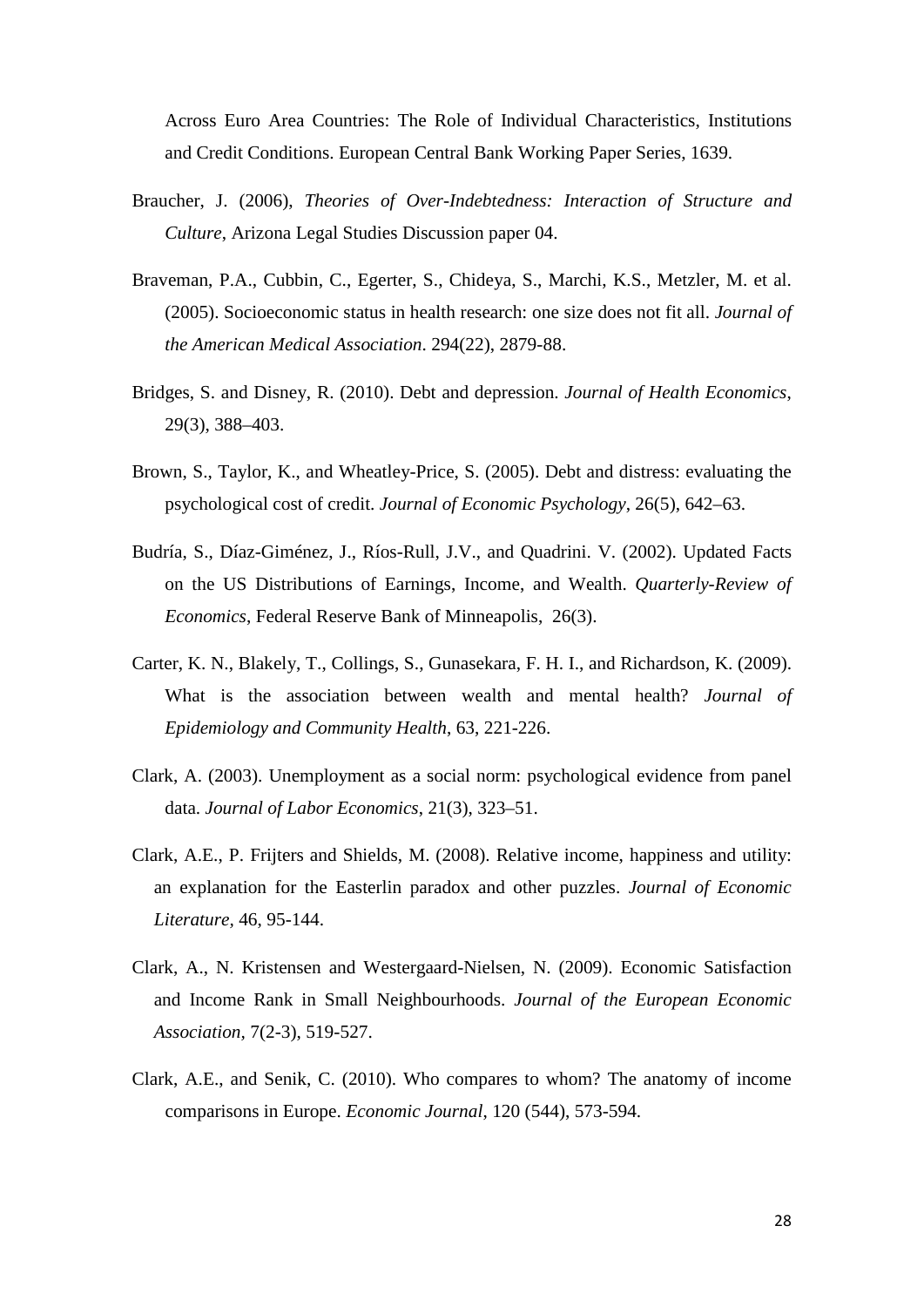- Contoyannis, P., Jones, A.M., and Rice, N. (2004). The dynamics of health in the British Household Panel Survey. *Journal of Applied Econometrics*, 19, 473-503.
- Dietz, R. D. and Haurin, D. R. (2003). The social and private micro-level consequences of homeownership. *Journal of Urban Economics,* 54(3), 401-450.
- Drentea, P., and Lavrakas, P. (2000). Over the limit: the association among health, race and debt. *Social Science and Medicine*, 50, 517–29.
- Du, X. L., Fang, S., and Meyer, T. E. (2008). Impact of treatment and socioeconomic status on racial disparities in survival among older women with breast cancer. *American Journal of Clinical Oncology*, 31, 125–132.
- Duygan-Bump, B. and Grant, C. (2009). Household Debt Repayment Behaviour: What Role do Institutions Play? *Economic Policy*, 24(57), 107–40.
- Ecob, R., and Davey Smith, G. (1999). Income and health: What is the nature of the relationship? *Social Science and Medicine*, 48, 693–705.
- Eibner, C., Sturm, R., and Gresenz, C. (2004). Does relative deprivation predict the need for mental health services. *The Journal of Mental Health Policy and Economics*, 7(4), 167-175.
- European Commission (2008*). Towards a common operational European definition of over-indebtedness.* European Commission. Brussels.
- European Commission (2010). *Overindebtedness: New evidence from the EUSILC special module*. Research note 4/2010.
- Falk, A. And Knell, M. (2004). Choosing the Joneses: Endogenous Goals and Reference Standards. *Scandinavian Journal of Economics*, Blackwell Publishing, 106(3), 417- 435,
- Fay, S., Hurst, E. and White, M. (2002). The household bankruptcy decision. *American Economic Review*, 92(3), 106–718.
- Ferrer-i-Carbonell, A. (2005), Income and Well-being: An Empirical Analysis of the Comparison Income Effect. *Journal of Public Economics,* 89, 997-1019.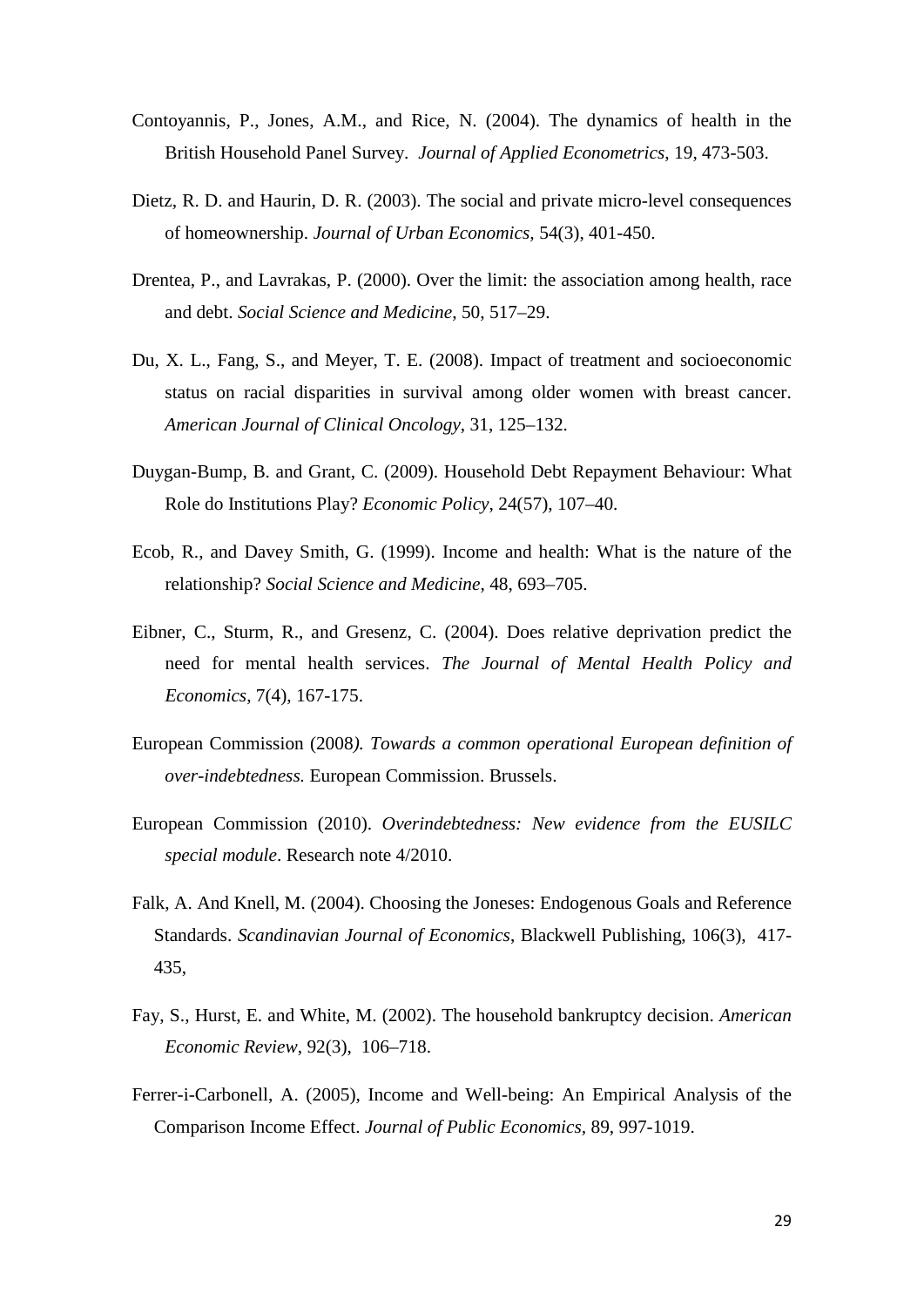- Ferrer-i-Carbonell, A., and Frijters, P. (2004). How important is methodology for the estimates of the determinants of happiness? *The Economic Journal*, 114, 641–659.
- Fitch, C., Chaplin, R., Trend, C. and Collard, S. (2007). Debt and mental health: the role of psychiatrists. *Advances in Psychiatric Treatment* , 13, 194–202
- Frijters P., Hatton, T., Martin, R., and Sheilds, M. (2005). The causal effects of income on health: evidence from Germany reunification. *Journal of Health Economics*, 24 (997), 1-17.
- Gathergood, J. (2012). Debt and depression: causal links and social norm effects.*Economic Journal*, 122(563), 1094-1114.
- Gerardi, K., Goette, L., and Meier, S. (2013). Numerical Ability Predicts Mortgage Default. *Proceedings of the National Academy of Science*, 110(28), 11267-11271.
- Gili, M., Roca, M., Basu, S., Mckee, M., and Stuckler, D. (2013). The mental health risks of economic crisis in Spain: evidence from primary care centres, 2006 and 2010. *European Journal of Public Health*, 23, 103-108.
- Grafova, I. (2007). Your money or your life: managing money, managing health. *Journal of Family and Economic Issues*, 28(2), 285–303.
- Groh, C. J. (2007). Poverty, mental health, and women: Implications for psychiatric nurses in primary care settings. *Journal of the American Psychiatric Nurses Association*, 13, 267–274.
- Gunasekara, F. I., Carter, K. and Blakely, T. (2011). Change in income and change in self-rated health: systematic review of studies using repeated measures to control for confounding bias. *Social Science and Medicine*, 72(2), 193-201.
- Hemingway, A. (2007). Determinants of coronary heart disease risk for women on a low income: Literature review. *Journal of Advanced Nursing*, 60, 359–367
- Henretta, J. C., and Campbell, R. T. (1978). Net worth as an aspect of status. *American Journal of Sociology*, 83, 1204–1223.
- Idler, E.L., Benyammi, Y. (1997). Self-rated health and mortality: a review of twentyseven community studies. *Journal of Health and Social Behavior*, 38, 21-37.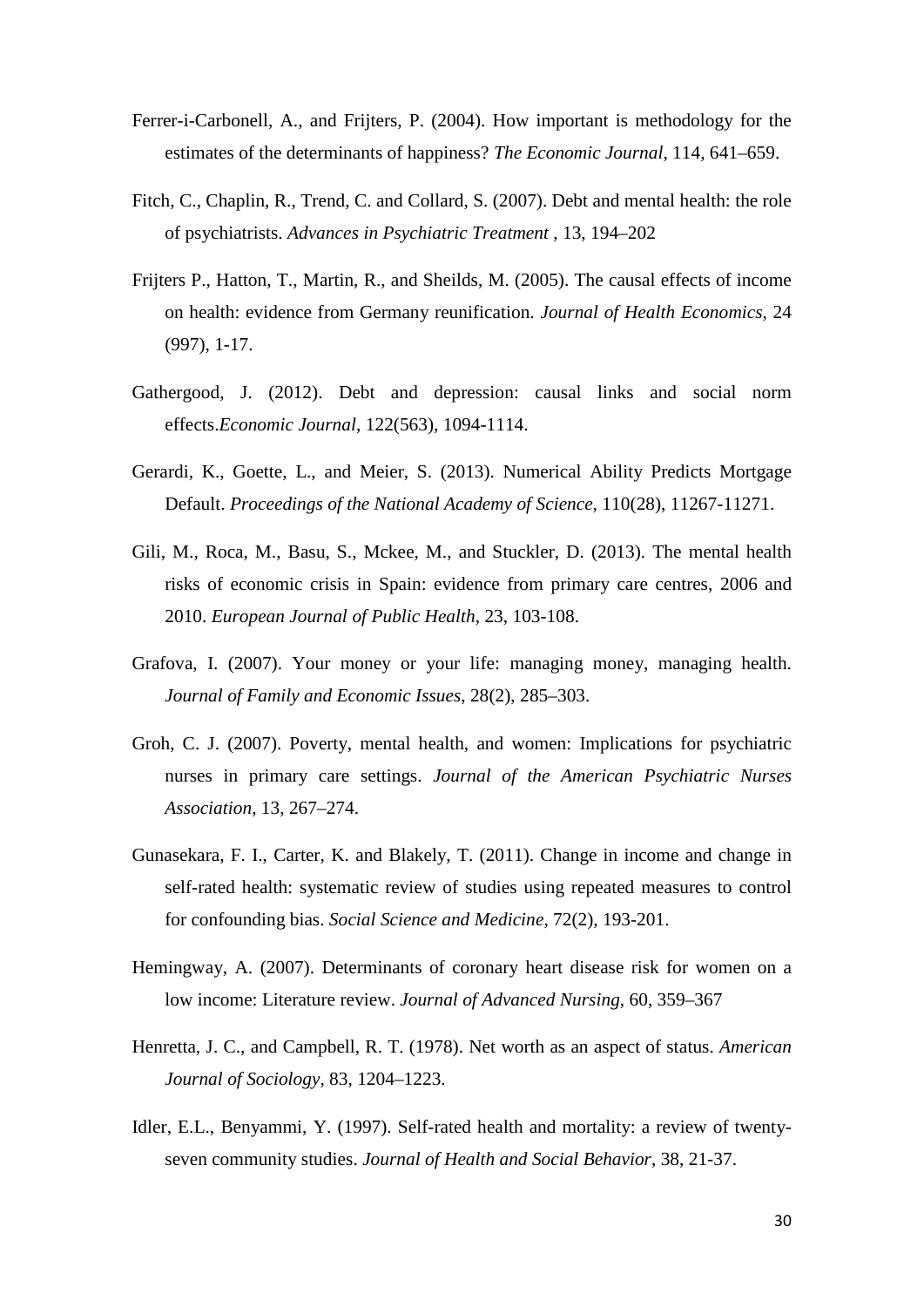International Monetary Fund (2012). Report Nº 12/140.

- Jones, A. and Wildman, J. (2008). Health, income and relative deprivation: Evidence from the BHPS. *Journal of Health Economics*, 27, 308-324.
- Kawachi, I., Adler, N., and Dow, W. (2010). Money, schooling, and health: Mechanisms and causal evidence. *Annals of the New York Academy of Sciences*, 1186, 56-68.
- Keese, M., and Schmitz, H. (2014). Broke, ill, and obese: Is there an effect of household debt on health? *Review of Income and Wealth*, 60(3), 525-541.
- Kessler, R. C., Berglund, P., Demler, O., Jin, R., Koretz, D., Merikangas, K. R., and Wang, P. S. (2003). The epidemiology of major depressive disorder: Results from the National Comorbidity Survey Replication (NCS-R). *Journal of the American Medical Association*, 289, 3095–3105
- Lau, C., and Leung, L. (2011). Effect of mortgage debt on health. Mimeo. [http://www.gc.cuny.edu/CUNY\\_GC/media/CUNY-Graduate-](http://www.gc.cuny.edu/CUNY_GC/media/CUNY-Graduate-Center/PDF/Programs/Economics/Seminar%20papers/Effect-of-mortgage-debt-on-health.pdf)[Center/PDF/Programs/Economics/Seminar%20papers/Effect-of-mortgage-debt-on](http://www.gc.cuny.edu/CUNY_GC/media/CUNY-Graduate-Center/PDF/Programs/Economics/Seminar%20papers/Effect-of-mortgage-debt-on-health.pdf)[health.pdf.](http://www.gc.cuny.edu/CUNY_GC/media/CUNY-Graduate-Center/PDF/Programs/Economics/Seminar%20papers/Effect-of-mortgage-debt-on-health.pdf)
- Lindbeck, A., Nyberg, S. and Weibull, J. (1999). Social norms and economic incentives in the welfare state. *Quarterly Journal of Economics*, 114(1), 1–35.
- Lyons, A., and Yilmazer, T. (2005). Health and financial strain: Evidence from the Survey of Consumer Finances. *Southern Economic Journal*, 71(4), 873-890.
- Mangyo, E. and Park, A. (2010). Relative deprivation and health: which reference groups matter? *The Journal of Human Resources*, 46 (3), 459-481.
- Marmot, M. (2003). Understanding social inequalities in health. *Perspectives in Biology and Medicine*, 46(3), S9-S23.
- Martikainen, P., Adda, J., Ferrie, J. E., Davey Smith, G., and Marmot, M. (2003). Effects of income and wealth on GHQ depression and poor self rated health in white collar women and men in the whitehall II study. *Journal of Epidemiology and Community Health*, 57(9), 718-723.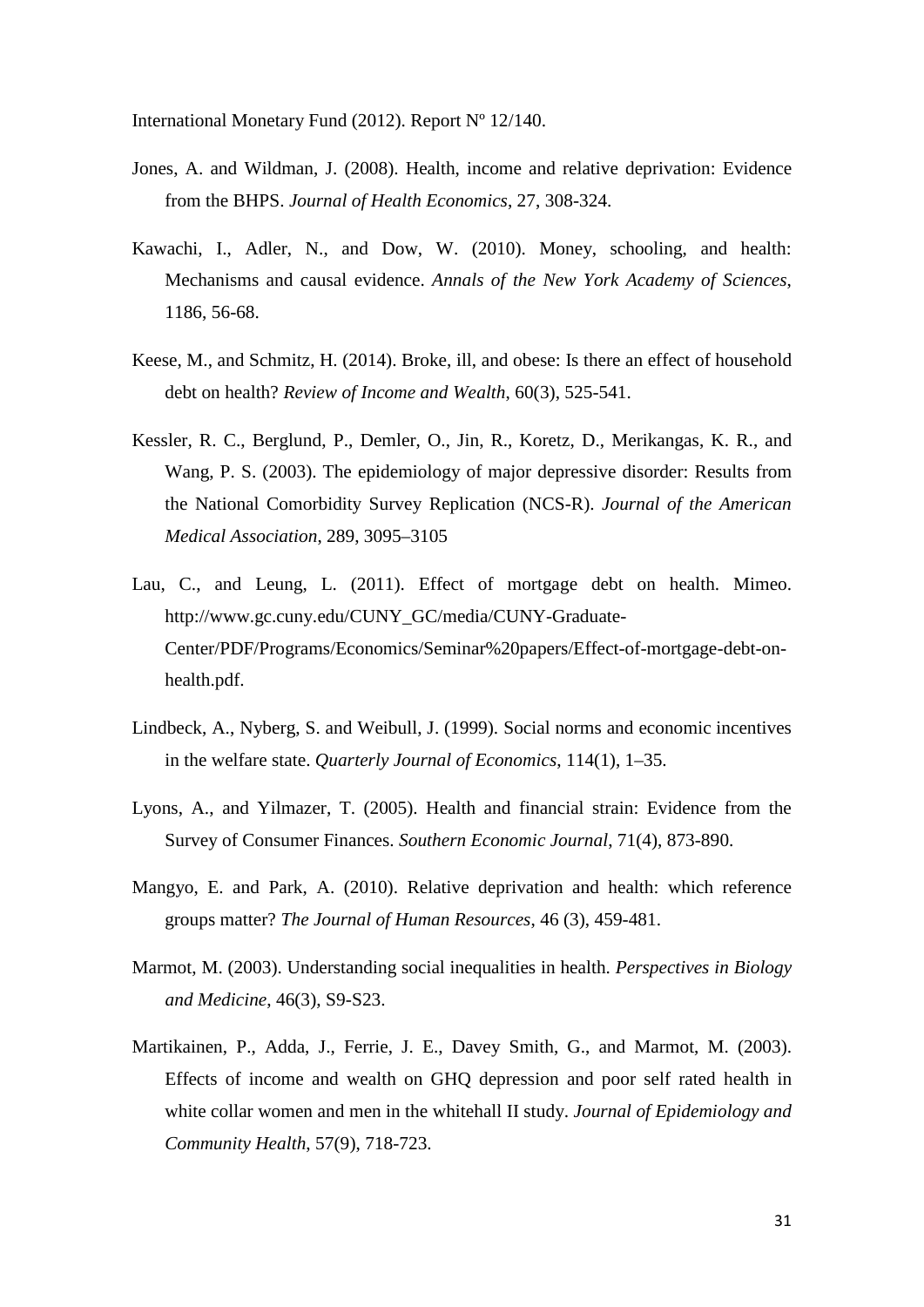- McBride, M. (2001). Relative income effects on subjective well-being in the crosssection. *Journal of Economic Behavior and Organization,* 45, 251-278.
- McDaid, D., Zechmeister, I., Kilian, R., Medeiros, H., Knapp, M., Kennelly, B. (2008). *Making the economic case for the promotion of mental well-being and the prevention of mental health problems*. London: London School of Economics and Political Science.
- Meer, J., Miller, Douglas L., and Rosen, Harvey S. (2003). Exploring the health-wealth nexus. *Journal of Health Economics*, 22, 713-730.
- Mirowsky, J., and Ross, C.E. (1989). *Social Causes of Psychological Distress*. Aldine De Gruyter, New York.
- Nolen-Hoeksema, S. (1990). *Sex Differences in Depression*. Stanford University Press, Palo Alto, CA.
- OECD (2009). Financial Literacy and Consumer Protection: Overlooked Aspects of the Crisis, OECD, [www.oecd.org/finance/financialmarkets/43138294.pdf](http://www.oecd.org/finance/financialmarkets/43138294.pdf)
- Perel, P., Langenberg, C., Ferrie, J., Moser, K., Brunner, E., and Marmot, M. (2006). Household wealth and the metabolic syndrome in the whitehall II study. *Diabetes Care*, 29(12), 2694-2700.
- Sapolsky, R.M. (2004). Social status and health in humans and other animals. *Annual Review of Anthropololy,* 33, 393–318.
- Smith, J. (1999). Healthy bodies and thick wallets: the dual relation between health and economic status. *Journal of Economic Perspectives*, 13, 145–166.
- Smith, J., and Kington, R. (1997). Demographic and economic correlates of health in old age. *Demography*, 34, 159-70.
- Smith, J., McArdle, J., and Willis, F. (2010). Financial Decision Making and Cognition in a Family Context. *The Economic Journal*, 120(548), 363-380.
- Stango, V. and Zinman, J. (2009). Exponential Growth Bias and Household Finance, *Journal of Finance,* 64, 2807-2849.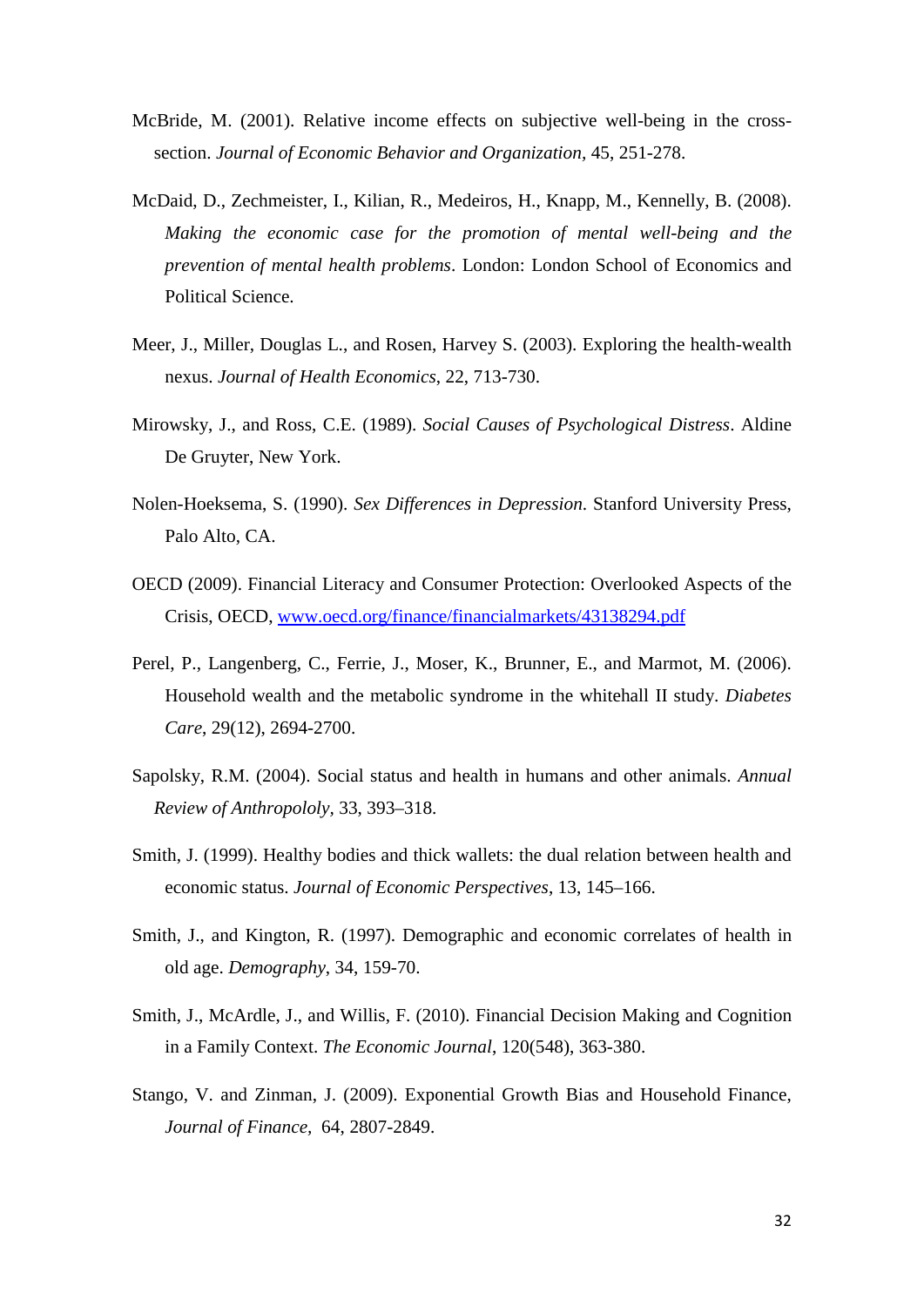- Stuckler, D., Basu, S., Suhrcke, M., Coutts, A., and McKee, M. (2012). Effects of the 2008 recession on health: A first look at European data. The Lancet, 378 (9786), 124-125, 9.
- Theodossiou, I. and Zangelidis, A. (2009). The social gradient in health: The effect of absolute income and subjective social status assessment on the individual's health in Europe, *Economics and Human Biology*, 7(2), 229-237.
- U.S. Census Bureau (2006). *American Community Survey: Selected economic characteristics*. Retrieved from http://www.census.gov/acs/ www/index.html.
- van Doorslaer, E., and Koolman, X. (2004). Explaining the differences in incomerelated health inequalities across European countries. *Health Economics*, 13, 609– 628.
- Van Praag, B.M.S. and Ferrer-i-Carbonell, A. (2008). *Happiness Quantified: A Satisfaction Calculus Approach*. Oxford University Press, Revised edition.
- Wang, Y., Sareen, J., Afifi, T.O., Bolton, S.L., and Johnson, E.A. (2012). Recent stressful life events and suicide attempt. *Psychiatric Annals*, 42(3), 101-108.
- Wardle, J., Chida, Y., Gibson, E. L., Whitaker, K. L., and Steptoe, A. (2012). Stress and Adiposity: A Meta Analysis of Longitudinal Studies. *Obesity*, 19(4), 771-778.
- Yitzhaki, S. (1979). Relative deprivation and the Gini coefficient. *Quarterly Journal of Economics*, 93, 321-324.
- Zizzo, D.J (2002). Between utility and cognition: the neurobiology of relative position. *Journal of Economic Behavior and Organization,* 748, 71–91.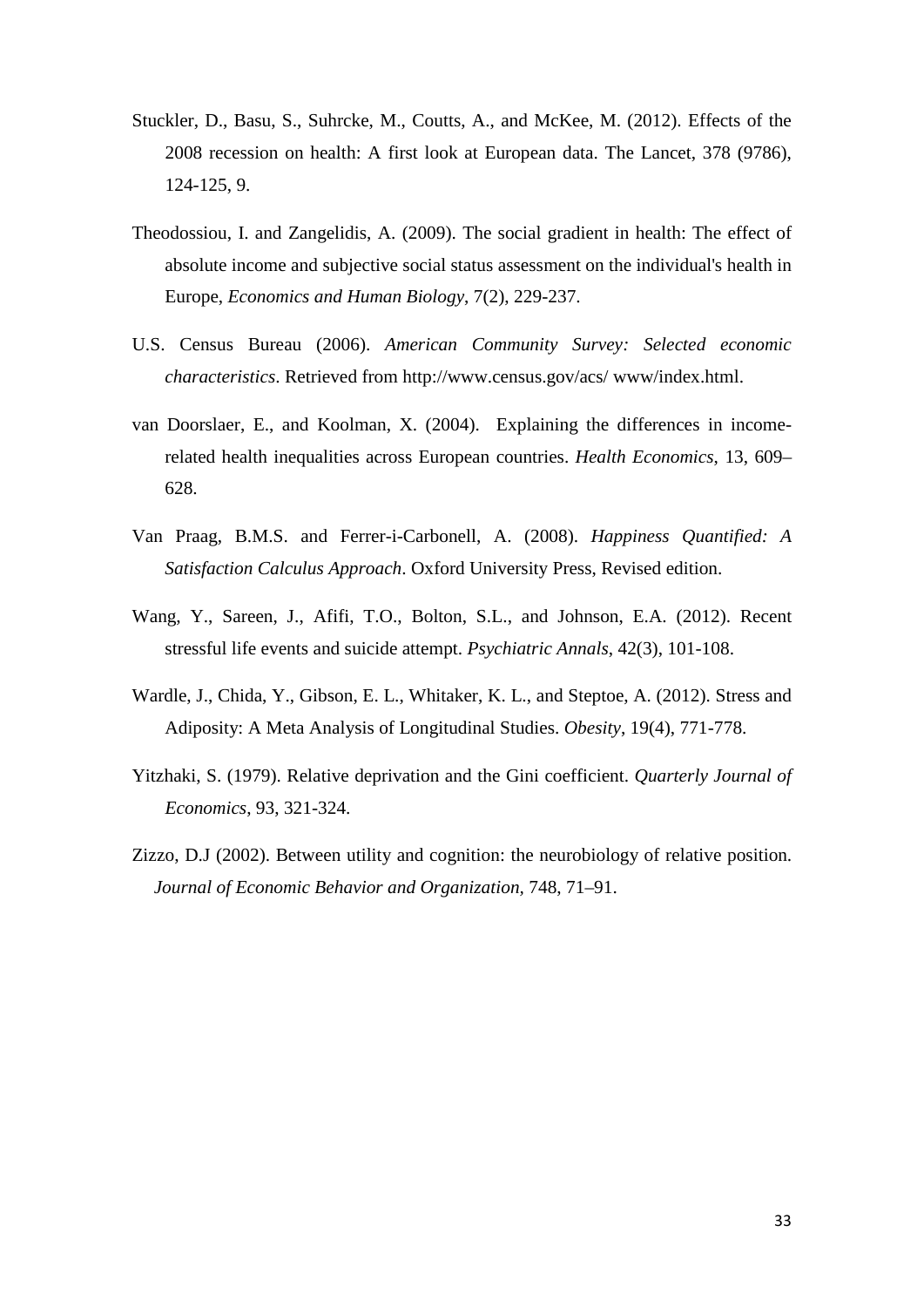# **Tables**

| Table 1: Share of households with outstanding debts $(\% )$ |      |      |      |  |  |  |  |  |  |  |  |  |  |  |
|-------------------------------------------------------------|------|------|------|--|--|--|--|--|--|--|--|--|--|--|
|                                                             | 2002 | 2005 | 2008 |  |  |  |  |  |  |  |  |  |  |  |
| Total                                                       | 41.0 | 53.1 | 51.9 |  |  |  |  |  |  |  |  |  |  |  |
| Mortgage                                                    | 26.6 | 36.6 | 35.9 |  |  |  |  |  |  |  |  |  |  |  |
| Main real state                                             | 18.3 | 24.2 | 24.9 |  |  |  |  |  |  |  |  |  |  |  |
| Other properties                                            | 7.3  | 11.0 | 10.9 |  |  |  |  |  |  |  |  |  |  |  |
| Other mortgages                                             | 2.5  | 4.4  | 2.8  |  |  |  |  |  |  |  |  |  |  |  |
| Non-mortgage                                                | 22.3 | 29.2 | 28.8 |  |  |  |  |  |  |  |  |  |  |  |
| Main real state                                             | 2.0  | 1.1  | 1.0  |  |  |  |  |  |  |  |  |  |  |  |
| Other properties                                            | 1.5  | 1.6  | 1.5  |  |  |  |  |  |  |  |  |  |  |  |
| Other secured loans                                         | 0.7  | 0.5  | 0.8  |  |  |  |  |  |  |  |  |  |  |  |
| Personal loans                                              | 17.1 | 23.3 | 21.4 |  |  |  |  |  |  |  |  |  |  |  |
| Others (credit line, deferred payment)                      | 2.7  | 5.5  | 9.0  |  |  |  |  |  |  |  |  |  |  |  |

| Table 2: Average income, debt payments-to-income ratio and debts |             |      |             |      |          |      |
|------------------------------------------------------------------|-------------|------|-------------|------|----------|------|
|                                                                  | 2002        |      | 2005        |      | 2008     |      |
|                                                                  | <b>Mean</b> | N    | <b>Mean</b> | N    | Mean     | N    |
| Income                                                           | 33102.9     | 3868 | 36579.2     | 4166 | 34411.5  | 4201 |
| Debt/Income                                                      | 0.36        | 1584 | 0.49        | 2212 | 0.49     | 2179 |
| Mortgage/Income                                                  | 0.30        | 1028 | 0.41        | 1523 | 0.42     | 1506 |
| Non-mortgage/Income                                              | 0.30        | 861  | 0.37        | 1216 | 0.36     | 1211 |
| <b>Total Outstanding Debts</b>                                   | 53674.3     | 1584 | 79842.7     | 2212 | 99487.7  | 2179 |
| Mortgage                                                         | 64000.6     | 1028 | 91635.8     | 1523 | 114607.6 | 1506 |
| Main real state                                                  | 51849.6     | 708  | 70639.7     | 1010 | 79633.4  | 1047 |
| Other properties                                                 | 79946.6     | 281  | 112954.0    | 460  | 157321.3 | 457  |
| Other mortgages                                                  | 69664.2     | 95   | 88368.7     | 184  | 145898.8 | 119  |
| Non-mortgage                                                     | 22331.5     | 861  | 30459.7     | 1216 | 36473.6  | 1211 |
| Main real state                                                  | 13763.7     | 79   | 27353.3     | 46   | 33028.4  | 40   |
| Other properties                                                 | 40488.4     | 56   | 65235.9     | 67   | 90471.3  | 63   |
| Other secured loans                                              | 83998.45    | 26   | 68927.5     | 19   | 87469.94 | 33   |
| Personal loans                                                   | 15217.91    | 661  | 24026.4     | 972  | 31099.15 | 899  |
| Others (credit line, deferred payment)                           | 34242.95    | 106  | 29461.4     | 229  | 16766.17 | 376  |

Note to Table 2: 'N' denotes the number of individuals with positive debt amounts in the corresponding category.

|                                               | Table 3: Average asset holdings |                |           |          |           |      |
|-----------------------------------------------|---------------------------------|----------------|-----------|----------|-----------|------|
|                                               | 2002                            |                | 2005      |          | 2008      |      |
|                                               | Mean                            | N              | Mean      | N        | Mean      | N    |
| <b>Total Assets</b>                           | 476766.4                        | 3868           | 742378    | 4166     | 1121928.0 | 4201 |
| Value of the business                         |                                 | 0              |           | $\Omega$ | 1280286.0 | 903  |
| Other real state properties                   | 292803.4                        | 1682           | 484724.0  | 2043     | 732586.3  | 2119 |
| Jewellery, works of arts.                     | 24323.5                         | 895            | 36406.7   | 1103     | 28055.9   | 1041 |
| Accounts used to make payments                | 8988.9                          | 3805           | 17361.7   | 3936     | 17655.9   | 3982 |
| Portfolio of listed shares                    | 121150.5                        | 839            | 147372.0  | 934      | 164716.3  | 932  |
| Portfolio of unlisted shares                  | 1152517.0                       | 310            | 1453653.0 | 301      | 1088268.0 | 180  |
| Portfolio of fixed-income securities          | 54867.09                        | 122            | 68664.4   | 102      | 100945.3  | 124  |
| Porfolio (Investment institutions)            | 99270.43                        | 612            | 179464.0  | 739      | 264683.9  | 517  |
| Saving accounts and accounts not used to make |                                 |                |           |          |           |      |
| payments                                      | 63577.7                         | 889            | 59849.0   | 946      | 99931.7   | 1253 |
| Pensions schemes                              | 30518.9                         | 1255           | 37962.8   | 1717     | 39710.1   | 1664 |
| Life insurances                               | 90834.7                         | 80             | 114196.0  | 112      | 138292.0  | 95   |
| Other assests                                 | 46013.6                         | 181            | 38644.7   | 199      | 96306.9   | 391  |
| Value of your home                            | 200876.5                        | 3280           | 323155.0  | 3518     | 318099.7  | 3630 |
| Additional assets (managed accounts)          |                                 | $\overline{0}$ |           | $\Omega$ | 220634.5  | 44   |

Notes to Table 3: Some small changes were introduced in the 2008 wave. Firstly, equity in privately held businesses is determined independently for self-employment status in the 2008 wave ("Value of the Business"). Secondly, the 2008 wave includes questions about ownership of managed accounts regarding assets not included in the specific asset categories ("Additional assets (managed accounts)").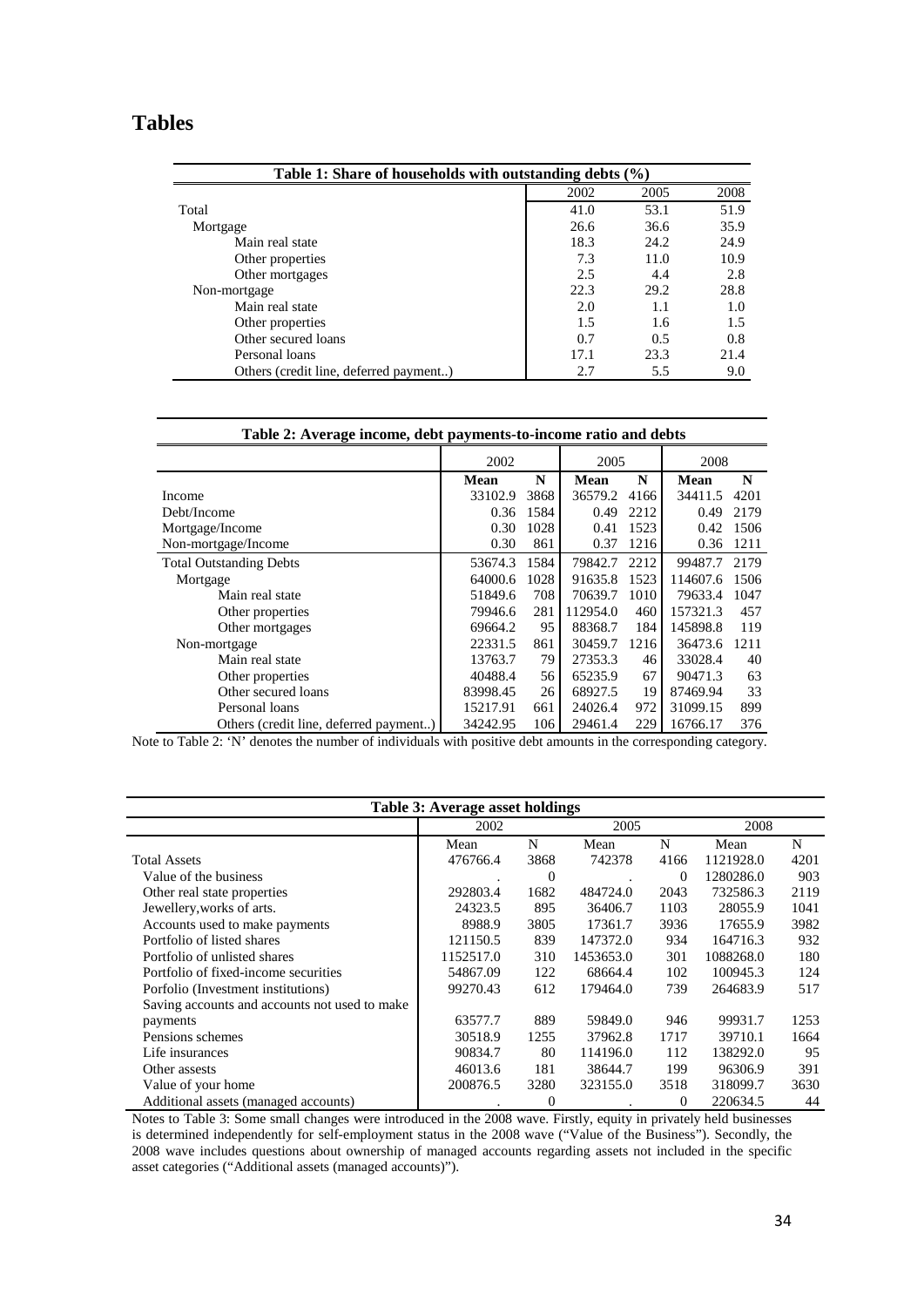|                       | Table 4: Population shares (%) by health status (Total and indebted households) |      |                    |       |             |        |  |  |  |  |  |  |  |  |  |
|-----------------------|---------------------------------------------------------------------------------|------|--------------------|-------|-------------|--------|--|--|--|--|--|--|--|--|--|
|                       | 2002                                                                            |      | 2005               |       |             | 2008   |  |  |  |  |  |  |  |  |  |
| Health                | Indebted hh                                                                     |      | All hh Indebted hh | Allhh | Indebted hh | All hh |  |  |  |  |  |  |  |  |  |
| 1-Very good           | 22.6                                                                            | 17.9 | 29.8               | 26.6  | 24.5        | 22.7   |  |  |  |  |  |  |  |  |  |
| 2-Good                | 61.1                                                                            | 60.1 | 52.9               | 52.8  | 60.4        | 58.1   |  |  |  |  |  |  |  |  |  |
| 3-Acceptable          | 11.1                                                                            | 16.0 | 12.6               | 15.0  | 12.0        | 14.7   |  |  |  |  |  |  |  |  |  |
| 4-Poor                | 4.4                                                                             | 5.2  | 4.1                | 5.0   | 2.8         | 4.1    |  |  |  |  |  |  |  |  |  |
| 5-Very poor           | 0.8                                                                             | 0.8  | 0.6                | 0.6   | 0.4         | 0.5    |  |  |  |  |  |  |  |  |  |
| Average score $(1-5)$ | 4.00                                                                            | 3.90 | 4.07               | 4.00  | 4.06        | 3.98   |  |  |  |  |  |  |  |  |  |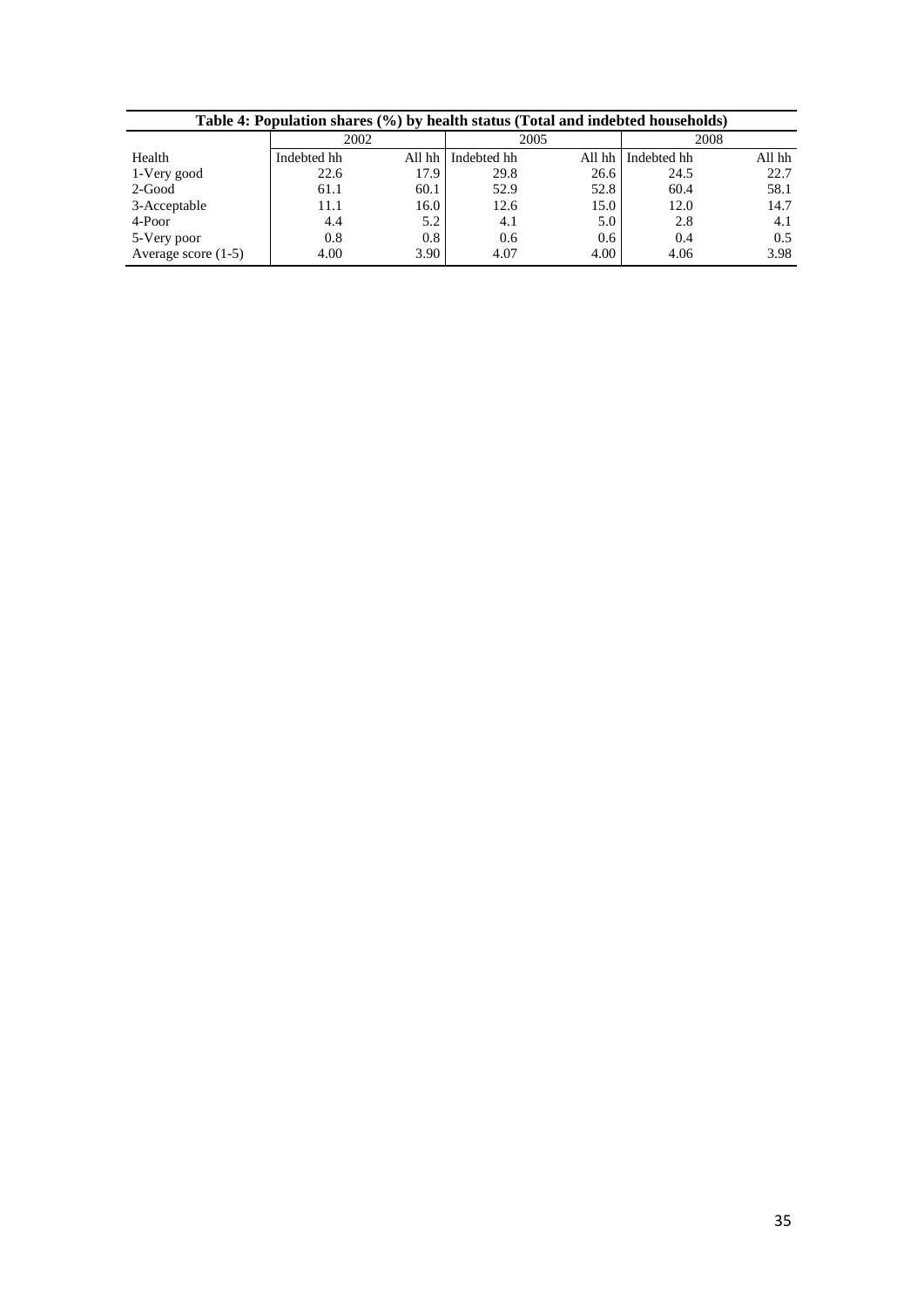|                                                                                                                                                                                      |                                                                                                                  |                                                                                                                  |                                                                                                                  |                                                                                                                  |                                                                                                                  |                                                                                                                  |                                                                                                                  |                                                                                                                  |                                                                                                                  |                                                                                                                  | Table 5: Over-indebtedness and health (RE estimations with Mundlank)                                             |                                                                                                                  |                                                                                                                  |                                                                                                                  |                                                                                                                  |                                                                                                                  |                                                                                                                  |                                                                                                                  |                                                                                                                  |                                                                                                                  |
|--------------------------------------------------------------------------------------------------------------------------------------------------------------------------------------|------------------------------------------------------------------------------------------------------------------|------------------------------------------------------------------------------------------------------------------|------------------------------------------------------------------------------------------------------------------|------------------------------------------------------------------------------------------------------------------|------------------------------------------------------------------------------------------------------------------|------------------------------------------------------------------------------------------------------------------|------------------------------------------------------------------------------------------------------------------|------------------------------------------------------------------------------------------------------------------|------------------------------------------------------------------------------------------------------------------|------------------------------------------------------------------------------------------------------------------|------------------------------------------------------------------------------------------------------------------|------------------------------------------------------------------------------------------------------------------|------------------------------------------------------------------------------------------------------------------|------------------------------------------------------------------------------------------------------------------|------------------------------------------------------------------------------------------------------------------|------------------------------------------------------------------------------------------------------------------|------------------------------------------------------------------------------------------------------------------|------------------------------------------------------------------------------------------------------------------|------------------------------------------------------------------------------------------------------------------|------------------------------------------------------------------------------------------------------------------|
|                                                                                                                                                                                      | M <sub>1</sub>                                                                                                   |                                                                                                                  | M <sub>2</sub>                                                                                                   |                                                                                                                  | M <sub>3</sub>                                                                                                   |                                                                                                                  | M <sub>4</sub>                                                                                                   |                                                                                                                  | M 5                                                                                                              |                                                                                                                  | M 6                                                                                                              |                                                                                                                  | M7                                                                                                               |                                                                                                                  | M8                                                                                                               |                                                                                                                  | M9                                                                                                               |                                                                                                                  | M 10                                                                                                             |                                                                                                                  |
| Average (Log(Income))<br>Log(Income)                                                                                                                                                 | Coef.<br>0.12<br>0.01                                                                                            | $^{\rm +}$<br>4.95<br>0.36                                                                                       | Coef.<br>0.11<br>0.01                                                                                            | t<br>4.78<br>0.32                                                                                                | Coef.<br>0.11<br>0.01                                                                                            | t<br>4.79<br>0.37                                                                                                | Coef.<br>0.11<br>0.01                                                                                            | $^{\dagger}$<br>4.89<br>0.33                                                                                     | Coef.<br>0.11<br>0.01                                                                                            | t<br>4.76<br>0.35                                                                                                | Coef.<br>0.09<br>0.00                                                                                            | t<br>3.75<br>0.21                                                                                                | Coef.<br>0.09<br>0.01                                                                                            | t<br>3.68<br>0.50                                                                                                | Coef.<br>0.09<br>0.00                                                                                            | t<br>3.66<br>0.22                                                                                                | Coef.<br>0.09<br>0.01                                                                                            | t<br>3.71<br>0.28                                                                                                | Coef.<br>0.08<br>0.01                                                                                            | t<br>3.63<br>0.31                                                                                                |
| Debt-to-income ratios<br>Debt/income<br>Mortgage/income<br>Nomortgage/income<br>Debt arrears<br>Wealth and debt                                                                      | $-0.10$                                                                                                          | $-2.10$                                                                                                          | $-0.21$                                                                                                          | $-6.06$                                                                                                          | $-0.05$<br>$-0.21$                                                                                               | $-1.15$<br>$-5.83$                                                                                               | $-0.04$<br>$-0.20$                                                                                               | $-0.70$<br>$-2.75$                                                                                               | $-0.01$<br>$-0.13$<br>$-0.20$                                                                                    | $-0.27$<br>$-1.68$<br>$-5.67$                                                                                    | $-0.10$                                                                                                          | $-1.30$                                                                                                          | $-0.18$                                                                                                          | $-4.97$                                                                                                          | $-0.13$<br>$-0.18$                                                                                               | $-1.70$<br>$-5.08$                                                                                               | $-0.05$<br>$-0.09$                                                                                               | $-0.49$<br>$-0.74$                                                                                               | $-0.07$<br>$-0.13$<br>$-0.18$                                                                                    | $-0.67$<br>$-1.06$<br>$-4.94$                                                                                    |
| amounts<br>q2<br>q3<br>q <sub>4</sub><br>q <sub>5</sub><br>Log(total debt)<br>Log(mortgage)<br>Log(nomortgage)                                                                       |                                                                                                                  |                                                                                                                  |                                                                                                                  |                                                                                                                  |                                                                                                                  |                                                                                                                  |                                                                                                                  |                                                                                                                  |                                                                                                                  |                                                                                                                  | 0.09<br>0.15<br>0.17<br>0.24<br>$-0.01$                                                                          | 3.70<br>6.17<br>6.52<br>7.28<br>$-3.08$                                                                          | 0.08<br>0.14<br>0.16<br>0.23<br>$-0.00$                                                                          | 3.32<br>5.67<br>6.01<br>6.94<br>$-2.60$                                                                          | 0.08<br>0.14<br>0.16<br>0.22<br>$-0.01$                                                                          | 3.27<br>5.62<br>5.98<br>6.88<br>$-2.96$                                                                          | 0.09<br>0.15<br>0.17<br>0.23<br>$-0.00$<br>$-0.01$                                                               | 3.59<br>6.00<br>6.34<br>7.10<br>$-1.13$<br>$-2.54$                                                               | 0.08<br>0.14<br>0.16<br>0.22<br>$-0.00$<br>$-0.01$                                                               | 3.21<br>5.52<br>5.87<br>6.77<br>$-1.09$<br>$-2.27$                                                               |
| Household size<br>Female<br>Log(age)<br>$Log(age)^2$<br>Separated<br>Single<br>Wage earners<br>Self-employed<br>Unemployed<br>Secondary<br>Tertiary<br>Expenses high<br>Savings high | 0.03<br>0.04<br>$-2.87$<br>0.25<br>$-0.11$<br>$-0.11$<br>0.18<br>0.18<br>0.08<br>0.08<br>0.19<br>$-0.01$<br>0.04 | 1.52<br>2.39<br>$-2.63$<br>1.75<br>$-3.20$<br>$-4.86$<br>7.78<br>6.79<br>2.23<br>2.48<br>4.10<br>$-0.80$<br>1.98 | 0.03<br>0.04<br>$-2.85$<br>0.24<br>$-0.10$<br>$-0.10$<br>0.18<br>0.17<br>0.10<br>0.08<br>0.19<br>$-0.01$<br>0.04 | 1.51<br>2.41<br>$-2.61$<br>1.73<br>$-2.70$<br>$-4.72$<br>7.67<br>6.64<br>2.57<br>2.50<br>4.12<br>$-0.60$<br>2.09 | 0.03<br>0.04<br>$-2.85$<br>0.24<br>$-0.10$<br>$-0.11$<br>0.18<br>0.17<br>0.10<br>0.08<br>0.19<br>$-0.01$<br>0.04 | 1.55<br>2.41<br>$-2.61$<br>1.72<br>$-2.73$<br>$-4.78$<br>7.70<br>6.67<br>2.56<br>2.51<br>4.12<br>$-0.60$<br>2.15 | 0.03<br>0.04<br>$-2.81$<br>0.24<br>$-0.11$<br>$-0.11$<br>0.18<br>0.18<br>0.09<br>0.08<br>0.19<br>$-0.01$<br>0.04 | 1.52<br>2.37<br>$-2.56$<br>1.69<br>$-3.17$<br>$-4.84$<br>7.76<br>6.77<br>2.26<br>2.49<br>4.11<br>$-0.79$<br>1.99 | 0.03<br>0.04<br>$-2.80$<br>0.24<br>$-0.10$<br>$-0.10$<br>0.18<br>0.17<br>0.10<br>0.08<br>0.19<br>$-0.01$<br>0.04 | 1.55<br>2.40<br>$-2.57$<br>1.68<br>$-2.72$<br>$-4.77$<br>7.69<br>6.67<br>2.57<br>2.52<br>4.12<br>$-0.60$<br>2.16 | 0.03<br>0.04<br>$-3.41$<br>0.30<br>$-0.09$<br>$-0.10$<br>0.20<br>0.16<br>0.10<br>0.07<br>0.18<br>$-0.01$<br>0.04 | 1.38<br>2.32<br>$-3.11$<br>2.14<br>$-2.57$<br>$-4.75$<br>8.41<br>6.16<br>2.56<br>2.25<br>3.82<br>$-0.59$<br>1.88 | 0.03<br>0.04<br>$-3.38$<br>0.30<br>$-0.08$<br>$-0.10$<br>0.20<br>0.16<br>0.11<br>0.08<br>0.18<br>$-0.01$<br>0.04 | 1.49<br>2.36<br>$-3.09$<br>2.11<br>$-2.27$<br>$-4.77$<br>8.30<br>6.11<br>2.83<br>2.30<br>3.84<br>$-0.43$<br>2.05 | 0.03<br>0.04<br>$-3.33$<br>0.29<br>$-0.08$<br>$-0.10$<br>0.20<br>0.16<br>0.11<br>0.07<br>0.18<br>$-0.01$<br>0.04 | 1.41<br>2.36<br>$-3.05$<br>2.07<br>$-2.21$<br>$-4.70$<br>8.31<br>6.07<br>2.83<br>2.29<br>3.84<br>$-0.42$<br>2.03 | 0.03<br>0.04<br>$-3.41$<br>0.30<br>$-0.09$<br>$-0.10$<br>0.20<br>0.16<br>0.10<br>0.07<br>0.18<br>$-0.01$<br>0.04 | 1.38<br>2.28<br>$-3.11$<br>2.14<br>$-2.56$<br>$-4.75$<br>8.36<br>6.13<br>2.55<br>2.28<br>3.83<br>$-0.60$<br>1.88 | 0.03<br>0.04<br>$-3.35$<br>0.29<br>$-0.08$<br>$-0.10$<br>0.19<br>0.16<br>0.11<br>0.08<br>0.18<br>$-0.01$<br>0.04 | 1.42<br>2.33<br>$-3.06$<br>2.09<br>$-2.22$<br>$-4.70$<br>8.27<br>6.05<br>2.81<br>2.31<br>3.85<br>$-0.43$<br>2.02 |
| Constant<br>sigma_u<br>sigma_e<br>rho<br>No. of observations                                                                                                                         | 5.73<br>0.39<br>0.72<br>0.22<br>13480                                                                            | 2.72                                                                                                             | 5.74<br>0.38<br>0.72<br>0.22<br>13480                                                                            | 2.73                                                                                                             | 5.76<br>0.38<br>0.72<br>0.22<br>13480                                                                            | 2.74                                                                                                             | 5.61<br>0.39<br>0.72<br>0.22<br>13480                                                                            | 2.66                                                                                                             | 5.67<br>0.38<br>0.72<br>0.22<br>13480                                                                            | 2.70                                                                                                             | 7.29<br>0.38<br>0.72<br>0.22<br>13480                                                                            | 3.45                                                                                                             | 7.32<br>0.38<br>0.72<br>0.22<br>13480                                                                            | 3.47                                                                                                             | 7.18<br>0.38<br>0.72<br>0.22<br>13480                                                                            | 3.40                                                                                                             | 7.29<br>0.38<br>0.72<br>0.22<br>13480                                                                            | 3.45                                                                                                             | 7.24<br>0.38<br>0.72<br>0.22<br>13480                                                                            | 3.43                                                                                                             |

Notes to Table 5: i) Source: EFF 2002-2005-2008; ii) Yearly dummies and Mundlak term included in the estimations; ii) Reference individual: an employed, wage earner, married man, with primary education or less and prospects of similar or lower expenses and savings in the future, located in the first quintile of the wealth distribution (Models 6 to 10) and with average values in the remaining (continuous) variables.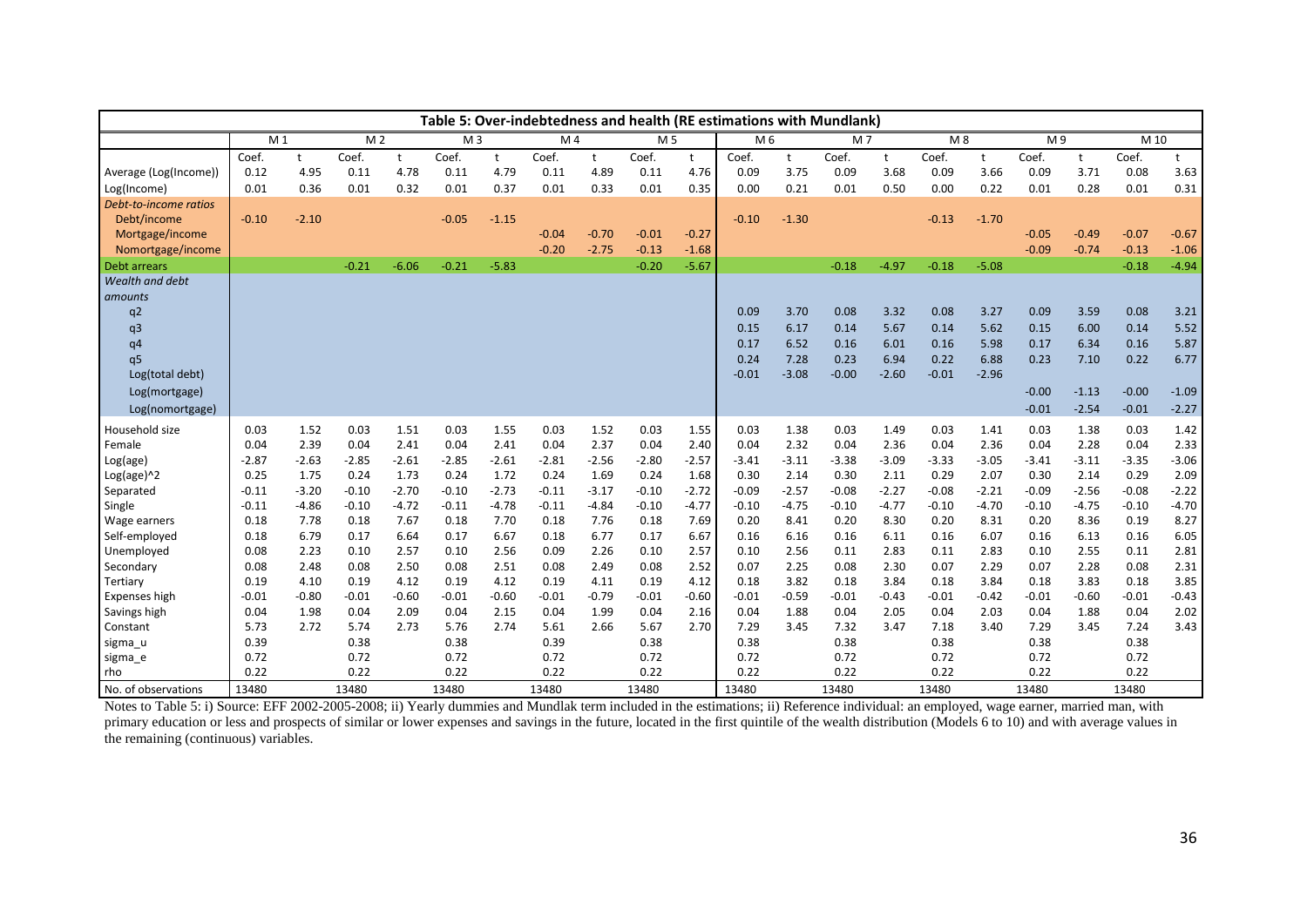|                                       | Table 6: Over-indebtedness and health (The effect of social comparisons) |      |                |      |                |      |                |         |         |         |       |      |         |         |         |         |       |      |         |         |
|---------------------------------------|--------------------------------------------------------------------------|------|----------------|------|----------------|------|----------------|---------|---------|---------|-------|------|---------|---------|---------|---------|-------|------|---------|---------|
|                                       | M <sub>1</sub>                                                           |      | M <sub>2</sub> |      | M <sub>3</sub> |      | M <sub>4</sub> |         | M 5     |         | M 6   |      | M7      |         | M8      |         | M 9   |      | M 10    |         |
|                                       | Coef.                                                                    |      | Coef.          |      | Coef.          |      | Coef.          |         | Coef.   |         | Coef. |      | Coef.   |         | Coef.   |         | Coef. |      | Coef.   |         |
| Reference group debt-to-income ratios |                                                                          |      |                |      |                |      |                |         |         |         |       |      |         |         |         |         |       |      |         |         |
| Debt/income                           | 0.09                                                                     | 0.79 |                |      | 0.01           | 0.06 |                |         |         |         | 0.13  | 1.04 |         |         | 0.04    | 0.29    |       |      |         |         |
| Mortgage/income                       |                                                                          |      |                |      |                |      | $-0.01$        | $-0.08$ | $-0.09$ | $-0.47$ |       |      |         |         |         |         | 0.03  | 0.30 | 0.05    | 0.43    |
| Nomortgage/income                     |                                                                          |      |                |      |                |      | 0.14           | 0.91    | 0.08    | 0.49    |       |      |         |         |         |         | 0.10  | 0.82 | 0.14    | 1.11    |
| Group debt arrears                    |                                                                          |      | 0.63           | 2.29 | 0.62           | 2.03 |                |         | 0.63    | 2.06    |       |      | $-0.70$ | $-2.37$ | $-0.64$ | $-2.02$ |       |      | $-0.65$ | $-2.04$ |
| Group debt amounts                    |                                                                          |      |                |      |                |      |                |         |         |         |       |      |         |         |         |         |       |      |         |         |
| Log(total debt)                       |                                                                          |      |                |      |                |      |                |         |         |         | 0.02  | 1.51 | 0.02    | 1.71    | 0.02    | 1.74    |       |      |         |         |
| Log(mortgage)                         |                                                                          |      |                |      |                |      |                |         |         |         |       |      |         |         |         |         | 0.02  | 1.33 | 0.02    | 1.48    |
| Log(nomortgage)                       |                                                                          |      |                |      |                |      |                |         |         |         |       |      |         |         |         |         | 0.00  | 0.32 | 0.00    | 0.41    |
| No. of observations                   | 13480                                                                    |      | 13480          |      | 13480          |      | 13480          |         | 13480   |         | 13480 |      | 13480   |         | 13480   |         | 13480 |      | 13480   |         |

Notes to Table 6: i) Source: EFF 2002-2005-2008; ii) Yearly dummies and Mundlak term included in the estimations; iii) Additional controls: permanent and transitory income, age, marital status, education, employment status, household size, prospects of high savings and spending in the future, and year dummies. iv) Reference individual: an employed, wage earner, married man, with primary education or less and prospects of similar or lower expenses and savings in the future, located in the first quintile of the wealth distribution (Models 6 to 10) and with average values in the remaining (continuous) variables.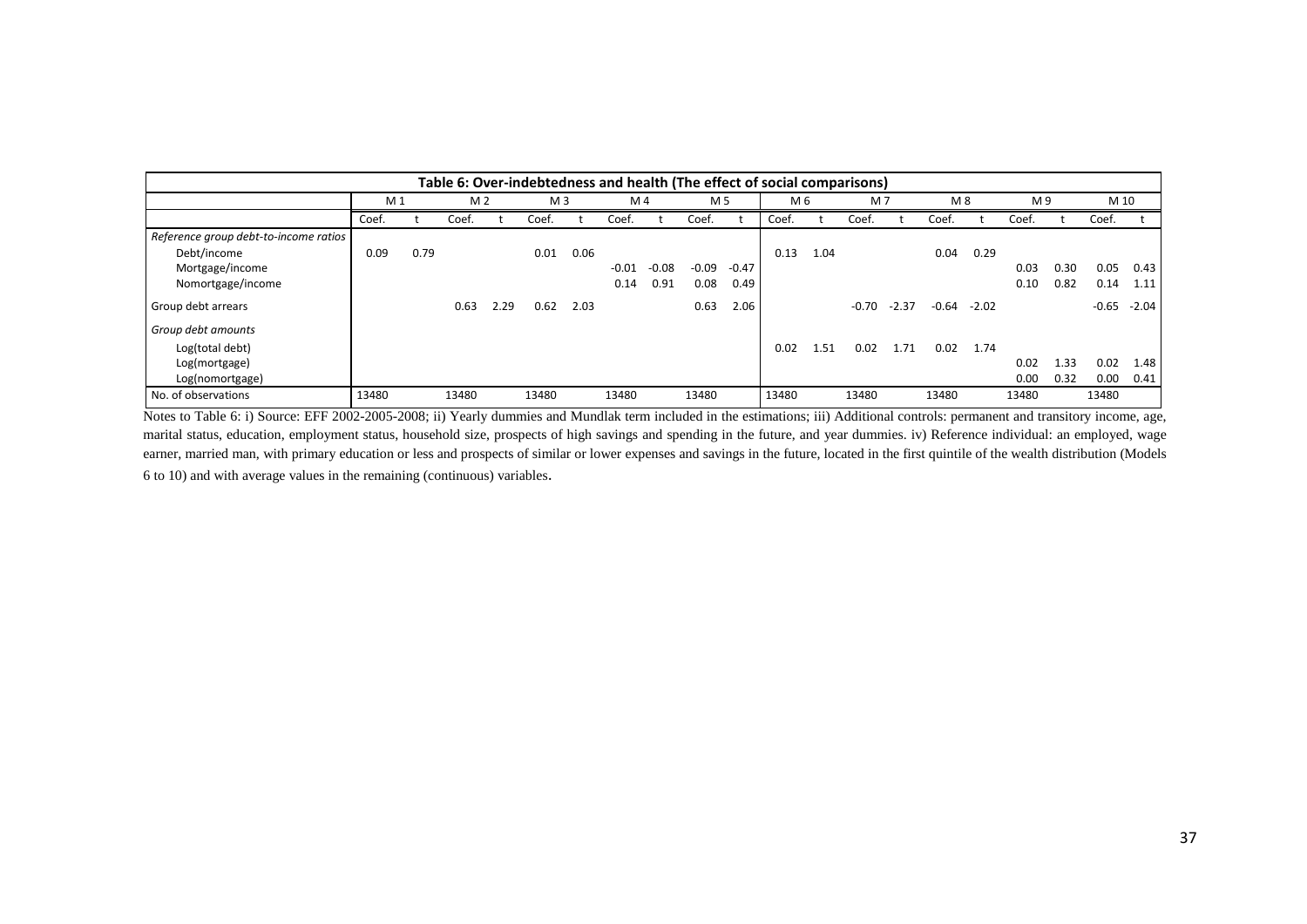|                         | Table 7: Over-indebtedness and health (RE estimations with Mundlank) - Always married |         |         |         |                |         |         |         |         |         |         |         |         |         |         |         |         |         |         |         |
|-------------------------|---------------------------------------------------------------------------------------|---------|---------|---------|----------------|---------|---------|---------|---------|---------|---------|---------|---------|---------|---------|---------|---------|---------|---------|---------|
|                         | M <sub>1</sub>                                                                        |         | M 2     |         | M <sub>3</sub> |         | M 4     |         | M 5     |         | M 6     |         | M 7     |         | M 8     |         | M 9     |         | M 10    |         |
|                         | Coef.                                                                                 |         | Coef.   |         | Coef.          |         | Coef.   |         | Coef.   |         | Coef.   |         | Coef.   |         | Coef.   |         | Coef.   |         | Coef.   |         |
| Average (Log(Income))   | 0.12                                                                                  | 4.08    | 0.11    | 3.97    | 0.11           | 3.98    | 0.11    | 4.05    | 0.11    | 3.96    | 0.08    | 2.96    | 0.08    | 2.92    | 0.08    | 2.90    | 0.08    | 2.93    | 0.08    | 2.96    |
| Log(Income)             | 0.01                                                                                  | 0.51    | 0.01    | 0.46    | 0.01           | 0.53    | 0.01    | 0.50    | 0.01    | 0.52    | 0.01    | 0.36    | 0.01    | 0.36    | 0.01    | 0.36    | 0.01    | 0.45    | 0.01    | 0.48    |
| Debt-to-income ratios   |                                                                                       |         |         |         |                |         |         |         |         |         |         |         |         |         |         |         |         |         |         |         |
| Debt/income             | $-0.12$                                                                               | $-2.25$ |         |         | $-0.09$        | $-1.53$ |         |         |         |         | $-0.08$ | $-0.92$ |         |         | $-0.11$ | $-1.28$ |         |         |         |         |
| Mortgage/income         |                                                                                       |         |         |         |                |         | $-0.09$ | $-1.46$ | $-0.07$ | $-1.08$ |         |         |         |         |         |         | $-0.02$ | $-0.21$ | $-0.01$ | $-0.06$ |
| Nomortgage/income       |                                                                                       |         |         |         |                |         | $-0.17$ | $-1.97$ | $-0.13$ | $-1.23$ |         |         |         |         |         |         | 0.13    | 0.94    | 0.17    | 1.17    |
| Debt arrears            |                                                                                       |         | $-0.21$ | $-4.52$ | $-0.20$        | $-4.25$ |         |         | $-0.20$ | $-4.20$ |         |         | $-0.16$ | $-3.54$ | $-0.17$ | $-3.64$ |         |         | $-0.17$ | $-3.55$ |
| Wealth and debt amounts |                                                                                       |         |         |         |                |         |         |         |         |         |         |         |         |         |         |         |         |         |         |         |
| q <sub>2</sub>          |                                                                                       |         |         |         |                |         |         |         |         |         | 0.09    | 2.70    | 0.08    | 2.43    | 0.08    | 2.42    | 0.08    | 2.67    | 0.08    | 2.42    |
| q <sub>3</sub>          |                                                                                       |         |         |         |                |         |         |         |         |         | 0.17    | 5.35    | 0.16    | 4.97    | 0.16    | 4.94    | 0.16    | 5.29    | 0.16    | 4.91    |
| q4                      |                                                                                       |         |         |         |                |         |         |         |         |         | 0.17    | 5.03    | 0.16    | 4.63    | 0.16    | 4.61    | 0.16    | 4.94    | 0.16    | 4.57    |
| q5                      |                                                                                       |         |         |         |                |         |         |         |         |         | 0.28    | 6.78    | 0.26    | 6.49    | 0.26    | 6.43    | 0.27    | 6.69    | 0.26    | 6.39    |
| Log(total debt)         |                                                                                       |         |         |         |                |         |         |         |         |         | $-0.01$ | $-2.74$ | $-0.01$ | $-2.75$ | $-0.01$ | $-2.74$ |         |         |         |         |
| Log(mortgage)           |                                                                                       |         |         |         |                |         |         |         |         |         |         |         |         |         |         |         | $-0.00$ | $-0.79$ | $-0.00$ | $-0.74$ |
| Log(nomortgage)         |                                                                                       |         |         |         |                |         |         |         |         |         |         |         |         |         |         |         | $-0.01$ | $-2.30$ | $-0.01$ | $-2.15$ |
| No.of observations      | 9438                                                                                  |         | 9438    |         | 9438           |         | 9438    |         | 9438    |         | 9438    |         | 9438    |         | 9438    |         | 9438    |         | 9438    |         |

Notes to Table 7: i) Source: EFF 2002-2005-2008; ii) Yearly dummies and Mundlak term included in the estimations; iii) Additional controls: age, employment status, education, household size, prospects of high savings and spending in the future, and year dummies. iv) Reference individual: an employed, wage earner, married man, with primary education or less and prospects of similar or lower expenses and savings in the future, located in the first quintile of the wealth distribution (Models 6 to 10) and with average values in the remaining (continuous) variables.